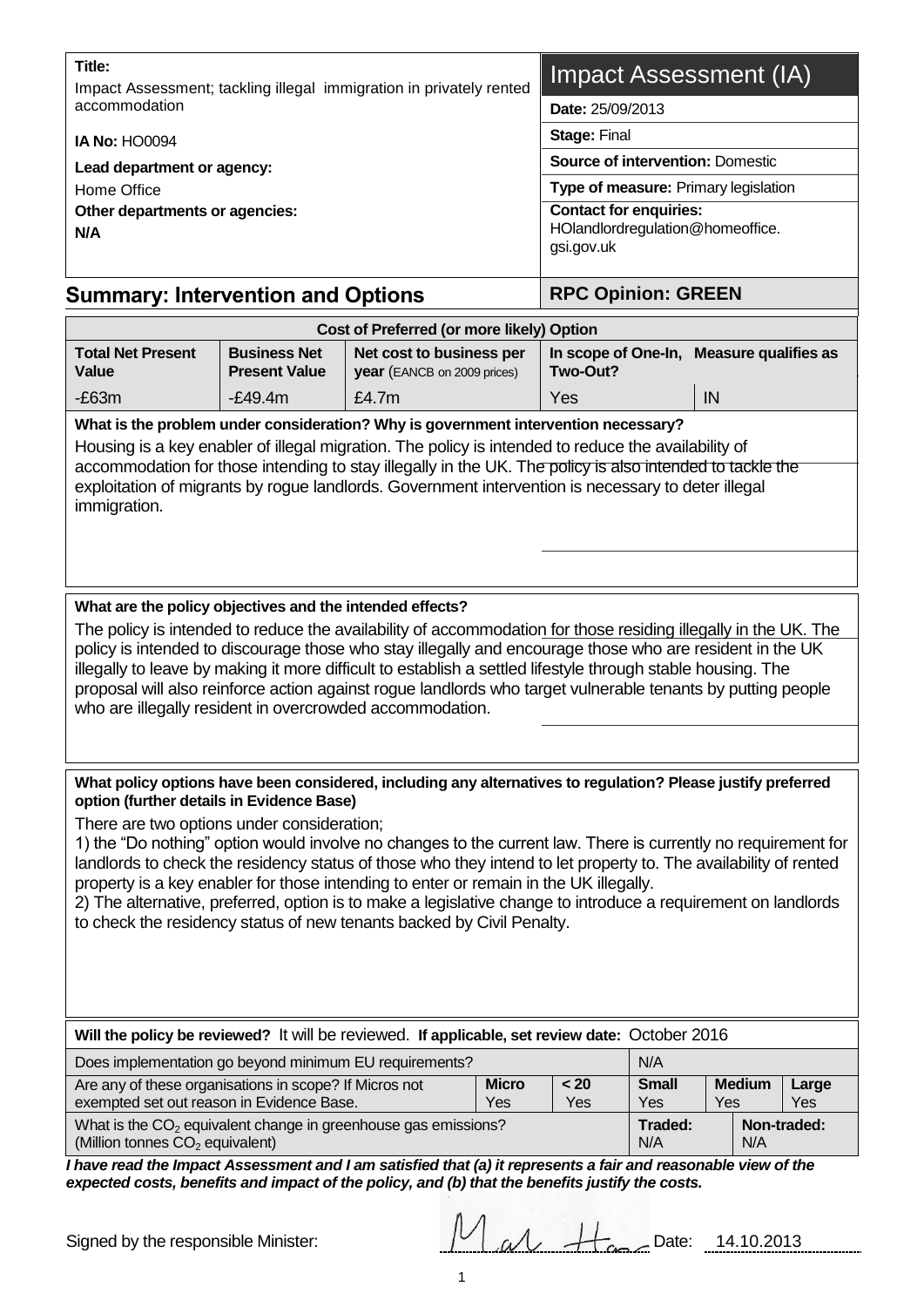# **Summary: Analysis & Evidence** Policy Option 1

**Description:** 

### **FULL ECONOMIC ASSESSMENT**

| <b>Price Base</b>                                                                                                                                                                                                                                                                                                                                                                                                                                                                                                                                                                                                                                               | <b>PV Base</b>                                                                                                                                                                                                                                                 |  | <b>Time Period</b>                          | Net Benefit (Present Value (PV)) (£m) |  |                                                              |                           |                                         |
|-----------------------------------------------------------------------------------------------------------------------------------------------------------------------------------------------------------------------------------------------------------------------------------------------------------------------------------------------------------------------------------------------------------------------------------------------------------------------------------------------------------------------------------------------------------------------------------------------------------------------------------------------------------------|----------------------------------------------------------------------------------------------------------------------------------------------------------------------------------------------------------------------------------------------------------------|--|---------------------------------------------|---------------------------------------|--|--------------------------------------------------------------|---------------------------|-----------------------------------------|
| <b>Year 2013</b>                                                                                                                                                                                                                                                                                                                                                                                                                                                                                                                                                                                                                                                | <b>Year 2014</b>                                                                                                                                                                                                                                               |  | Years 10                                    | <b>Low: -25</b>                       |  | <b>High: -137</b>                                            | <b>Best Estimate: -63</b> |                                         |
| COSTS (£m)                                                                                                                                                                                                                                                                                                                                                                                                                                                                                                                                                                                                                                                      |                                                                                                                                                                                                                                                                |  | <b>Total Transition</b><br>(Constant Price) | Years                                 |  | <b>Average Annual</b><br>(excl. Transition) (Constant Price) |                           | <b>Total Cost</b><br>(Present Value)    |
| Low                                                                                                                                                                                                                                                                                                                                                                                                                                                                                                                                                                                                                                                             |                                                                                                                                                                                                                                                                |  | 6.6                                         |                                       |  | 3.7                                                          |                           | 34.6                                    |
| High                                                                                                                                                                                                                                                                                                                                                                                                                                                                                                                                                                                                                                                            |                                                                                                                                                                                                                                                                |  | 54.8                                        | $\mathbf{1}$                          |  | 25.2                                                         | 256.3                     |                                         |
| <b>Best Estimate</b>                                                                                                                                                                                                                                                                                                                                                                                                                                                                                                                                                                                                                                            |                                                                                                                                                                                                                                                                |  | 22.6                                        |                                       |  | 10.5                                                         |                           | 105.9                                   |
| Description and scale of key monetised costs by 'main affected groups'<br>Home Office - Creation of advice and checking service for landlords and costs associated with issuing civil<br>penalties.<br>Home Office - Costs associated with additional removals and voluntary departures of people who are<br>illegally resident.<br>Landlords and letting agents - costs associated with familiarisation and additional checks.<br>Landlords and tenants - Additional costs imposed by letting agents                                                                                                                                                           |                                                                                                                                                                                                                                                                |  |                                             |                                       |  |                                                              |                           |                                         |
| advice.                                                                                                                                                                                                                                                                                                                                                                                                                                                                                                                                                                                                                                                         | Other key non-monetised costs by 'main affected groups'<br>Cost to tenants in providing and (where necessary obtaining) the required evidence<br>Indirect costs to wider parties, such as local authorities, hostels and citizens advice services in providing |  |                                             |                                       |  |                                                              |                           |                                         |
| <b>BENEFITS (£m)</b>                                                                                                                                                                                                                                                                                                                                                                                                                                                                                                                                                                                                                                            |                                                                                                                                                                                                                                                                |  | <b>Total Transition</b><br>(Constant Price) | Years                                 |  | <b>Average Annual</b><br>(excl. Transition) (Constant Price) |                           | <b>Total Benefit</b><br>(Present Value) |
| Low                                                                                                                                                                                                                                                                                                                                                                                                                                                                                                                                                                                                                                                             |                                                                                                                                                                                                                                                                |  | 0                                           |                                       |  | 1.2                                                          |                           | 10.0                                    |
| High                                                                                                                                                                                                                                                                                                                                                                                                                                                                                                                                                                                                                                                            |                                                                                                                                                                                                                                                                |  | 0                                           | 1                                     |  | 14.0                                                         |                           | 119.3                                   |
| <b>Best Estimate</b>                                                                                                                                                                                                                                                                                                                                                                                                                                                                                                                                                                                                                                            |                                                                                                                                                                                                                                                                |  | 0                                           |                                       |  | 5.1                                                          |                           | 43.2                                    |
|                                                                                                                                                                                                                                                                                                                                                                                                                                                                                                                                                                                                                                                                 | Description and scale of key monetised benefits by 'main affected groups'<br>Public Sector income derived from civil penalties.<br>Increase in turnover for letting agents                                                                                     |  |                                             |                                       |  |                                                              |                           |                                         |
| Other key non-monetised benefits by 'main affected groups'<br>Increased detection and removal of immigration offenders.<br>Indirect benefits to the housing market, such as reduction in risk to landlords as a result of performing more<br>due diligence checks on tenants and reinforce action against rogue landlords who target vulnerable tenants<br>by putting people who are illegally resident in overcrowded accommodation. Intelligence sharing will help<br>target the worst ofenders.<br>Public sector savings from reduction in delivery of public services to those who have left the UK.<br>Increased employment opportunities for UK residents |                                                                                                                                                                                                                                                                |  |                                             |                                       |  |                                                              |                           |                                         |
|                                                                                                                                                                                                                                                                                                                                                                                                                                                                                                                                                                                                                                                                 |                                                                                                                                                                                                                                                                |  |                                             |                                       |  |                                                              | Discount rate (%)         | 3.5                                     |
| Key assumptions/sensitivities/risks<br>Time required to make additional checks<br>Volume of tenancy agreement issued each year<br>Number of landlords and letting agengies                                                                                                                                                                                                                                                                                                                                                                                                                                                                                      |                                                                                                                                                                                                                                                                |  |                                             |                                       |  |                                                              |                           |                                         |

# **BUSINESS ASSESSMENT (Option 1)**

| Direct impact on business (Equivalent Annual) £m: |                    |           | In scope of OITO? | Measure qualifies as |
|---------------------------------------------------|--------------------|-----------|-------------------|----------------------|
| <b>Costs: 4.7</b>                                 | <b>Benefits: 0</b> | Net: -4.7 | Yes               | <b>IN</b>            |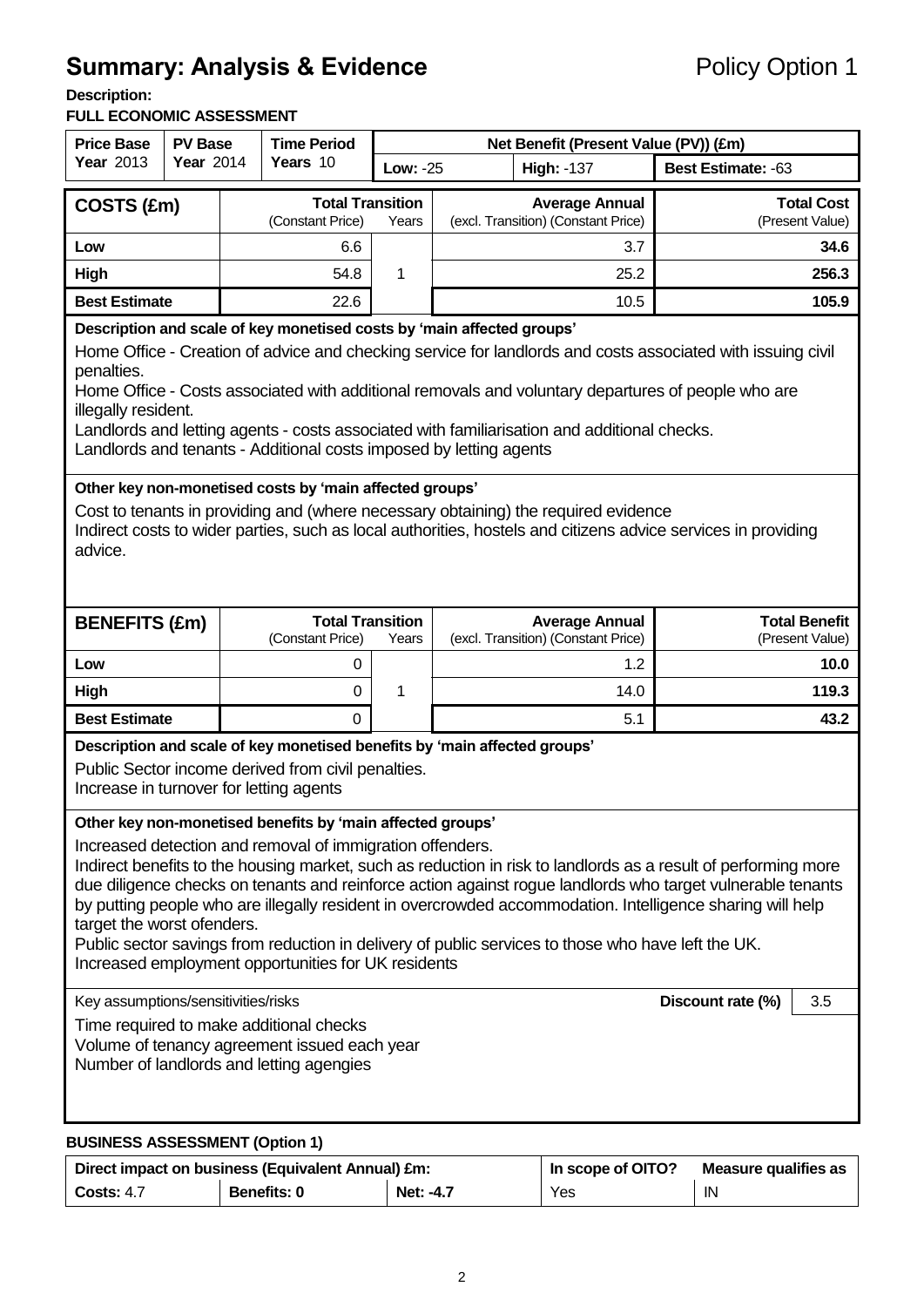## **Evidence Base Executive Summary**

l

The overall costs and benefits of the proposal are presented in the table below.

| rile overali costs and benefits or the proposal are presented in the table below. |                  |
|-----------------------------------------------------------------------------------|------------------|
| <b>Summary of Costs and Benefits</b>                                              | 10 yr impact     |
| <b>Costs</b>                                                                      | $(\text{Em})$ PV |
| Set-up costs                                                                      |                  |
| 1. Training and familiarisation costs - Home Office                               | £0.04            |
| 2. Home Office Enquiry Service Set up and maintenance                             | £0.0             |
| 3. Home Office IT Set up and maintenance                                          | £0.0             |
| 4. Familiarisation costs - Landlords                                              | £22.6            |
| <b>Total Set Up Costs</b>                                                         | £22.6            |
| Ongoing costs                                                                     |                  |
| 1. Home Office Staff Impacts                                                      | £7.5             |
| 2. Home Office Cost of Objections                                                 | £0.8             |
| 3. Home Office Cost of Appeals                                                    | £0.3             |
| 4. Assisted Voluntary Departures Costs - Home Office                              | £0.0             |
| 5. Cost to Landlords of Processing Checks                                         | £36.5            |
| 6. Cost to Landlords of Reporting                                                 | £0.0             |
| 7. Appeal and Objection Costs for successful landlords                            | £0.02            |
| 8. Additional charges by letting agencies to cover costs                          |                  |
| Charges to Landlords by Letting Agencies                                          | £18.2            |
| Charges to Tenants by Letting Agencies                                            | £18.2            |
| 9. Diary Input                                                                    | £1.7             |
| <b>Total Ongoing Costs</b>                                                        | £83.3            |
| <b>Total costs</b>                                                                | £105.9           |
|                                                                                   |                  |
| <b>Benefits</b>                                                                   |                  |
| <b>Ongoing Benefits</b>                                                           |                  |
| 1. Public sector income from penalties                                            | £6.8             |
| Reduced public service costs from departures                                      | £0.0             |
| Increased employment for UK residents                                             | £0.0             |
| 2. Increased turnover for letting agents                                          | £36.4            |
| <b>Total benefits</b>                                                             | £43              |
|                                                                                   |                  |
| Net present value                                                                 | $-£62.7$         |

The preferred option is legislation to require landlords to make checks on a tenant"s residency status and an associated prohibition on letting property to those in the UK illegally. The quantified costs exceed the quantified benefits; mainly due to familiarisation costs and costs of doing checks. However, the policy is expected to increase the number of voluntary departures from the UK meaning the benefits are likely to be underestimated. The volume of voluntary departures cannot be quantified; however, it is thought that the benefits will exceed the costs.

Increasing the volume of voluntary departures from the UK will result in potential benefits in terms of savings in the delivery of public sector services and increased employment opportunities for UK residents. The policy would breakeven with an NPV of zero, if an additional 300 people, who would otherwise have remained in the UK indefinitely, leave the UK each year*.* A study by the London School of Economics (LSE) suggests that there are around 500,000 adults illegally resident in the UK<sup>1</sup>. This represents less than 0.1 per cent of the illegally resident population or an increase of 1 per cent in the volume of voluntary returns seen in 2012.

<sup>1</sup> Gordon, K Scanlon, T Travers and C Whitehead (2009), Economic Impact on the London and UK Economy of an Earned Regularisation of Irregular Migrants to the UK, at http://www.london.gov.uk/mayor/economic\_unit/docs/irregular-migrants-report.pdf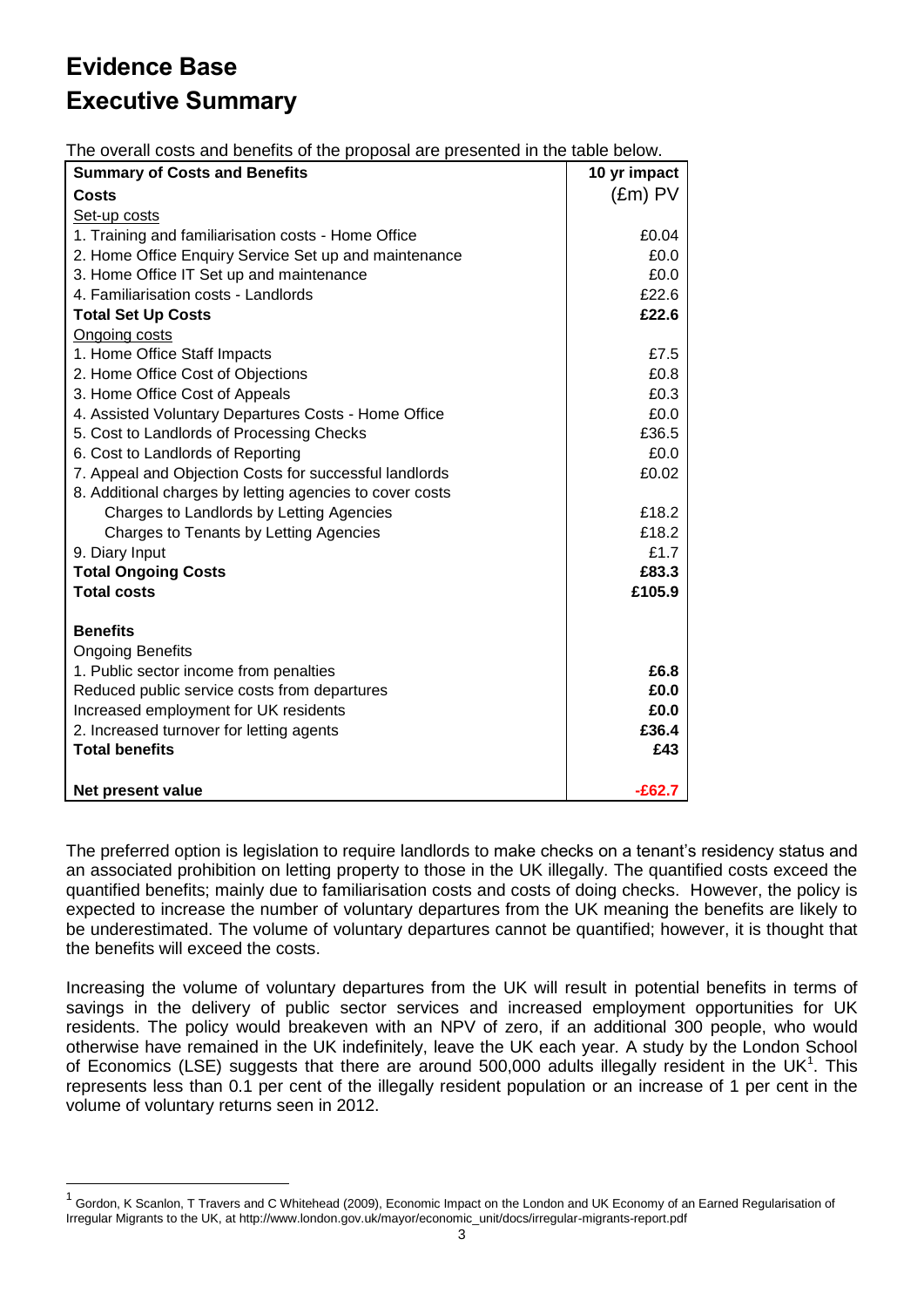### **A. Strategic Overview**

### **A.1 Background**

Immigration has brought benefits to the United Kingdom. The Government believes that we should continue to be an open and diverse society, which attracts and welcomes the brightest and the best to help promote economic growth and competitiveness. The Government is committed to operating proper controls on immigration, to ensure that public confidence in the system is rebuilt and pressures on communities and public services are alleviated.

The Government is also determined to reduce illegal immigration and to take a tougher approach to dealing with those who have either entered the country illegally or overstayed their visa. Some people who are illegally resident are exploited and, in the worst cases, they can end up living in overcrowded and poor housing conditions whilst generating significant profits for unscrupulous landlords. This can have a corrosive effect on communities and individuals and undermine the availability of homes and jobs for people who are legitimately in the UK.

The Government proposes to put in place a new requirement for landlords to make simple checks on tenant"s residency status, through legislation introduced in the Immigration Bill. The policy of requiring checks on tenants sits alongside and complements other steps that have been taken to restrict and discourage illegal immigration. These include steps to restrict access to financial services and restrictions on access to welfare benefits. The aim of these measures is to discourage those who stay illegally or encourage those who are in the UK illegally to depart voluntarily.

### **A.2 Groups Affected**

The policy will affect all private tenants<sup>2</sup>, of whatever nationality, where they pay to live in rented accommodation as their main or only home, except where the tenant occupies certain exempted property types. The following types of accommodation are excluded:

- Social housing rented to tenants nominated by the local authority;
- Privately rented homes let to people under the homelessness legislation;
- Accommodation provided to employees;
- Tourist accommodation such as hotels and guest houses;
- Properties let under short term business or holiday lets;
- Properties rented for commercial use (shops, offices, etc);
- Hostels and refuges providing crisis accommodation to homeless and other vulnerable people;
- Hospital accommodation of patients, hospices, care homes etc; and
- University / college halls of residence, boarding schools and children's homes.

The policy will impact landlords of all private rented accommodation whether or not the landlord lives on the premises. The policy is therefore intended to include those within the small scale informal sector who may allow lodgers within their own home, as well as more formal landlords. Letting agents who provide checking services to landlords may also be affected.

The public sector, including the Home Office, will also be affected.

### **A.3 Consultation**

### **Within Government**

l

Aside from the Home Office, the Government departments consulted or involved in the formulation of the policy include: Department of Communities and Local Government; Cabinet Office; Office of the Deputy Prime Minister; HM Treasury; Ministry of Justice; Department of Business, Innovation & Skills; Government Equalities Office; Department for Culture, Media & Sport; Department for Transport;

 $^2$  For the purposes of this Impact Assessment, we use the term 'tenant' in a broad sense to include not only people living in rented accommodation under a tenancy (such as an assured tenancy or assured shorthold tenancy, in England and Wales) but residential occupiers paying money to occupy accommodation under licences as well as people paying to stay in tourist accommodation and equivalent arrangements outside England. The terms "landlord" and "tenancy" are also similarly broadly construed.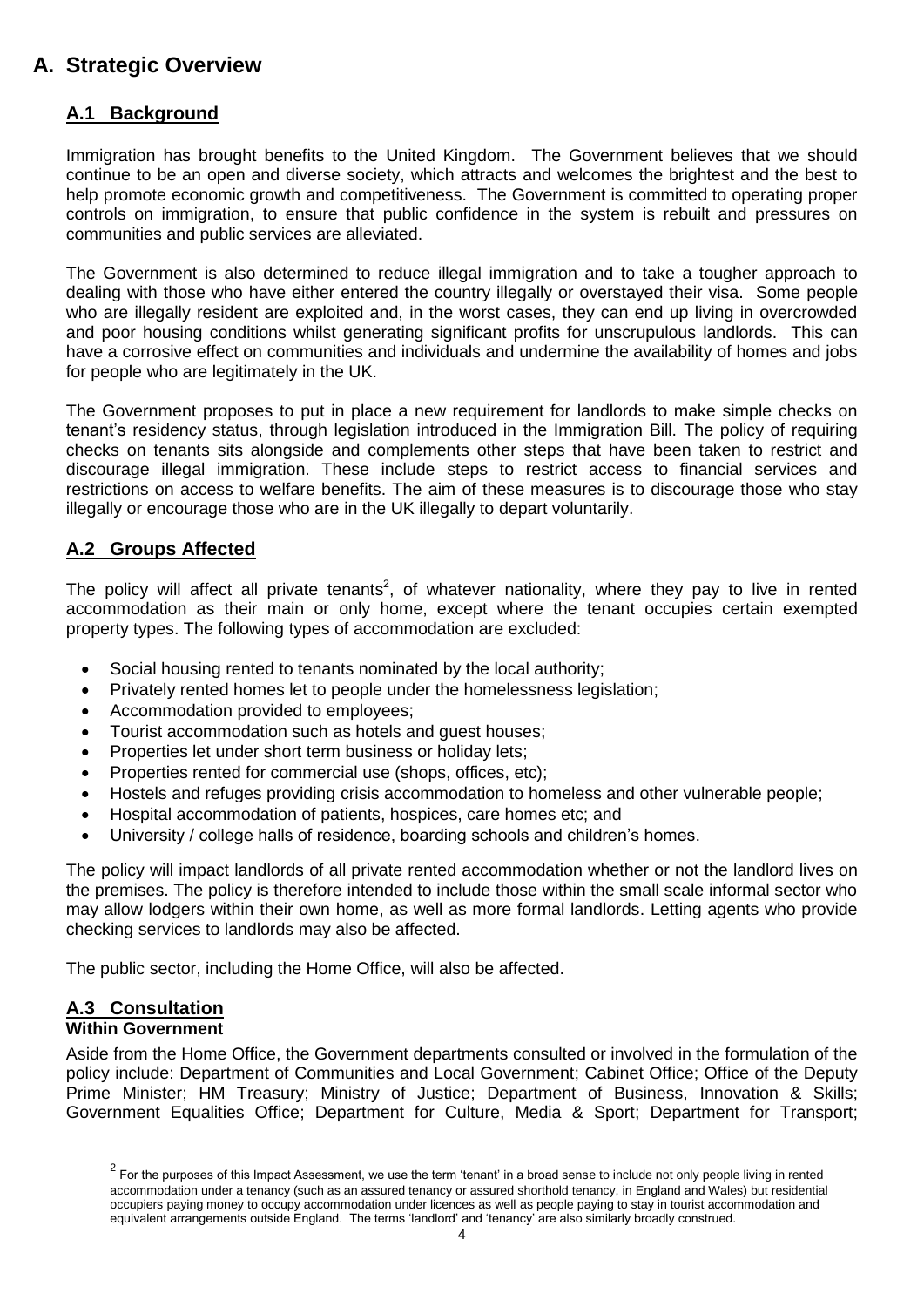Northern Ireland Office; Wales Office; Scottish Office; Department for Work & Pensions and the Devolved Authorities.

### **Public Consultation**

A 7 week consultation was conducted by the Home Office, running from 3 July 2013 until 21 August 2013. A high level summary of the consultation responses is set out in Annex 2. The full consultation response will be published in due course.

### **B. Rationale**

Illegal migration causes a number of economic and social problems and presents a challenge to the rule of law, eroding public confidence and undermining the integrity of the immigration system. By working for very low (and at times illegally low) wages, people who are illegally resident can make it more difficult for people who are in the country legally to find employment. Such people are also vulnerable to exploitation. Those who are in the UK illegally add to the demand for housing, thereby putting pressure on rents – particularly in those areas of the country where there are already significant housing pressures.

It is the responsibility of the Home Office to prevent illegal immigration by operating strong border controls and removing from the country those who overstay or enter illegally. Our aim is to send a clear and strong deterrent message, both here and overseas.

There are already tight controls to limit access to social housing for those who are resident in the UK illegally. But, whilst many responsible private landlords already make identity and credit checks on prospective tenants, there is no current requirement on them to check tenants" residency status meaning accommodation in the private rented sector is widely available to those who are in the UK illegally.

The proposal to introduce a legislative requirement to check residency status and deny access to housing to immigration offenders will assist in encouraging the departure of those in the UK illegally and deterring arrivals of those who overstay their visas, thereby protecting our public services from misuse and protecting local communities. Better control over access to the housing market will help protect the legitimate housing market from being undercut by those who evade safety and housing laws, evade tax, exploit migrants and create community tension.

This policy is part of a coordinated package of legislative and administrative measures that are designed to have the effect of reducing the attraction of the UK as a destination for prospective illegal residents and to encourage those that are residing in the UK illegally to leave voluntarily. As well as introducing new restrictions on illegal migrant access to housing, this is to be achieved through strengthening controls on the employment of illegal migrant workers, restricting access to financial services, better controlling access to employment and public services by making residence status checks on migrants it easier and more effective by fully implementing biometric residence permits, and streamlining the immigration appeals and the enforcement process.

### **C. Objectives**

The Government"s objectives are:

- Primarily, to make it more difficult for illegally resident individuals to gain access to privately rented accommodation. Together with other policies restricting access to benefits and services, the policy is intended to encourage more people who are illegally resident to choose to leave the country, and may reduce the possibility to overstay;
- To provide a deterrent to those who seek to exploit illegal residents by providing illegal and unsafe accommodation and reinforce action against the growth in illegal housing structures, the so called Beds in Sheds issue, by tackling those responsible for breaches of housing law, health and safety laws and overcrowding; and
- To undermine the market for those who seek to facilitate illegal migration or traffic migrant workers.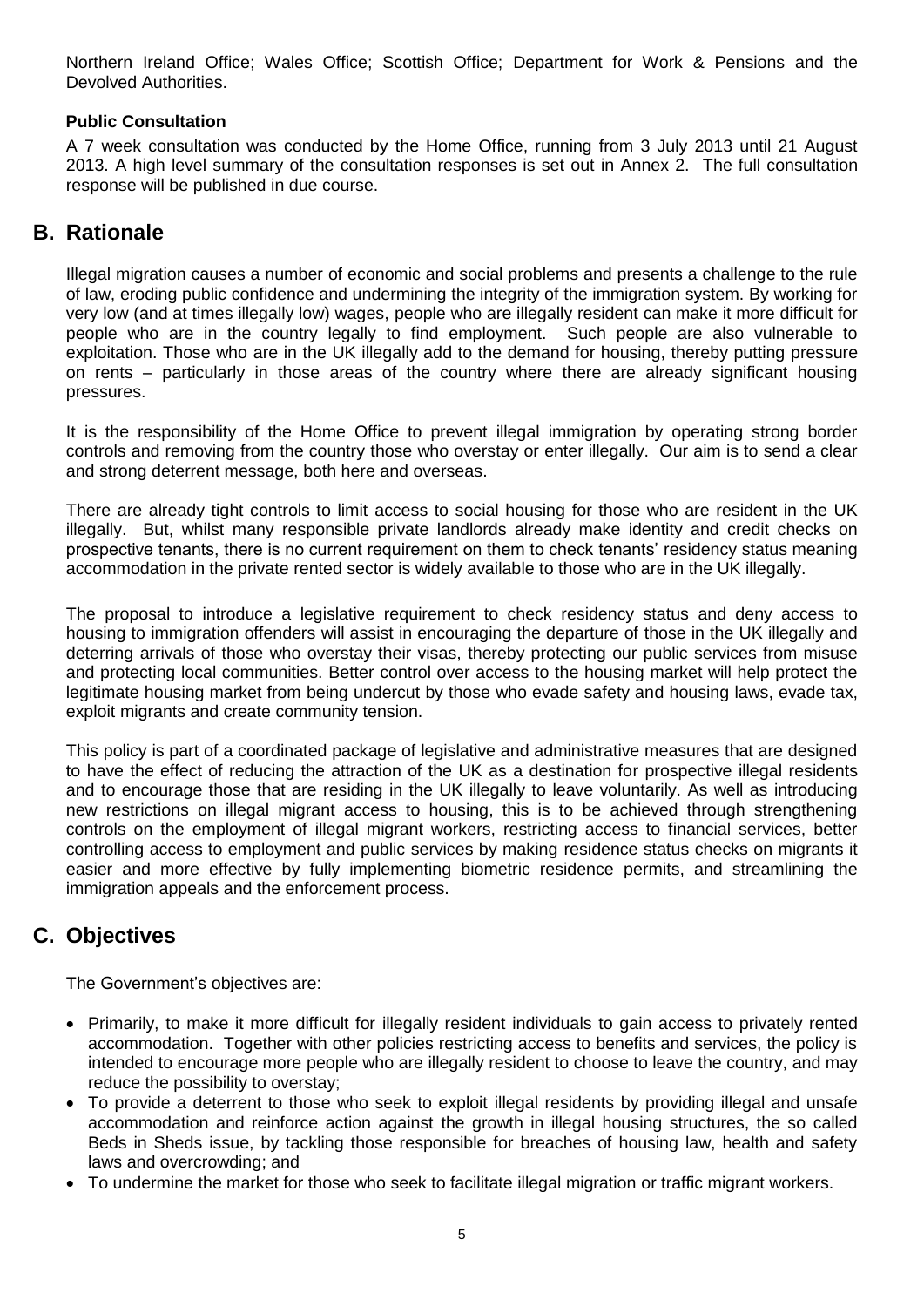### **D. Options**

Option 1 - Option 1 is to make no changes to the current legislation, with the effect that (outside the social housing sector) there is no legal requirement on landlords to check the residency status of their tenants.

Option 2 - Landlords will be required to check the residency status of prospective tenants prior to allowing them to take up residence in a property. For those without settled status in the UK, residency status will also be checked when their permission to reside in the UK is due to expire or after one year, whichever is the longest time period. There will be an associated prohibition on letting property to those people who are unlawfully present in the UK.

Before renting accommodation anywhere in the United Kingdom to a new tenant, landlords will be required to check an individual"s right to reside in the UK using a checklist of specified documents. The landlord will also be required to keep a copy for his records. The landlord should arrange to recheck status after a migrant"s permission to reside in the UK is due to expire or after one year – whichever allows the longest period between checks. The Home Office will operate an enquiry service for landlords who require support in understanding the documents they are required to check. Unless it is reasonably apparent that the documents provided by the tenant are forgeries, the landlord will not be held responsible for accepting a forgery. If the tenant cannot produce satisfactory evidence, the landlord should not rent accommodation to them – and would be liable to a civil penalty if he were subsequently found to have rented accommodation to an illegal migrant without having made the necessary checks. The landlord will be able to discharge their responsibility to a letting agent providing tenant checking services on their behalf.

Where Home Office officials identify that a person living in rented accommodation is an illegal resident, they would issue the landlord with a notice of potential liability, advising the recipient that they may be liable for a civil penalty. The Home Office would then either issue a notice of liability requiring the landlord/letting agent to pay a civil penalty; issue an advisory letter if the Home Office was satisfied that the people who are illegally resident had been living in the property before the policy came into effect; or notify the landlord that no advisory letter or notice of liability would be issued.

The landlord will be able to make a representation against the notice of liability and penalty through an objection raised with the Secretary of State, followed by a right of appeal to the courts.

The proposed penalty system will send a signal to landlords to take their obligations seriously whilst not discouraging law-abiding people from becoming or remaining landlords or create excessive penalties for unintentional breaches, while being practical to administer and straightforward for landlords to understand. The Government proposes an approach which differentiates between different levels of seriousness, as follows:

- Category A No notice of liability has been served on the person in the previous three years (previous notices of liability which had been withdrawn or rescinded following objection or appeal would not count for these purposes); and
- Category B All notices of liabilities that are not Category A notices. This category would apply where the recipient has been served with one or more advisory letters or notices of liability (that have not been withdrawn or rescinded) in the past three years.

The Home Office also propose to introduce different levels of penalty to ensure that a proportional approach is taken. A higher level of penalty is proposed for landlords formally renting a property while a lower level is proposed for those renting a room in their property. The level of the proposed penalties is set out in table 1.

| Table 1. FTODOSEd DETIGILY IEVEIS           |            |            |
|---------------------------------------------|------------|------------|
| Penalty per adult illegal non-EEA migrant   | Category A | Category B |
| For landlords renting a property.           | £1.000     | £3.000     |
| For landlords renting a room in their home. | £80        | £500       |

Table 1: Proposed penalty levels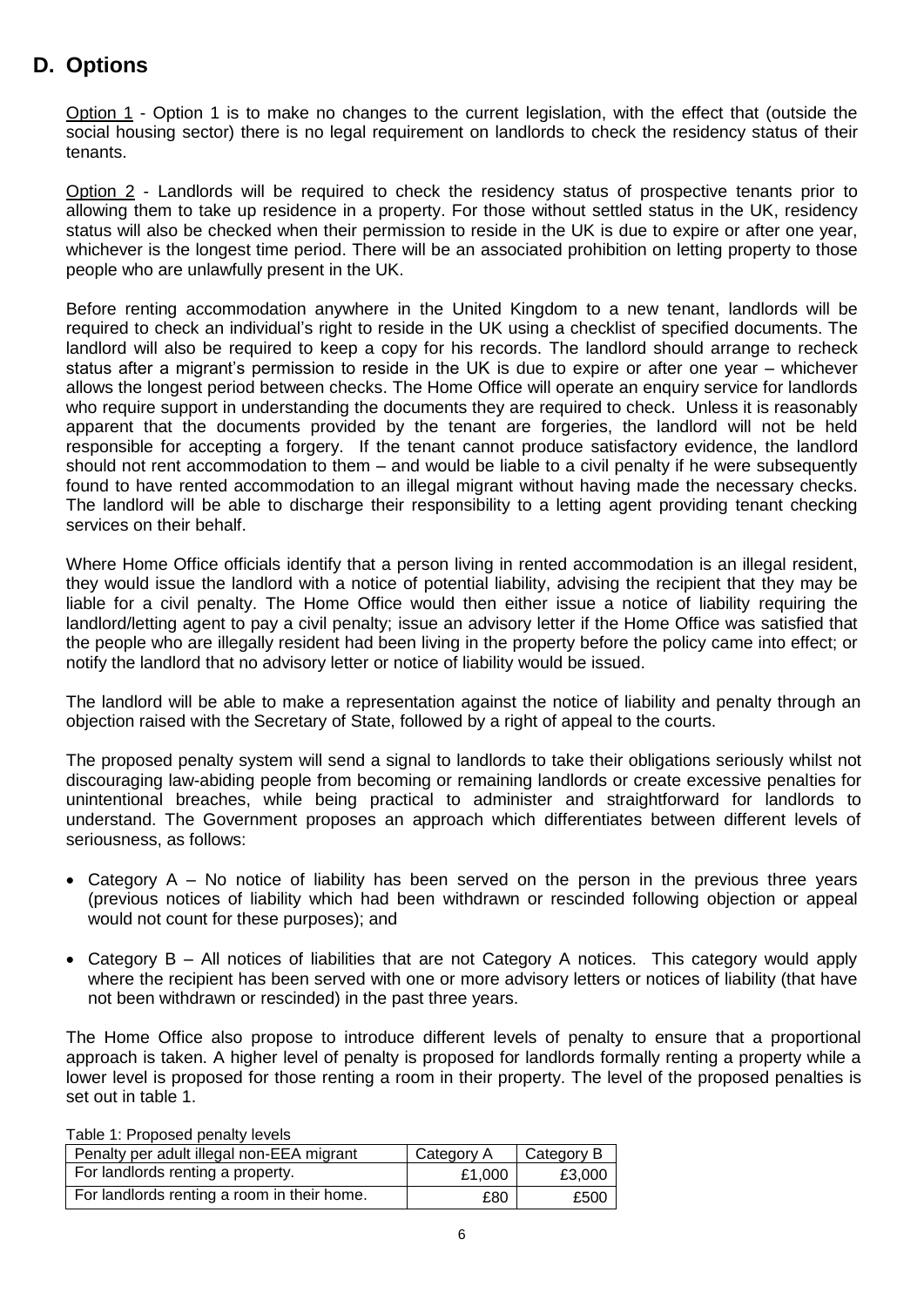The duty to check a tenant's status will fall on the individual or body who rents out the accommodation – usually the landlord, unless (where relevant) the landlord and letting agent agree that this responsibility should be transferred to the letting agent. The duty will arise only where premises are being let for a monetary payment. The landlord will be required to make enquiries as to which adults will be living in the premises as their place of residence and will be required to check the residency status of all of those persons.

It is intended that these obligations should extend to all types of tenancy and licence arrangement, other than those where landlords are already under an obligation to check the residency status of tenants, such as social housing provided to tenants nominated by local authorities and other specified exemptions. This includes private individuals letting a room within their home, if receiving payment for doing so. The Government is also considering how to incorporate misdemeanours under this legislation into decisions on awarding houses of Multiple Occupation (HMO) licences.

The scheme will be administered by the Home Office. Landlords will be able to seek advice from the Home Office where they are unsure of a prospective tenant's status in the United Kingdom, or where document verification is required. Investigations and enforcement work will be undertaken by Home Office Immigration Enforcement Officers.

We are considering options for phasing the implementation of the policy to enable us to test our processes before it is rolled-out across the sector. This will help us to make certain that the measures we have in place to limit the impact on business are effective. A phased implementation to parts of the sector to begin with will only ever restrict the initial costs to business nationally, it will not add to them. As this is still under consideration the costs and benefits presented in this IA are based on a full roll out.

### **E. Appraisal (Costs and Benefits)**

### **General Assumptions and Data**

This IA covers a 10-year period from 2014/15, in line with guidance from the Regulatory Policy Committee (RPC) and the Better Regulation Executive (BRE). The Immigration Bill is expected to obtain Royal Assent during 2014. We propose to fully implement the scheme outlined in this IA from October 2014. This IA aims to set out the best estimates of the policy impacts at the final stage of policy development, using the available evidence. Any key uncertainties are highlighted and key assumptions are tested in the sensitivity analysis to show the range of potential impacts.

### **Objective function**

In January 2012, the Migration Advisory Committee (MAC) published a report on the impacts of migration and recommended that migration policy impact assessments should concentrate on the welfare of the resident population. The policy assessed in this impact assessment therefore aims to maximise the welfare of the legally resident population - defined as those formally settled in the UK or nationals of the UK. The NPV should include the effects from any change in fiscal, public service, consumer and producer surplus and dynamic effects where practical and appropriate, but should exclude forgone migrant wages (net of taxes).

In this case any costs on a migrant associated with leaving the UK will affect only non compliant individuals (those who are illegally resident) who are deterred from entering or staying in the UK. The Better Regulation Framework Manual (2013) states that an IA should not include costs and benefits that accrue to non compliant organisations or individuals, so we exclude these effects from our analysis. In addition, this IA takes the position that any costs or benefits accrued as a result of an illegal migrant remaining in the UK are not considered in the cost benefit analysis. So no consideration is made of the impact on businesses that employ people who are illegally resident, and we do not include any impact on the UK Exchequer as any taxes paid by a migrant resident in the UK illegally accrue directly as the result of an illegal action. This is consistent with the treatment of criminal activity in other Home Office IAs. The Home Office also believe that the IA process should not capture the "benefits" associated with illegal activity as this may lead to perverse incentives in the decision making process.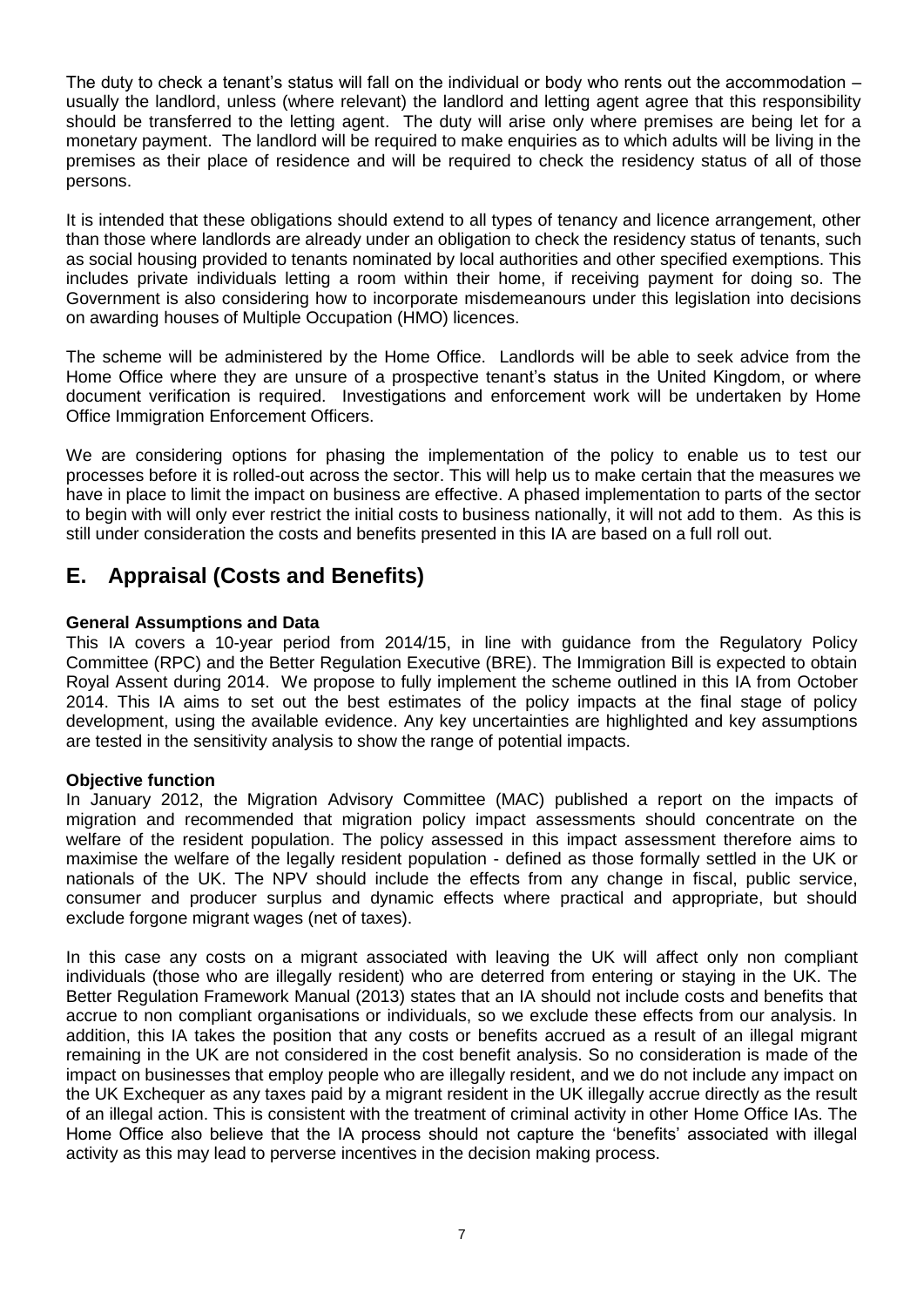The IA does include the benefit to the UK resident population of removing additional volumes of people who are illegally resident from the UK. This includes savings in providing publicly funded services such as healthcare and education and additional labour market participation.

### **Baseline Volumes**

The volume of landlords and tenants affected by the proposed policy change is set out in Annex 3. The Home Office does not forecast future levels of migration or future activity in the housing market. Thus, it is assumed that the volumes affected and the volume of checks made by landlords remains constant over the period assessed in this impact assessment.

### **Option 1 – Do nothing**

There are no additional costs or benefits of option 1. However, there will be a number of risks and costs that will continue to arise. In particular, if there is no policy change, it is unlikely that there will be any change in the behaviour of people who are illegally resident or landlords. The costs associated with people who are illegally resident, such as additional burdens on the taxpayer, will continue. There are no additional benefits associated with option 1. The lack of deterrence will not lead to a change in the volume of people who are illegally resident.

### **Option 2 – Legislative requirement for private landlords to check and record the residency status of new tenants.**

The estimated volume impacts of the policy framework are translated into estimated monetary values for inclusion in the cost-benefit analysis under two broad headings – direct costs and benefits on the one hand, and indirect, or "wider", costs and benefits on the other.

The **direct** costs and benefits are those that are clearly and immediately related to landlords checking the residency status of their tenants. The direct costs include, for example, the cost to the landlords of carrying out the required checks. The direct benefits, on the other hand, include income for the HM Treasury consolidated fund from civil penalties issued to non compliant landlords.

The **wider,** or **indirect,** costs and benefits are those that occur as a result of the direct impacts, **including behaviour changes**. They should be considered when the impacts are thought to be significant. The wider costs include a set of assumptions relating to the wider economy. The wider costs and benefits include the impact on UK public services if the volume of people leaving voluntarily increases and the subsequent replacement of employees by UK residents.

The following sections describe in more detail how costs and benefits have been calculated, and summarises the results. In general the method is straightforward: total costs and benefits are the product of a change in volume and an estimated unit cost or benefit, adjusted for the particular impact being considered.

#### **Impact of behavioural change**

There are uncertainties surrounding the assumptions and impact estimates, particularly around behavioural change by those seeking to remain in the UK illegally – it is hoped that the proposals will encourage the departure of existing immigration offenders and deter arrivals of those who overstay their visas. Where relevant, we have modelled a range of scenarios to investigate the volume impacts under differing behavioural assumptions, and we have set out those which have a significant impact on our estimates.

### **Costs** Set Up Costs

#### *Training and familiarisation - Public Sector*

There are likely to be some training and familiarisation costs for Home Office staff. The Home Office estimate that this training is likely to take around 2 hours and will affect 1,350 staff. The total costs are around £0.04m (PV) and fall in year 1 alone.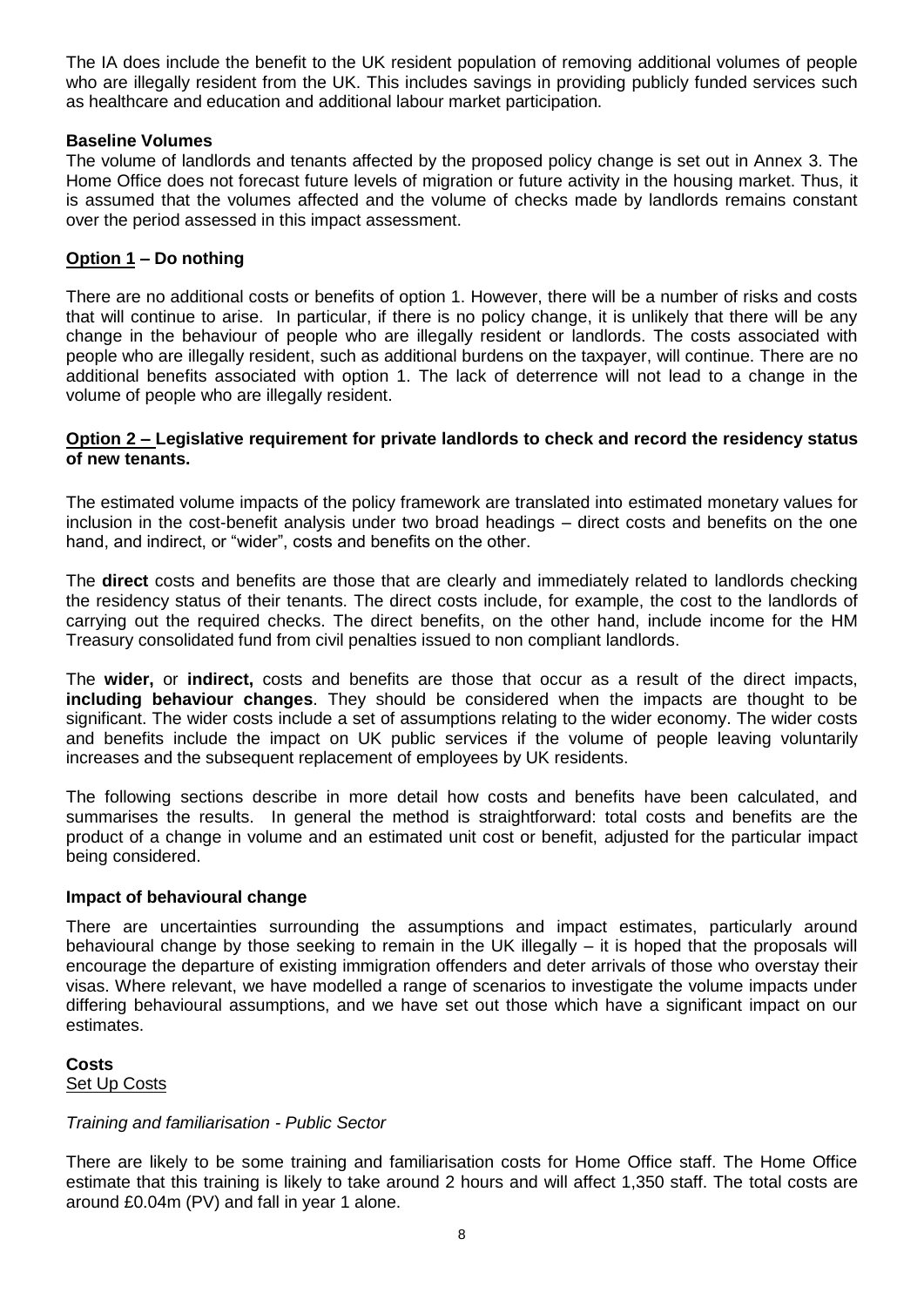In addition, there would be costs associated with updating handbooks for staff, issuing guidance and codes of practice for landlords. These costs have not been quantified as guidance for staff and others is routinely maintained and updated. The Home Office may also face costs associated with setting up a facility for the creation and storage of data relating to queries from landlords however it is expected that current process and facilities can be utilised and any additional costs are expected to be negligible.

### *Familiarisation - Private Sector*

There will be familiarisation costs for landlords and lettings agents. As set out in Annex 3, it is estimated that there are 1.78 million landlords in the UK. Around 1.58 million are individuals and the remainder are businesses or other organisations. It is thought that 43 per cent<sup>3</sup> of landlords employ a letting agent to carry out new tenant checks on their behalf. However, it is assumed that all landlords may need to be familiar with the requirements of the legislation. The checking requirement is not expected to be onerous and will not take a significant amount of time to become familiar with. Landlords and letting agents will need to be familiar with a checklist of steps they will have to carry out each time they rent a property.

A significant proportion of landlords and letting agents already carry out checks on the documents that will be used for a residency status check. Around 40 per cent of the landlords who responded to the public consultation already check a passport before letting a property. Landlords associations, such as the Residential Landlords Association (RLA), promote checking and retaining a copy of an identity document as sensible steps in the letting process. Checking and retaining a copy of the document, as advised by the RLA, will be sufficient for a landlord to discharge their checking duty and establish an excuse against a civil penalty.

The Property Ombudsman covers around 10,000 letting agents (an estimated 65 per cent of the market) and the issues a compulsory code of practice for these agents. The letting code of practice issued by the Property Ombudsman states that letting agents should diligently verify the identity and nationality of a prospective tenant and record this information. This is replicated in the code of practice for Association of Residential Letting Agent (ARLA) members. As stated above, these checks will be sufficient for a landlord to discharge their checking duty and establish an excuse against a civil penalty.

The consultation responses and proportion of the market covered by the Property Ombudsman suggest that a significant proportion of landlords, the majority of which are micro or small sized organisations, already check passports as part of the letting process. This implies that the majority of landlords are already familiar with many of the documents they will be required to check and the additional burden will be small. Landlords will be required to read through a document setting out the checks they are required to make and record. The Home Office will ensure that the information is provided in a simple and easily accessible format. Landlords will **not** be required to be familiar with the entire immigration system nor every document that they could be presented with. Instead, they will only need to be familiar with the steps they will be expected to take at the start of a new tenancy agreement. It is thought that familiarisation will take between 30 minutes and 2 hours, with a central estimate of 1 hour per landlord or letting agent branch.

The Understanding Landlords Survey (2013) estimates the earnings of individual landlords. The median monthly earnings of all landlords are estimated at £1,375. Assuming that this applies to a standard 40 hour week, hourly earnings are estimated at £7.93.

Familiarisation costs for landlords operating as a business or other organisation are assumed to apply to administrative staff. The annual survey of hours and earnings (2012) suggest that median salary for administrative staff is £10.07 per hour. Non wage costs of 16.4 per cent<sup>4</sup> are added to this cost. It is thought that training will be cascaded to cover all staff.

There are around 15,000<sup>5</sup> letting agents in the UK who will be required to be familiar with the policy change. The time required to become familiar with the policy change is assumed to be the same as for

 3 *Private Landlords Survey 2010*, a[t https://www.gov.uk/government/uploads/system/uploads/attachment\\_data/file/7250/2010393.xls](https://www.gov.uk/government/uploads/system/uploads/attachment_data/file/7250/2010393.xls)

<sup>&</sup>lt;sup>4</sup> BIS Guidance on non wage labour costs.

<sup>&</sup>lt;sup>5</sup> Property Ombudsman estimate. Annual Report 2012 at [http://www.tpos.co.uk/annual\\_reports.htm](http://www.tpos.co.uk/annual_reports.htm)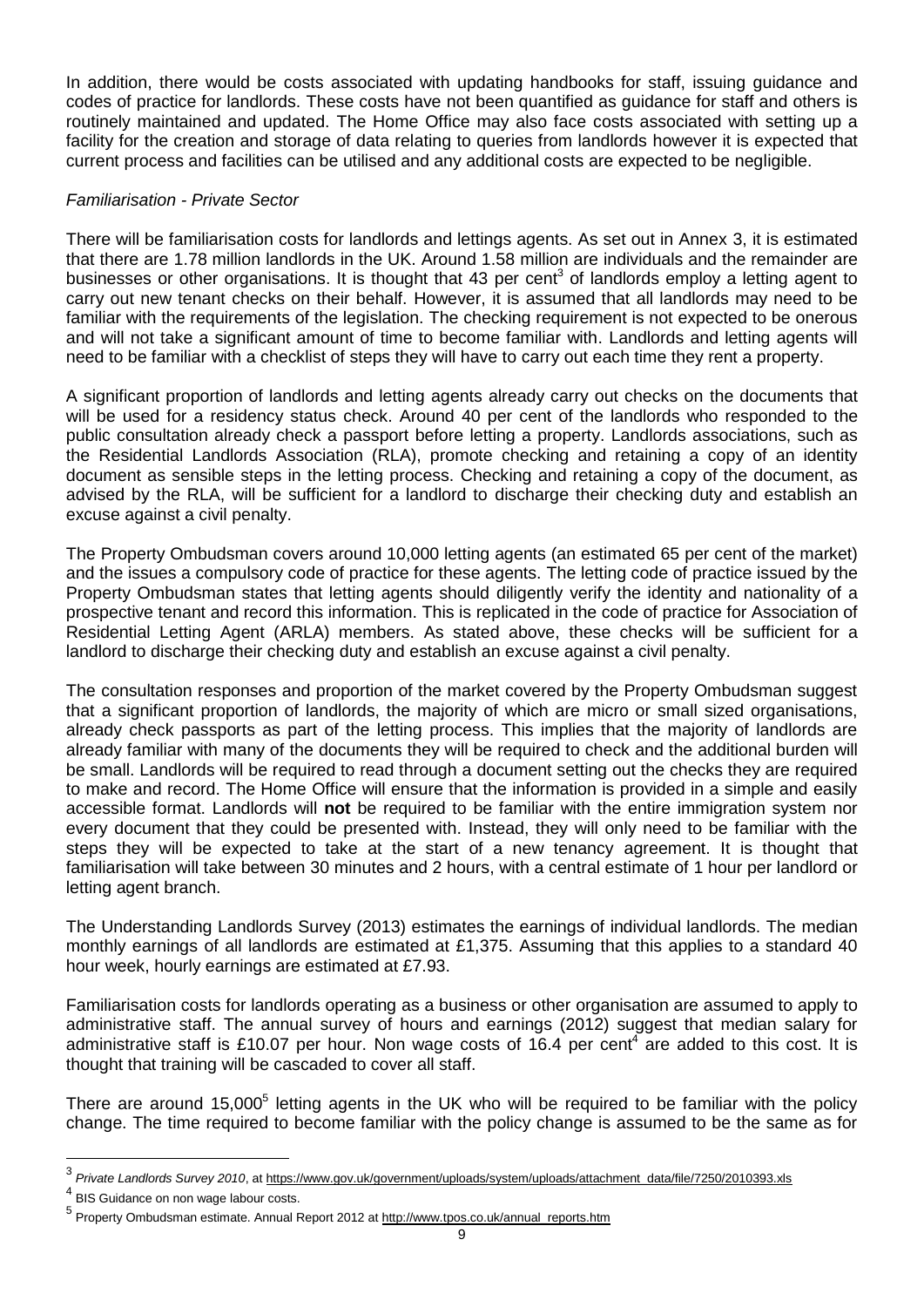landlords. It is thought that training will be cascaded to cover all staff. The annual survey of hours and earnings (2012) suggest that median salary for estate agents is £11.75 per hour. Non wage costs of 16.4 per cent are added to this cost.

The proposal will also apply to households renting a spare room to lodgers. As set out in Annex 3, there are around 950,000 households renting a room to a lodger in the UK. The time required to become familiar with the policy change is assumed to be the same as for landlords. It is assumed that landlords of lodgers would face the same cost of time as other individual landlords. Those letting a spare room in their home are not considered to be operating as a business as their property is not primarily viewed as a source of income; instead it is considered as their home. Thus the costs to this group have been excluded from the One In Two Out (OITO) costs.

Additional set up costs for letting agents and landlords in terms of contract drafting and IT systems are expected to be minimal. Landlords and agents will not need to make changes to existing rental contracts; the checking obligations will be discharged before any agreement is entered into, and the legislation has been designed to prevent landlords seeking to discharge their responsibilities by adding a clause into contracts that disqualifies illegal migrants from entering into the lease.

IT costs for letting agents will be limited to adding dates for re-checks to existing calendar arrangements. This could equally be achieved with a paper diary. Either way, we would expect this to be incorporated into existing administrative arrangements at little or no additional expense.

Landlords are unlikely to face additional costs in terms of setting up a record system. Landlords are already expected to keep financial records for tax purposes. Therefore, adding a copy of the document checked at the start of the tenancy agreement will be sufficient to discharge their checking duty and establish an excuse against a civil penalty.

| Type of Landlord         | Value of Time (hourly rate) | Non wage costs | Volume    |   | Total cost (£m) |
|--------------------------|-----------------------------|----------------|-----------|---|-----------------|
| Individual Landlord      | 7.93                        | $0\%$          | 1,584,000 | £ | 12.6            |
| <b>Business Landlord</b> | 10.07                       | 16.40%         | 192,000   | £ | 2.3             |
| Letting Agent            | 11.75                       | 16.40%         | 15,000    | £ | 0.2             |
| Landlord of a Lodger     | 7.93                        | 0%             | 950,000   | £ | 7.5             |
| Total                    |                             |                |           |   | 22.6            |

Table 2 – Familiarisation costs for landlords

Source – Home Office Analysis

#### Direct Ongoing Costs

### *Operational costs to the pubic sector - monetised*

**Home Office Checking and Query Services** – The Home Office will set up a telephone enquiry service for landlords to ask basic questions regarding the scheme, such as when to carry out checks and which types of document are valid. The Home Office will also offer individual status checks, to provide landlords with status verification in cases where no documents are available or where the document must be verified with the Home Office.

Immigration Officers will serve a Notice of Potential Liability on a landlord where a suspected immigration offender is detected informing them that they may be liable to a penalty. Consideration of any defence against liability and the management of the appeal process will be handled by a dedicated unit similar to that which currently manages Civil Penalties in cases of workplace enforcement.

The Home Office estimates that around 38 additional staff will be required to staff the checking and query services and the dedicated civil penalty teams. The total cost is expected to be £7.5m (PV) over a 10 year period.

**Home Office – Objections against civil penalties –** The Home Office issue around 1,300 notices of potential liability of a civil penalty to employers each year. Enforcement teams will often search the home address of an illegal migrant caught during an employer visit. Around 50 per cent of these home visits are assumed to result in a civil penalty for the landlord. In addition, home visits by enforcement officers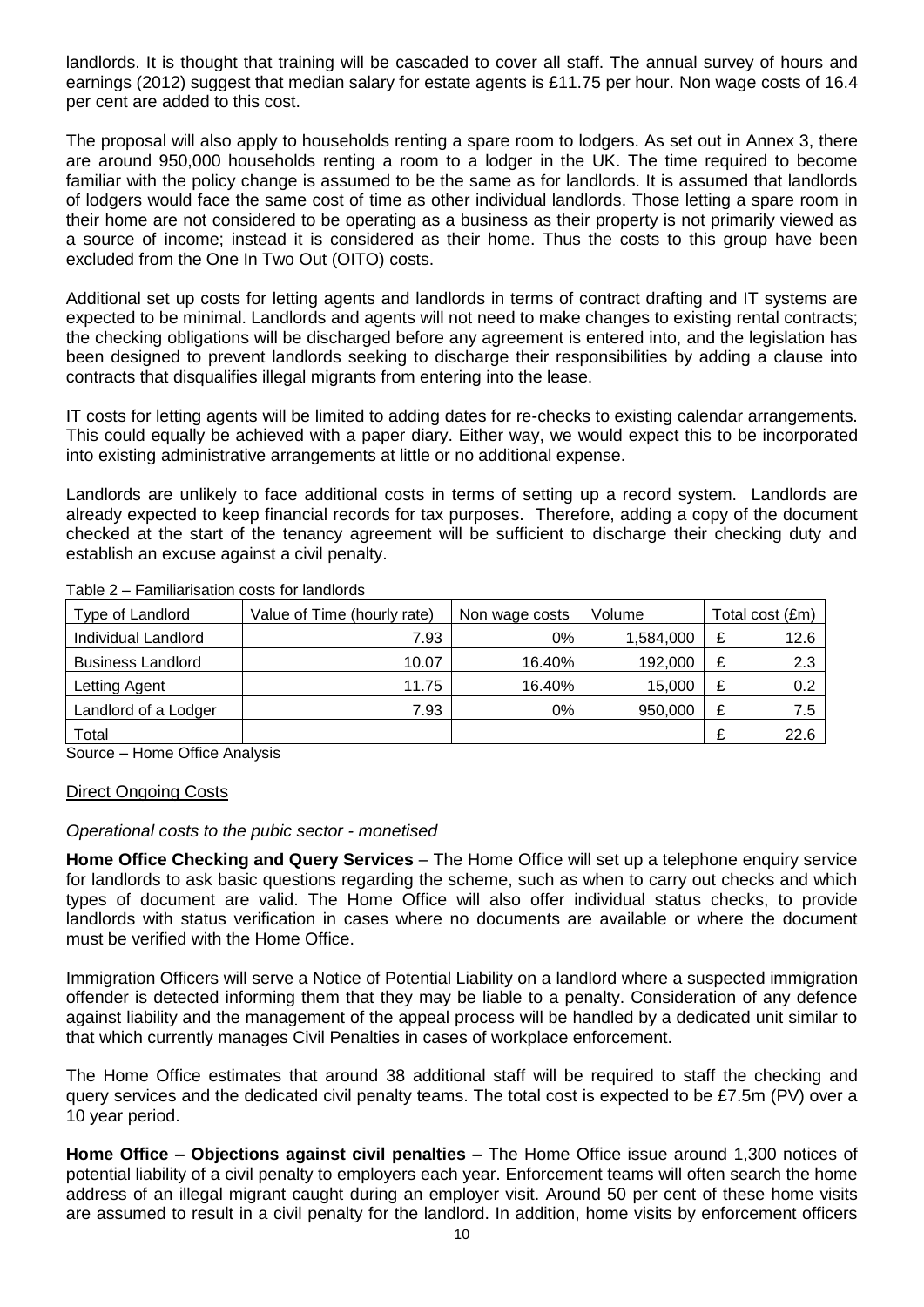result in the identification of around 350 people who are illegally resident each year. It is assumed that around 50 per cent of these will result in a civil penalty being issued to the landlord. In total, it is assumed that around 830 penalties will be issued per year and that these will be distributed among types of landlords as suggested by the proportion of dwellings in the Private Landlord"s Survey. (Table A2.6 – Annex 3)

| Type of Landlord                        | Volume - Penalties | Volume - Objections | Volume - Appeals |
|-----------------------------------------|--------------------|---------------------|------------------|
| Individual Landlord                     | 270                | 160                 | 30               |
| Business or other organisation Landlord | 110                | 70                  |                  |
| Letting Agent                           | 280                | 180                 | 30               |
| Landlord of a lodger                    | 170                | 100                 |                  |

Table 3 – Volume of penalties expected to be issued annually by type of landlord.

Source – Home Office Analysis

Over the last two years an average of 62 per cent of employer penalties issued resulted in an objection to the Home Office. It is assumed that this proportion will object against a landlord penalty, implying that around 510 objections will be received each year. Each objection costs the Home Office around £200, meaning the total cost will be £0.8m over 10 years.

**Home Office – Appeals against civil penalties** – Around 11 per cent of civil penalties issued to employers appeal to the courts against the penalty. It is thought that the proportion of landlords and letting agents appealing as against penalties issued to landlords may be lower as landlords will be required to raise an objection before an appeal. However, the proportion that will object and subsequently appeal is not known. 11 per cent is used to estimate the potential number of appeals, although this is likely to be an overestimate for the reason stated above, and this is tested in the sensitivity analysis. It is thought that landlords of lodgers will not appeal against category A (£80) penalties as the fee to the courts for bringing an appeal is greater - £235 $\textdegree$ . The cost to the Home Office of each appeal against an employer penalty is £550. If the costs are assumed to be the same as for employer penalties, the total cost is £0.3m (PV) over ten years.

Those appealing against the penalty will be charged a fee of £235 to take their appeal to the courts. This is set at a level that fully recovers the costs associated with appeals for the court service, meaning there is no impact on the judiciary system.

### *Costs to the public sector – non monetised*

l

**Home Office – Increased voluntary departures** – The proposed policy change is estimated to increase voluntary departures from the UK, although the volume is unknown. Voluntary departures in 2012 totalled 24,900, of which 1,200 were assisted voluntary departures (AVR), 5,800 were notified voluntary departures and 17,900 were other confirmed voluntary departures. There is no cost to the Home Office associated with notified or confirmed departures. Each AVR implies a cost of around £3,000 to the Home Office.

**Impact on Local Authorities through increased demand for services** - The Home Office is working to resolve any potential impacts and expects the impact on local authorities to be negligible. Local authority accommodation will be exempt from the proposals as local authorities already check status. However, local authorities may be affected in the following ways:

- People without status who are currently in the private rented sector will find themselves without accommodation. Some of those people (e.g. families with children) might qualify for local authority support and are likely to apply to local authorities for accommodation when their access to the private rented sector ends. This group is likely to be low in volume. Home Office operational enforcement teams will prioritise such cases for conclusion when they are brought to our attention.
- Some people without documents will anticipate that it will be more difficult for them to access the private rented sector, and may approach local authorities for accommodation instead. The list of

 $^6$  The fee is £87 to the Sheriff's court in Scotland. Only 8% of appeals are thought to be in Scotland.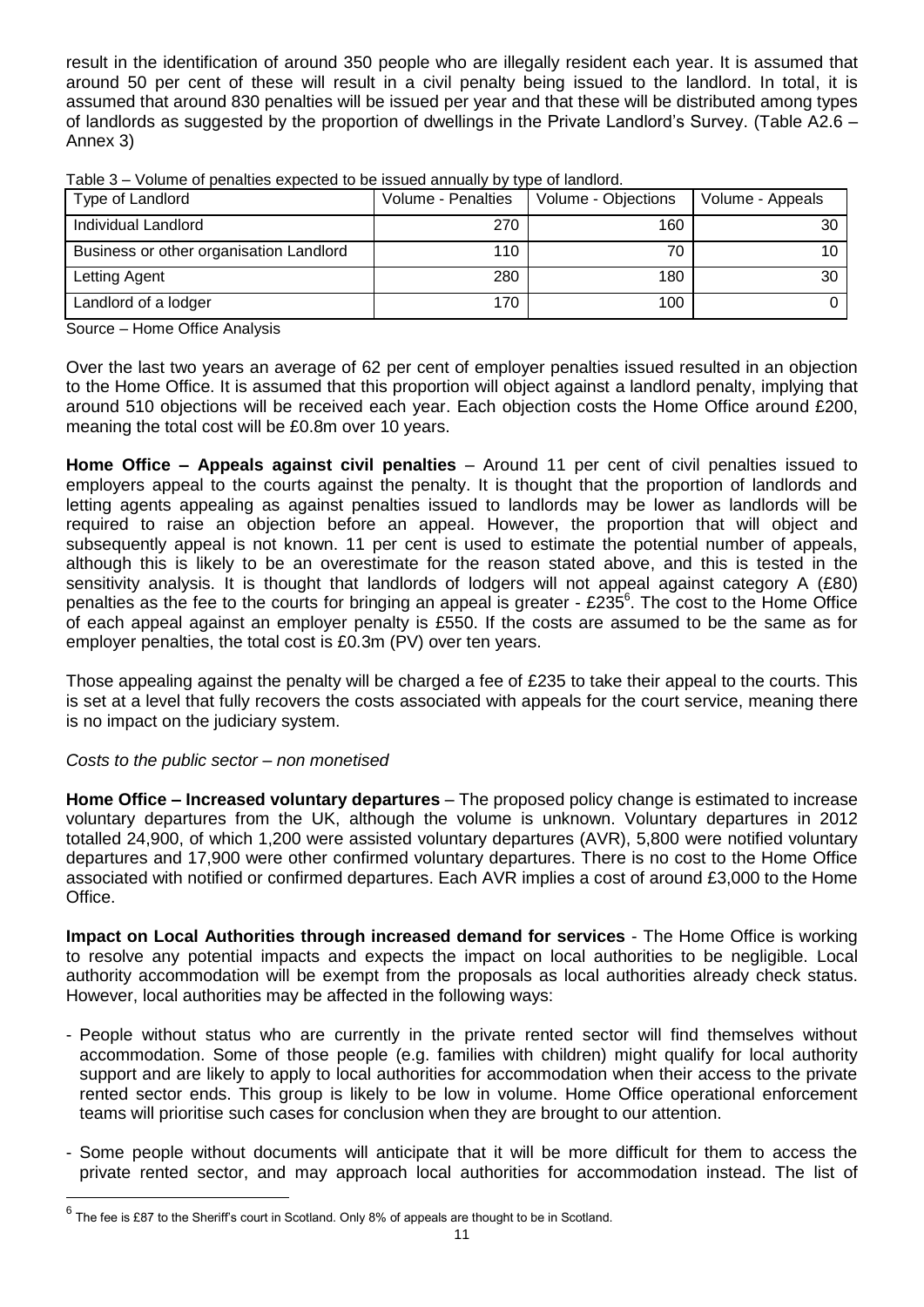documents that will be accepted by a landlord will be broad and is intended to make sure access to the private rented sector is unimpeded for those with the right to be in the UK.

- Local authorities will need to give advice on the new process to their tenants who want to take in lodgers. However most already produce guidance for tenants who want to take in lodgers and believe that the new requirement can be easily added to the guidance.

#### *Costs to the private sector – monetised*

**Landlords – cost of carrying out checks** – Landlords will face additional costs through the checks that will be required on each new tenant at the beginning of a tenancy agreement and additional checks on non settled residents either when their leave expires or after one year. It is assumed that non settled residents will require a further check once each year. This is tested in the sensitivity analysis.

Private landlords are not expected to be experts in immigration. There will be a list of documents that they can accept to make the checks. The Home Office will publish concise guidance so that landlords can easily recognise documents that are presented to them. Landlords will be able to use a process map on the Home Office website which will guide them through the checking process and allow them to identify the documents they have been presented with.

Acceptable documents will include passports for all tenants, biometric residence cards (BRP) and visa stamps for non EU nationals and birth certificates/driving licences for UK nationals. A BRP is a card that evidences nationality, identity and status and will enable checks to be much simpler for non EU nationals. It clearly identifies when a person"s legitimate status in the UK ends. The Home Office is also developing free to market automated checking resources to capitalise on smart chip technology in BRP"s, which may make the check even simpler and quicker. BRP"s are currently issued to all visa applicants outside the UK and are being rolled out to those applying from inside the UK. There are currently in excess of 1 million BRP card in existence.

Responses to the consultation suggest that around 70 per cent of landlords already carry out and record identity checks on those renting a property. Where a passport is already checked for UK or EU nationals, or other proof of UK or EU identity, no further check will be required.

It is thought that the time taken to perform a check will vary by nationality of the tenant. This is supported by responses to the consultation. For example, the National Landlords Association (NLA) stated that the length of time required to make a check will vary depending on the nationality and status of an individual and the availability of appropriate documentation. Their view was that for an EU or UK passport holder, a check would take only a few minutes. This was supported by responses from the British Property Federation (BFP) who stated that checks for simple cases, such as for UK and EU nationals, would not take very long. The NLA also pointed out that support and guidance from the Home Office would be critical in making the checking process effective. The Home Office will provide simple and easily accessible guidance setting out the different types of documentation that will be valid for each nationality.

Based on the above consultation responses, it is assumed that the check will take very little time for UK and EU nationals or those with a BRP - between 2 minutes and 10 minutes, with a central estimate of 5 minutes. Landlords will only be expected to view the document and take a copy for their records, responses to the consultation suggest that 70 per cent of landlords already keep records of their tenants for at least a year after the tenancy commences. Landlords are not expected to be experts in immigration documentation and the identification of false documents. Checks are assumed to take longer for non EU nationals who do not have a BRP - between 5 minutes and 20 minutes, with a central estimate of 10 minutes. Checks are likely to take longer still for those with no passport as a wider range of documents will be required, this is assumed to take between 10 and 30 minutes with a central estimate of 20 minutes. However, the majority of those without a passport were born in the UK or EU and are likely to be UK or EU citizens. This means contact with the Home Office is unlikely to be necessary and the documents presented are likely to be familiar to landlords as they include birth certificates and driving licences.

The estimates given above includes the time required to view the document, contact the Home Office where necessary, and record and keep details of the check in a safe place until at least a minimum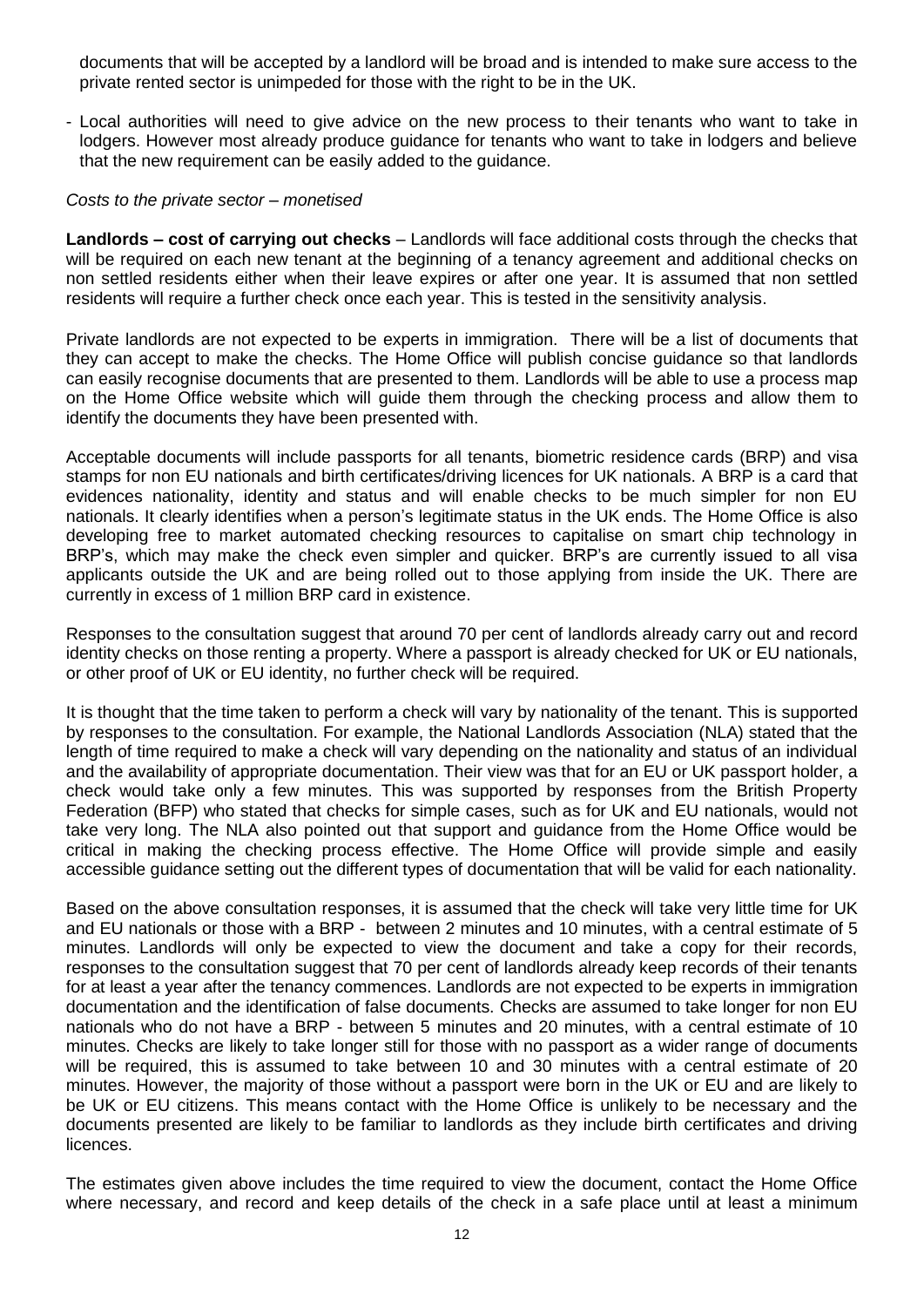period (indicatively 12 months) has expired after the tenant has stopped living at the property (or so long as is required for any other record keeping purposes) before disposing of it securely in accordance with the Data Protection Act. These estimates are per adult in each tenancy agreement. There may be adults of different nationalities within one tenancy agreement.

It is assumed that the cost of time is as set out on page 10 for all types of landlord and the volume of annual checks is as set out in Table A3.7 (Annex 3).

### **Table 4 – Cost of checks to landlords**

| Type of Landlord         | 10 year cost of checks (PV) £m |
|--------------------------|--------------------------------|
| Individual Landlord      | £9.5                           |
| <b>Business Landlord</b> | £5.7                           |
| Letting Agent            | f17.4                          |
| Landlord of a Lodger     | £3.9                           |
| <sup>'</sup> otal        | £36.5                          |

Source: Home Office Analysis

**Landlords – cost of recording and maintaining records of checks undertaken and reports made –** Landlords will also be expected to record when a tenants right to reside in the UK expires and carry out a further check at that point or a year after the original check, whichever offers the greatest time period between checks. Of the 7.6 million adults in the Private Rented Sector in the UK (See table A3.4), 7.0 million (92 per cent) are UK, EU or assumed to be settled in the UK, who would not require a further check during their tenancy. For the remaining 8 per cent of tenants, landlords will be expected to keep a note of when their status is due to expire and conduct a further check when that occurs or one year later. As stated above, these costs will be limited to adding dates for re-checks to existing calendar arrangements, either through a computer based package, such as Outlook, or a paper diary. There is no robust evidence available to quantify this impact. However, intuitively it should not take long to input a diary entry, therefore, assuming that it takes a couple of minutes and that an entry is logged every year, the cost is likely to be around £0.2m per year (£1.7m PV over ten years).

**Landlord – additional fees payable to letting agent –** Concerns over the high fees charged by letting agents are well documented. Shelter<sup>7</sup> has recently produced a report with referred to the high and opaque fees charged by letting agents, especially in relation to the service received. Thus it seems reasonable to assume that letting agents will at least pass on the costs associated with familiarisation and checks to prospective landlords and tenants. The central estimate assumes that letting agencies pass on 100 per cent of their costs to both tenants and landlords. This is an indirect impact caused by a behaviour change by the letting agent. The legislation does not require letting agents to accept liability for the checks. If a letting agent does so and charges an additional fee to make the checks, this is the letting agents decision to do so. The additional costs are thus not included in the OITO estimate.

| Type of Landlord         | 10 Year Additional Cost (PV) £m |
|--------------------------|---------------------------------|
| Individual Landlord      | £12.9                           |
| <b>Business Landlord</b> | £5.3                            |
| Total                    | £18.2                           |

### **Table 5 – Additional fees payable to letting agent**

Source: Home Office Analysis

l

**Landlord – cost of objecting/appealing against a civil penalty** – The costs to landlords who receive a civil penalty and successful object or appeal against the penalty have been quantified. Based upon appeal and objection rates for employer civil penalties, it is expected that 17 per cent of penalties will be successfully objected to and between 8 per cent of appeals will result in the penalty being cancelled. Appellants may also face a charge to appeal to a county court, estimated to be £235 in England and Wales and £87 in Scotland. It is thought that it will take a landlord between half and hour and 2 hours to complete an objection and between 1.5 hours and 3 hours for an appeal.

<sup>&</sup>lt;sup>7</sup> Shelter (2013) Letting Agencies: The price you pay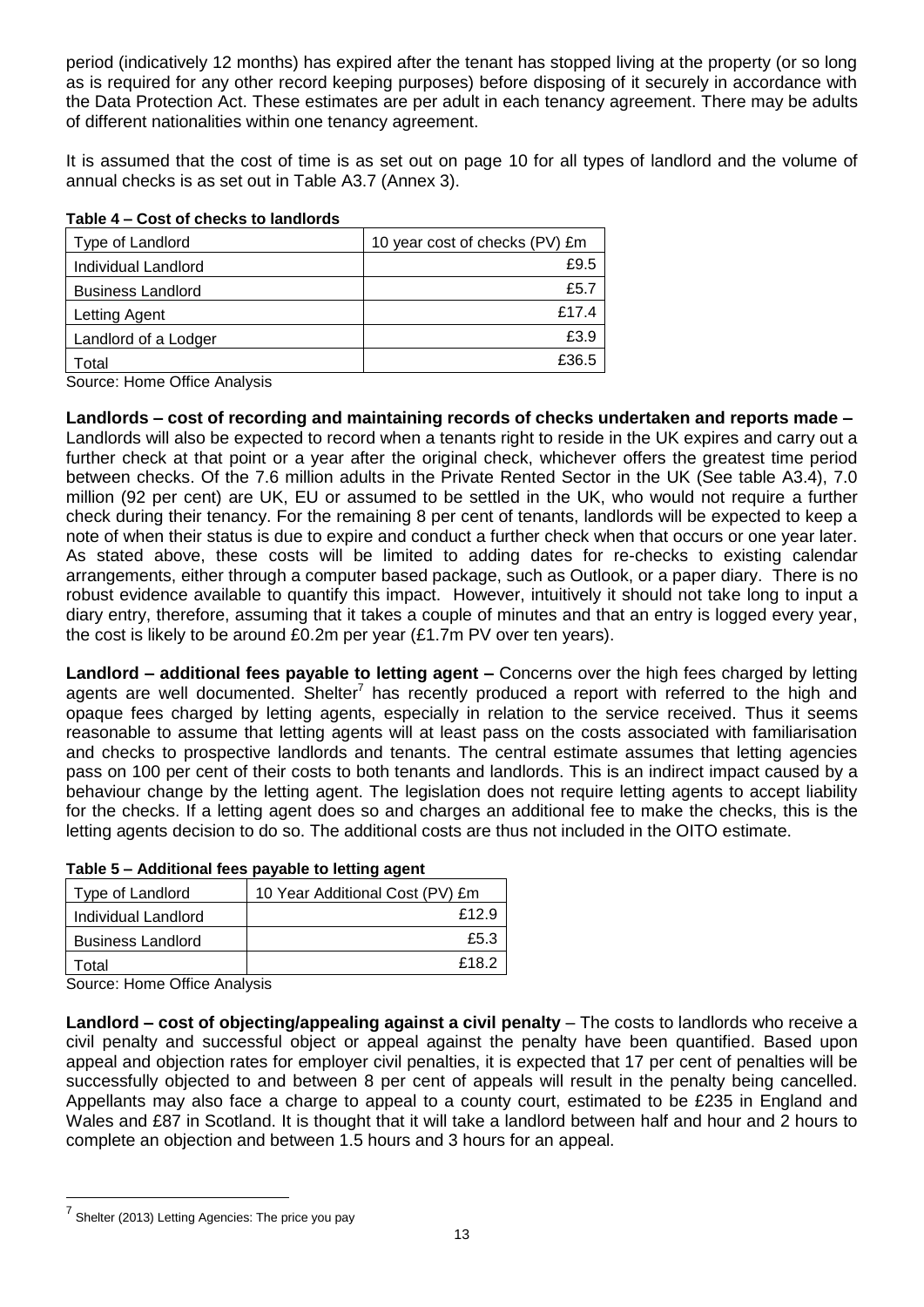### **Table 6 – Cost of successful objections and appeals to landlords**

|                          | Annual Volume of      | Annual Volume of   |                      |
|--------------------------|-----------------------|--------------------|----------------------|
| Type of Landlord         | successful objections | successful appeals | 10 year cost (PV) £m |
| Individual Landlord      | 30                    |                    | £0.007               |
| <b>Business Landlord</b> | 10                    |                    | £0.003               |
| Letting Agent            | 30                    |                    | £0.008               |
| Landlord of a Lodger     | 20                    |                    | £0.001               |
| Total                    | 90                    | 6                  | £0.019               |

Source: Home Office Analysis

**Landlords – cost of incurring civil penalties –** Landlords who are non compliant with the proposed policy will face additional costs through the imposition of civil penalties. The volume of penalties issued is set out in Table 3. It is assumed that all penalties issued in years 1 and 2 are category A penalties. The majority of those issued in year 3 onwards are assumed to be category A penalties (95 per cent) with the remainder being category B penalties. It is also assumed that the penalty applies to one illegal resident in around half of cases and two illegal residents in remaining cases as illegal residents are thought to be found in houses of multiple occupation. It is assumed that recovery rates are as those for employer civil penalties (57 per cent) for business and other organisation landlords and letting agents. Some firms choose to cease trading to evade penalties. This option is not available to individual landlords, so it is assumed that individual landlords and landlords of lodgers are compliant with the penalty issued. The total cost to all landlords is £6.5m (PV) over 10 years. This figure is not included in the NPV of this policy as it is incurred by those who are non compliant with the policy.

| Type of Landlord         | 10 year cost (PV) £m |     |
|--------------------------|----------------------|-----|
| Individual Landlord      | £                    | 2.7 |
| <b>Business Landlord</b> | £                    | 1.1 |
| Letting Agent            | £                    | 0.2 |
| Landlord of a Lodger     | £                    | 2.8 |
| Total                    |                      | 6.የ |
|                          |                      |     |

### **Table 7 – Cost of civil penalties**

Source: Home Office Analysis

#### *Costs to the private sector – non monetised*

**Impact on landlords as a result of tenants' expiry of eligibility –** There are unlikely to be additional costs to landlords as a result of individuals no longer being eligible for a tenancy. Landlords are not expected to lose revenue due to empty properties as the evidence shows that demand for private rented accommodation is growing and there continues to be imbalances between demand and supply in the housing market<sup>8</sup>. With demand exceeding supply, landlords should be able to find tenants relatively quickly to fill any properties that are vacant. However, there could be price effects, as demand falls rent are likely to decrease as well. It is not possible to quantify this impact due to a lack of data, but the net impact should be zero as it will be a transfer from landlords to legal renters.

### *Costs to the individuals – monetised*

**Individuals – additional fees payable to letting agent –** As set out above, it is reasonable to assume that letting agents will at least pass on the costs associated with familiarisation and checks to prospective landlords and tenants. The central estimate assumes that letting agencies pass on 100 per cent of their costs to both tenants and landlords. The additional cost to tenants is estimated to be £17.9m (PV) over 10 years. The proportion of these fees that are incurred by people who are not formally resident in the UK (defined as those with settled status) is not known. Only costs to those formally settled in the UK should be included inline with the objective function set out on page 5. As the proportion is unknown, the total cost has been included.

#### *Costs to the individuals – non monetised*

l

<sup>&</sup>lt;sup>8</sup>https://www.gov.uk/government/uploads/system/uploads/attachment\_data/file/11586/2204242.pdf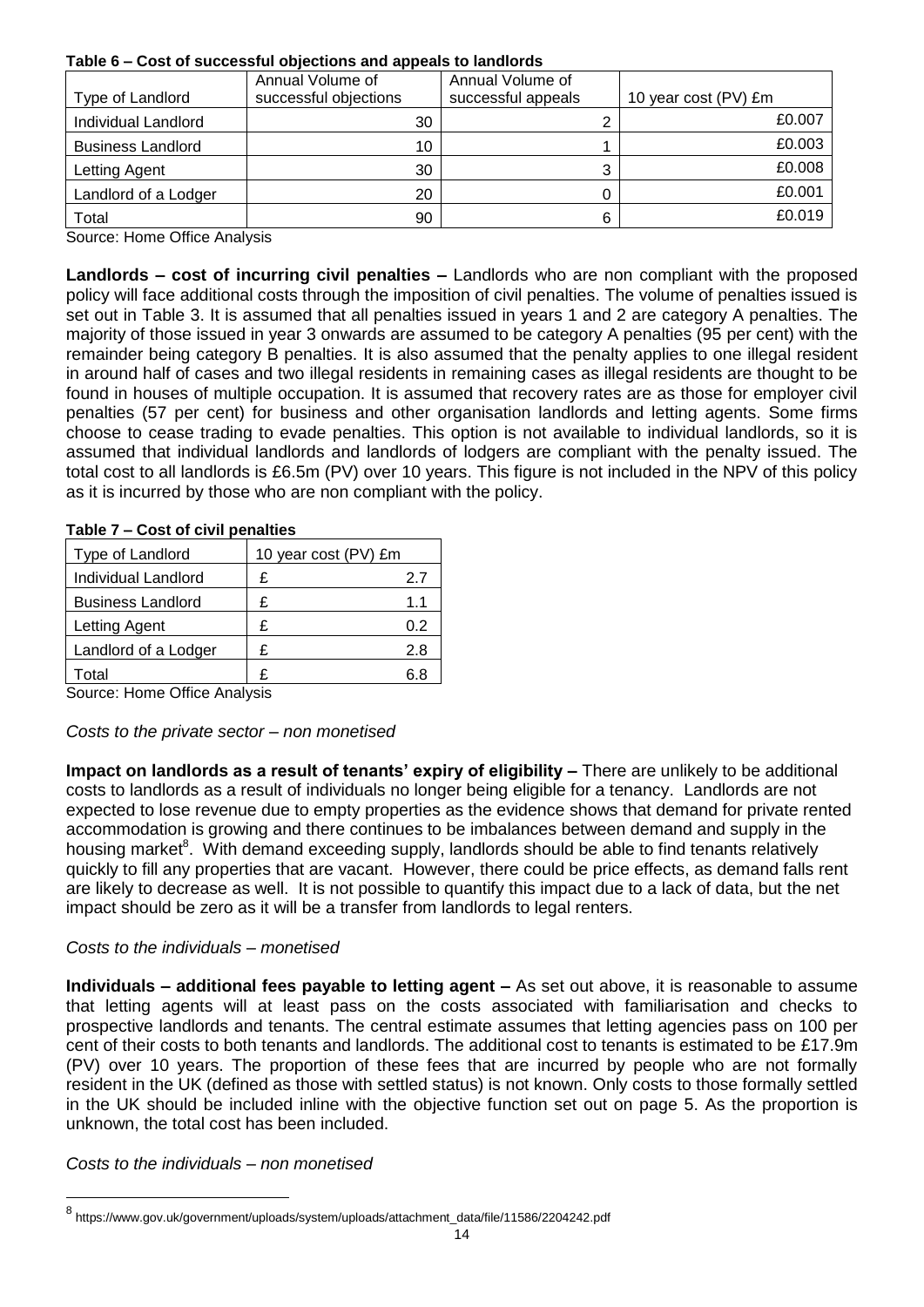**Individuals proving their residency status** - UK and EEA nationals and those non EEA nationals who are in the UK lawfully will face an additional burden in proving their residency status to their landlord. This is likely to be negligible for the majority of tenants. The Census suggests that around 80 per cent of those in the private rented sector have a passport. The vast majority of those without a passport were born in the UK and are likely to be UK citizens. The list of documents that can be used to verify residency status is wide ranging and it is likely that the majority of those without a passport will not face an additional cost in acquiring documents. It is not possible to quantify any additional costs.

People who are illegally resident will face increased difficulty in renting property. Instead they are expected to either leave the UK or apply to regularise their stay. The volumes taking each route are unknown. There are also likely to be impacts on the hidden economy as a result.

### *Wider Impacts – non monetised*

**Increase in demand for emergency accommodation –** Emergency, women's and homeless shelters will be exempt from the provision to check residency status. However, they may face increased demand from people who are illegally resident otherwise made homeless by the proposal. It is not possible to quantify this risk.

Organisations providing advice on to citizens on housing and legal matters may be faced with additional demand for advice, e.g. from individual landlords who have been served with a notice of liability. It is not possible to quantify this risk.

### **Benefits**

 $\overline{a}$ 

### Direct Ongoing Benefits

### *Impacts on the public sector - monetised*

This proposal will lead to a number of direct and indirect benefits to the public sector. The main direct benefits are around increased appeal fee income.

**Public sector - Penalty income –** The public sector will receive an income stream from civil penalties issued to landlords who are not compliant. As above, this is estimated at £6.8m (PV) over ten years. This will accrue to HM Treasury' consolidated fund.

**Letting agents – increase in turnover –** As set out above, it is reasonable to assume that letting agents will at least recover the costs they incur from landlords and tenants. It is thought that letting agents will recover between 100 per cent and 300 per cent of their costs. The central estimated increase in turnover is £35.9m (PV) over 10 years.

#### Wider benefits – wider UK economy – non monetised

**Reduction in illegal migration –** the aim of the proposal is to encourage those in the UK without valid leave to depart the UK and deter others who intend to abuse the immigration system. Reducing the volume of people who are illegally resident in the UK will have benefits for the Home Office through a potential reduction in removal costs. The average cost of removing a person illegally present in the UK is £3,281.<sup>9</sup> This should be viewed as an opportunity cost in terms of Home Office enforcement resources being freed for other activity which is likely to result in an increase in enforcement activity in other areas.

Measuring the movement and behaviour of the illegally resident is a complex challenge where the causes and effects of individual policies may have different impacts on different groups at different times according to their diverse circumstances. It is not possible to estimate the short term deterrent effect on those overseas who are contemplating attempting to enter the UK illegally or those in the UK who overstay their leave owing to the limited data that exists on the current illegal population.

 $^9$  In financial year 2011-12, the average cost to the UK Border Agency of each removal was £3,281. This has been calculated by dividing the total cost of our removal activity by the volume of removals in that financial year. The cost of unsuccessful attempts at removal is absorbed within this cost.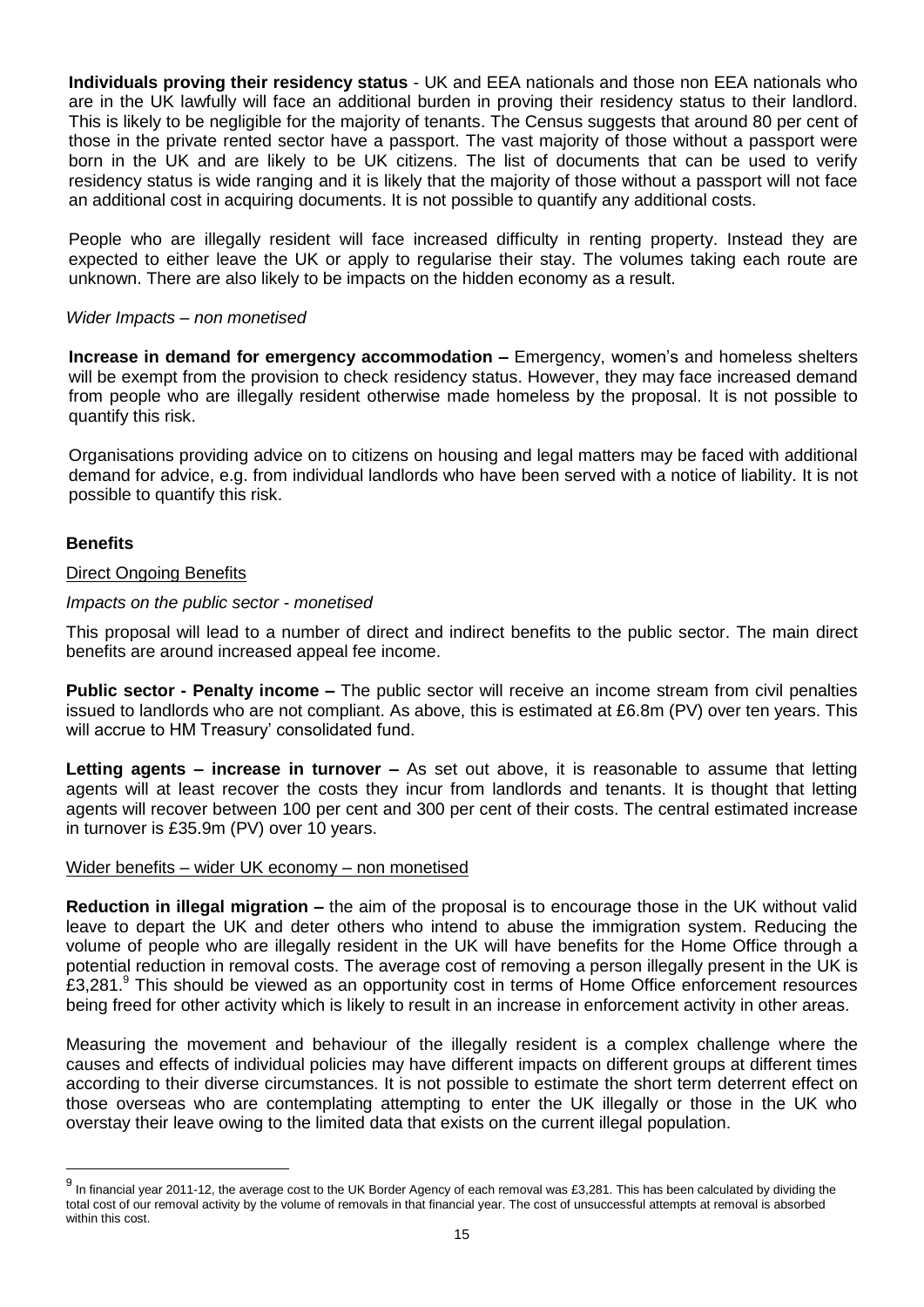The non quantified impacts of reducing the illegal population include:

### **Savings in Public services**

If there is a reduction in the volume of people who are illegally resident settling in the UK, through additional voluntary removals and deterrence of illegal migration, this could help reduce pressures on public services by reducing the volume of people eligible to utilize them. The Home Office estimates that a reduction in the level of people in the UK could save an average of £4,250 (See annex 4) per year in services such as healthcare, education and other public spending. It is thought that those here without legal residency status are as likely to access healthcare, education and transport services as other recently arrived migrants. Those without residency status in the UK are unlikely to be able to access welfare benefits.

A proportion of this figure is likely to be realised through opportunity costs, in that the reduction in use of public services by those encouraged to leave the UK will instead be utilised by other UK residents meaning actual cash savings may not be realised.

### **Employment opportunities for UK residents**

If the proposal results in people who are illegally resident departing the UK, there may be benefits in terms of additional employment for UK residents if that migrant was gainfully employed in the UK labour market.

The independent Migration Advisory Committee's (MAC) January 2012<sup>10</sup> report found that 100 additional non-EU migrants may cautiously be estimated to be associated with a reduction in employment of 23 native workers. It is assumed that the inverse of this finding is valid when the number of non EEA migrants is reduced.

The type of jobs that are likely to be replaced by UK residents is unknown. However, it is thought that those seeking to come to the UK illegally are likely to be found in the low skilled jobs in the lower half of the earnings distribution. It is also likely that a proportion of those employed may be employed in the shadow economy and not in legitimate jobs.

The impacts on the businesses employing migrants are not considered as they are employing people who are illegally resident and are therefore not compliant with the current law. However, the jobs affected are likely to be low skilled implying that there will be negligible costs involved in up-skilling and recruitment.

### **Housing Market**

Those who are in the UK illegally add to the demand for housing, thereby putting pressure on rents – particularly in those areas of the country where there are already significant housing pressures. Reducing the volume of people who are illegally resident will ease these pressures. The proposal may also provide landlords with greater security against problem tenants – where those are illegally resident.

The proposed legislation is also likely to reinforce action against rogue landlords – those who flout health and safety legislation by offering over crowded accommodation or allowing illegal residents to occupy outhouses (also known as "Beds in Sheds). It is thought that the majority of landlords caught under the proposed legislation will be found through enforcement of the employment civil penalty regime. Where employees are caught working illegally, their home address will also be visited. This is expected to provide a credible threat to landlords acting outside the law. The proposed legislation will be backed by a civil penalty regime meaning that landlords who are found to be flouting the law will face a financial sanction. It is thought that this financial sanction, up to £3,000 for each tenancy agreement, may alter a landlord"s incentive to comply with housing legislation. There will be a perceived threat of being caught at any time. It is not possible to quantify the scale of these impacts on the housing market.

### **Summary of costs and benefits**

l

A summary of the key monetised costs and benefits included in the NPV is set out below.

<sup>&</sup>lt;sup>10</sup> MAC (2012) Analysis of the impacts of migration. Available from <http://www.ukba.homeoffice.gov.uk/sitecontent/documents/aboutus/workingwithus/mac/27-analysis-migration/>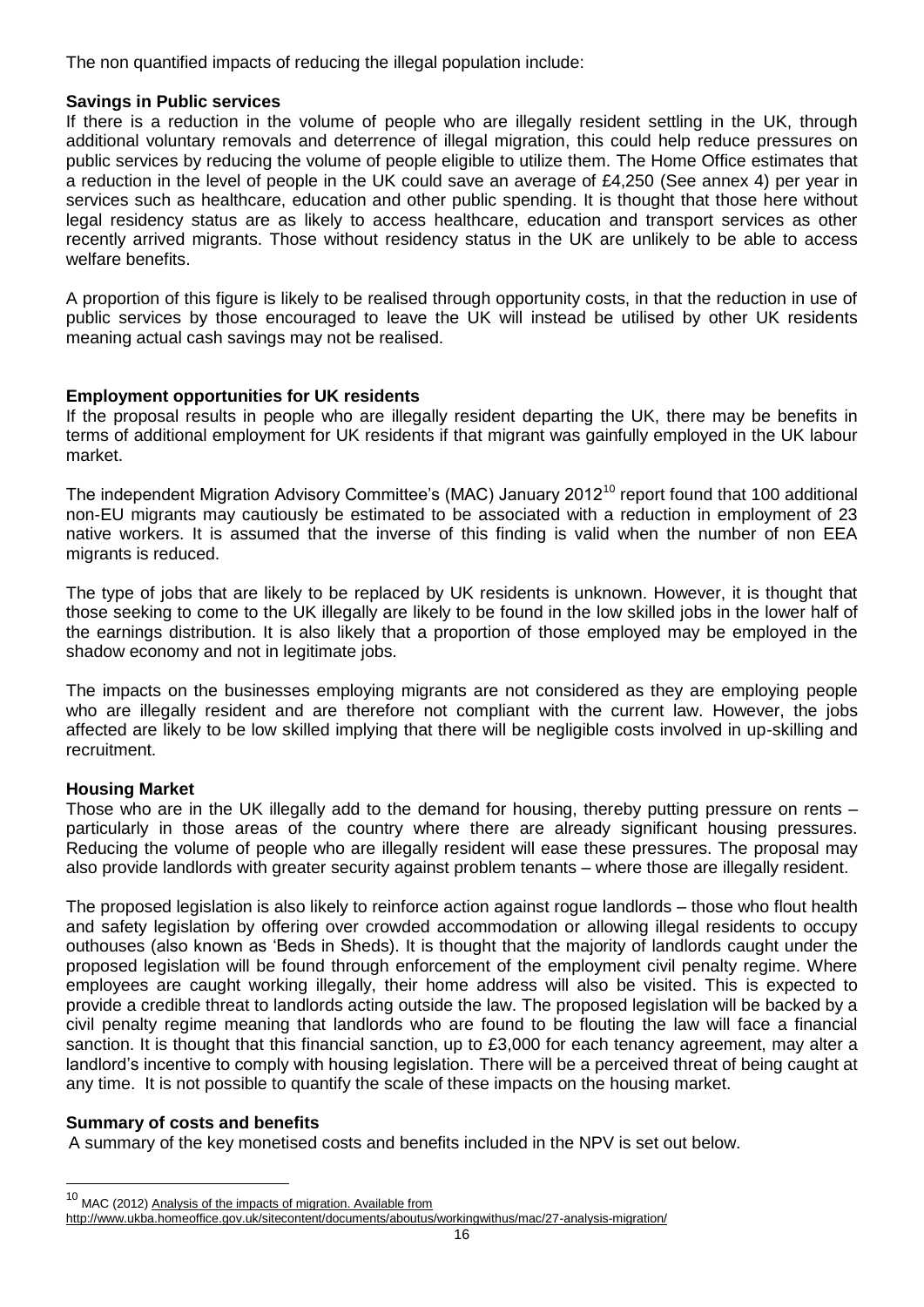### **Table 8 – Summary of the costs and benefits**

| <b>Summary of Costs and Benefits</b>                     | 10 yr impact     |
|----------------------------------------------------------|------------------|
| Costs                                                    | $(\text{Em})$ PV |
| Set-up costs                                             |                  |
| 1. Training and familiarisation costs - Home Office      | £0.04            |
| 2. Home Office Enquiry Service Set up and maintenance    | £0.0             |
| 3. Home Office IT Set up and maintenance                 | £0.0             |
| 4. Familiarisation costs - Landlords                     | £22.6            |
| <b>Total Set Up Costs</b>                                | £22.6            |
| Ongoing costs                                            |                  |
| 1. Home Office Staff Impacts                             | £7.5             |
| 2. Home Office Cost of Objections                        | £0.8             |
| 3. Home Office Cost of Appeals                           | £0.3             |
| 4. Assisted Voluntary Departures Costs - Home Office     | £0.0             |
| 5. Cost to Landlords of Processing Checks                | £36.5            |
| 6. Cost to Landlords of Reporting                        | £0.0             |
| 7. Appeal and Objection Costs for successful landlords   | £0.02            |
| 8. Additional charges by letting agencies to cover costs |                  |
| Charges to Landlords by Letting Agencies                 | £18.2            |
| Charges to Tenants by Letting Agencies                   | £18.2            |
| 9. Diary Input                                           | £1.7             |
| <b>Total Ongoing Costs</b>                               | £83.3            |
| <b>Total costs</b>                                       | £105.9           |
| <b>Benefits</b>                                          |                  |
| <b>Ongoing Benefits</b>                                  |                  |
| 1. Public sector income from penalties                   | £6.8             |
| Reduced public service costs from departures             | £0.0             |
| Increased employment for UK residents                    | £0.0             |
| 2. Increased turnover for letting agents                 | £36.4            |
| <b>Total benefits</b>                                    | £43              |
|                                                          |                  |
| Net present value                                        | $-£62.7$         |

### **ONE-IN-TWO-OUT (OITO)**

These measures count as a regulatory IN under OITO. The direct costs on business include the cost of landlords and letting agencies familiarising themselves with the proposals, as well as the costs associated with making checks on tenants. The costs of making appeals and objections are also included for those whose penalties are dismissed during these processes, as they have been found to be compliant with the legislation. The cost of appeals and objection are not included for those who have been found to be non compliant with the legislation. The total cost to business over 10 years is £47.3m. The net cost to business per year (EANCB) is estimated to be £4.54m.

### **Table 9 – Summary of Costs to Business**

| Type of Landlord         | 10 year cost (PV) £m |
|--------------------------|----------------------|
| Individual Landlord      | £22.8                |
| <b>Business Landlord</b> | £8.3                 |
| Letting Agent            | £18.4                |
| otal.                    | £49.4                |

Source: Home Office Analysis, numbers may not sum due to rounding

See Annex 1 for the small and micro business assessment.

#### **Sensitivity Analysis**

There are a number of uncertainties in the impact modelling and cost and benefit estimates set out above. The key assumptions are the length of time it takes landlords to familiarise themselves with the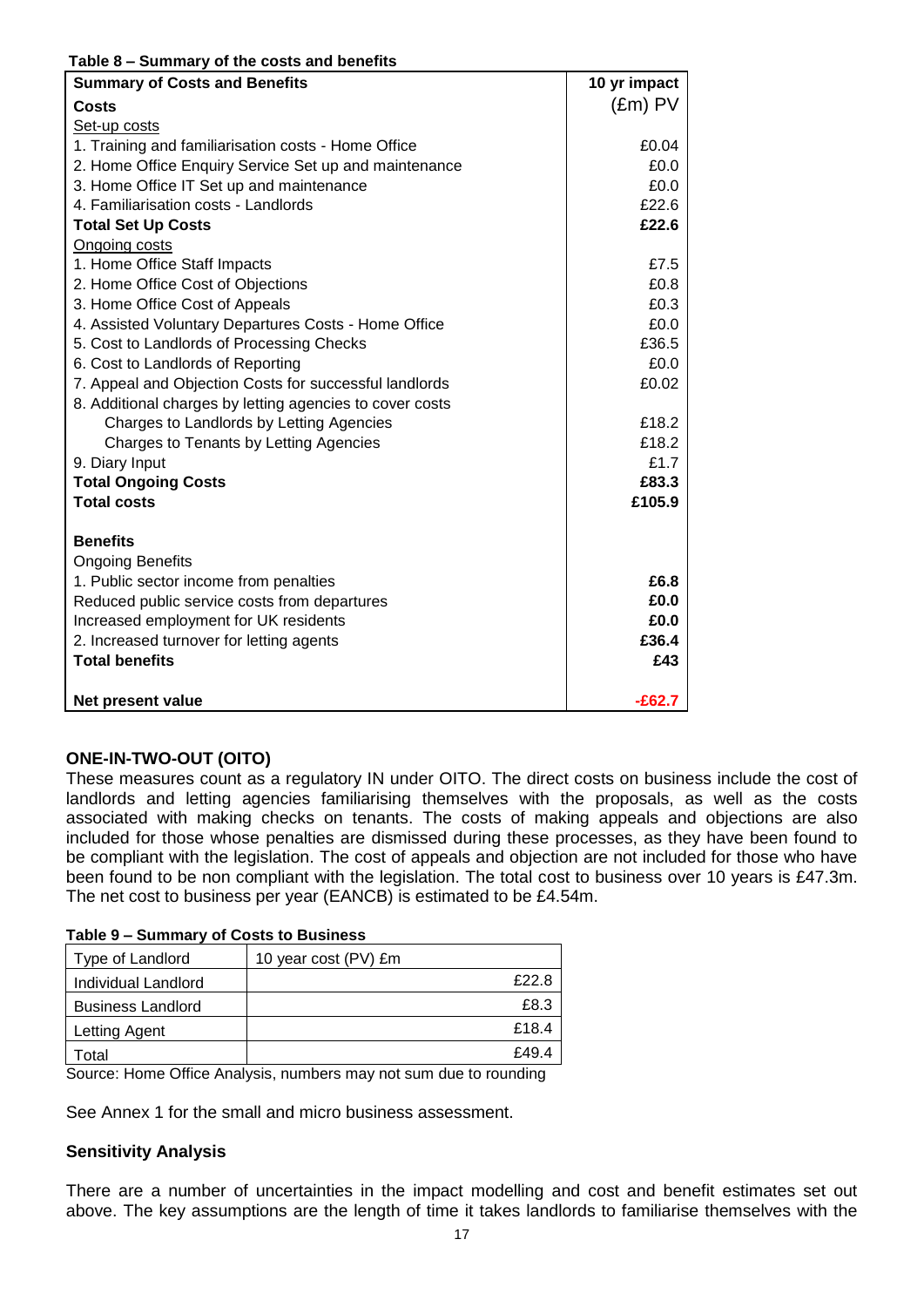changes and make checks on tenants and the value of a landlords time. In addition, the number of checks they will be required to make is key to the calculations. A number of the assumptions have been amended to take account of high and low impact scenarios to test the sensitivity of the cost benefits analysis. These are set out in annex 5. Table 10 sets the estimated costs and benefits under the high and low impact scenarios.

#### **Table 10 – Summary of costs and benefits**

|                                                          | Low            | <b>Central</b>   | High             |
|----------------------------------------------------------|----------------|------------------|------------------|
| <b>Summary of Costs and Benefits</b>                     | <b>Summary</b> | <b>Summary</b>   | <b>Summary</b>   |
|                                                          | 10 yr impact   | 10 yr impact     | 10 yr impact     |
| <b>Costs</b>                                             | (£m) PV        | $(\text{Em})$ PV | $(\text{Em})$ PV |
| Set-up costs                                             |                |                  |                  |
| 1. Training and familiarisation costs - Home Office      | £0.04          | £0.04            | £0.04            |
| 2. Home Office Enquiry Service Set up and maintenance    | £0.0           | £0.0             | £0.0             |
| 3. Home Office IT Set up and maintenance                 | £0.0           | £0.0             | £0.0             |
| 4. Familiarisation costs - Landlords                     | £6.5           | £22.6            | £54.8            |
| <b>Total Set Up Costs</b>                                | £6.6           | £22.6            | £54.8            |
| Ongoing costs                                            |                |                  |                  |
| 1. Home Office Staff Impacts                             | £7.4           | £7.5             | £7.7             |
| 2. Home Office Cost of Objections                        | £0.4           | £0.8             | £1.6             |
| 3. Home Office Cost of Appeals                           | £0.1           | £0.3             | £0.7             |
| 4. Assisted Voluntary Departures Costs - Home Office     | £0.0           | £0.0             | £0.0             |
| 5. Cost to Landlords of Processing Checks                | £13.1          | £36.5            | £80.5            |
| 6. Cost to Landlords of Reporting                        | £0.0           | £0.0             | £0.0             |
| 7. Appeal and Objection Costs for successful landlords   | £0.0           | £0.0             | £0.1             |
| 8. Additional charges by letting agencies to cover costs |                |                  |                  |
| Charges to Landlords by Letting Agencies                 | £3.2           | £18.2            | £52.9            |
| Charges to Tenants by Letting Agencies                   | £3.2           | £18.2            | £52.9            |
| 9. Diary Input                                           | £0.7           | £1.7             | £5.2             |
| <b>Total Ongoing Costs</b>                               | £28.0          | £83.3            | £201.7           |
| <b>Total costs</b>                                       | £34.6          | £105.9           | £256.5           |
| <b>Benefits</b>                                          |                |                  |                  |
| <b>Ongoing Benefits</b>                                  |                |                  |                  |
| 1. Cost to Landlords of Penalties                        | £3.7           | £6.8             | £13.4            |
| 2. Reduced public service costs from departures          | £0.0           | £0.0             | £0.0             |
| 3. Increased employment for UK residents                 | £0.0           | £0.0             | £0.0             |
| 4. Increased turnover for letting agents                 | £6.4           | £36.4            | £105.9           |
| <b>Total benefits</b>                                    | £10            | £43              | £119             |
| Net present value                                        | $-E25$         | $-E63$           | $-£137$          |

### **F. Risks**

### **Option 2**

There are a number of risks under option 2; it is thought that these can be mitigated against.

### **People who are illegally resident unable to find private housing may become a charge on public funds**

The aim of the policy is to encourage those who are in the UK illegally to leave. Those who wish to leave but are financially unable to do so will be assisted under existing immigration law. There is a risk that those who are in the UK illegally and will not cooperate in leaving the UK will be left at risk of homelessness. This will be mitigated wherever possible through existing and ongoing work where Home Office Immigration Enforcement works in partnership with local government and charities to combat destitution and to assist the reconnection of both foreign and EEA nationals with their home country.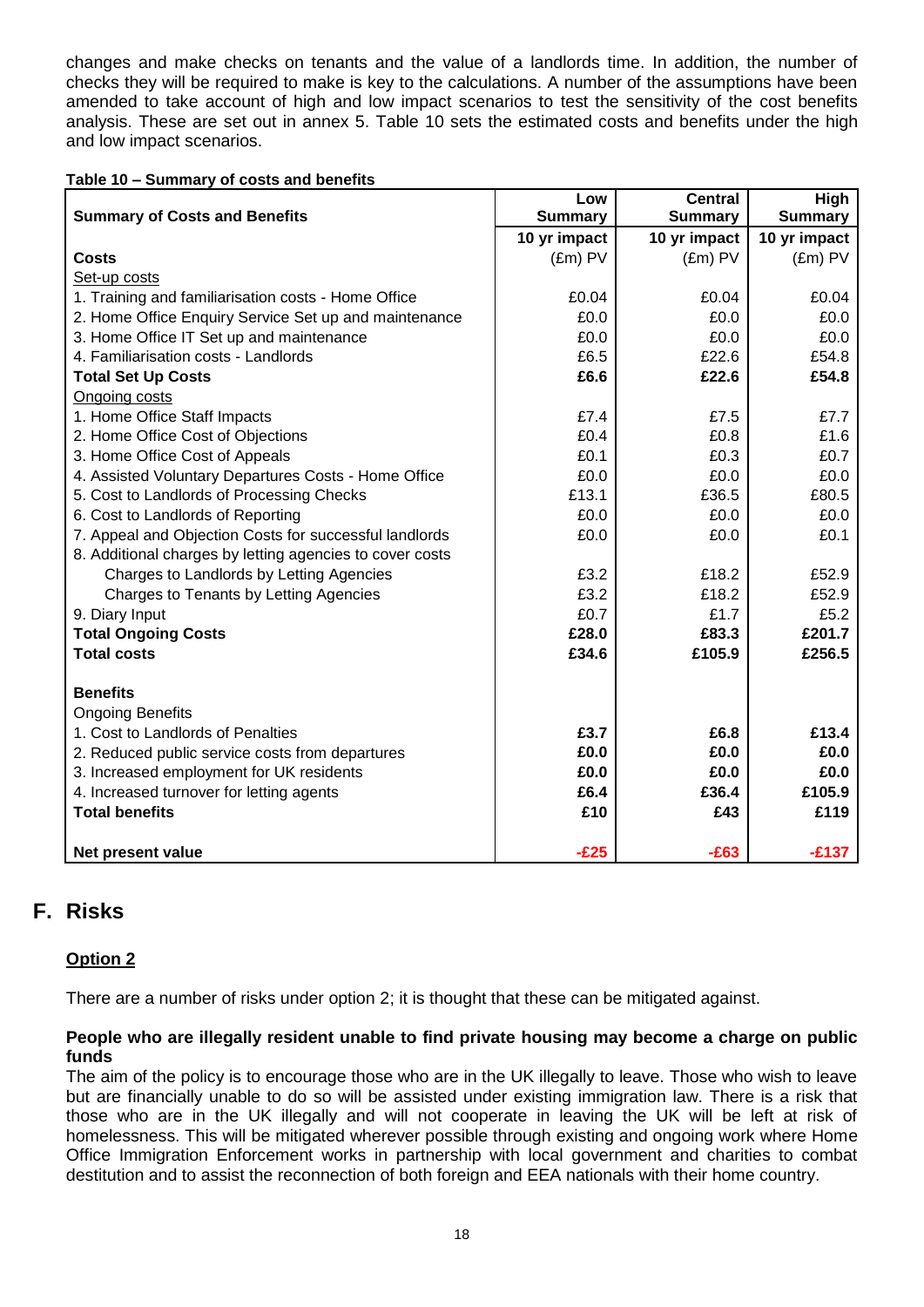### **People who are illegally resident may evade detection owing to lack of formal evidence of tenancy agreement.**

It is recognised that there is a risk that people who are illegally resident who are unable to gain access to the formal housing economy may seek accommodation within the shadow housing market. The policy is designed also to reinforce action against landlords who offer exploitative and unsafe accommodation to people who are illegally resident and the scale of penalties has been set so as to provide the greatest penalties for such landlords.

### **Disproportionate penalties for landlords and agents may have perverse effects on the availability of housing for foreign nationals**

The proposed scale of penalties is designed so as to reflect the realities of the private rented sector and the wide variations between low level informal rents and houses in multiple occupation. The scale of penalties together with the provision of advice and guidance to give landlords confidence that documentary requirements have been met, mitigates against the possible risk. Codes of Practice will be created to reflect the need to take into account a wide range of circumstances in determining whether a penalty is appropriate.

### **Heavier penalties may provoke discrimination against those perceived to be a higher risk based on an unfounded belief that the person may be a foreign national.**

Legal migrants and landlords will be supported by the Home Office through on line guidance and advice services to minimise the risk that legal migrants might be viewed as a greater risk than prospective tenants from within the settled population. Migrants will be advised as to how to collate and present a package of appropriate documents that meets the requirements in advance of seeking accommodation. Landlords wishing to check that the requirements have been met will be supported through telephone advice.

### **UK citizens without ready access to paperwork may find if more difficult to obtain accommodation.**

Landlords in the private rented sector routinely ask for documents to prove identity. Those without access to such paperwork will already face difficulties in accessing the private rented sector. This proposal will not change this.

### **Deterring Illegal Landlords**

One of the policy objectives is to "provide a deterrent to those who seek to exploit illegal residents by providing illegal and unsafe accommodation". There is a risk that the policy changes may send some illegal immigrants into unregulated private accommodation, offered by landlords who do not declare themselves as landlords.

### **G. Enforcement**

The policy introduces no new powers of entry or inspection. Enforcement of the legislation will be conducted, at the point of initial contact, by Home Office Immigration Enforcement officers as part of existing operational procedures.

### **H. Summary and Recommendations**

The table below outlines the costs and benefits of the proposed changes.

| <b>Table H.1 Costs and Benefits</b> |                            |                           |  |  |  |  |  |
|-------------------------------------|----------------------------|---------------------------|--|--|--|--|--|
| <b>Option</b>                       | Costs                      | <b>Benefits</b>           |  |  |  |  |  |
| 2                                   | £105.9m (PV over 10 years) | £43.2m (PV over 10 years) |  |  |  |  |  |
| Source: HO Analysis                 |                            |                           |  |  |  |  |  |

The preferred option is option 2 – legislation to require landlords to make checks on a tenant's residency status and an associated prohibition on letting property to those in the UK illegally. The quantified costs exceed the quantified benefits; however, the policy is expected to increase the number of voluntary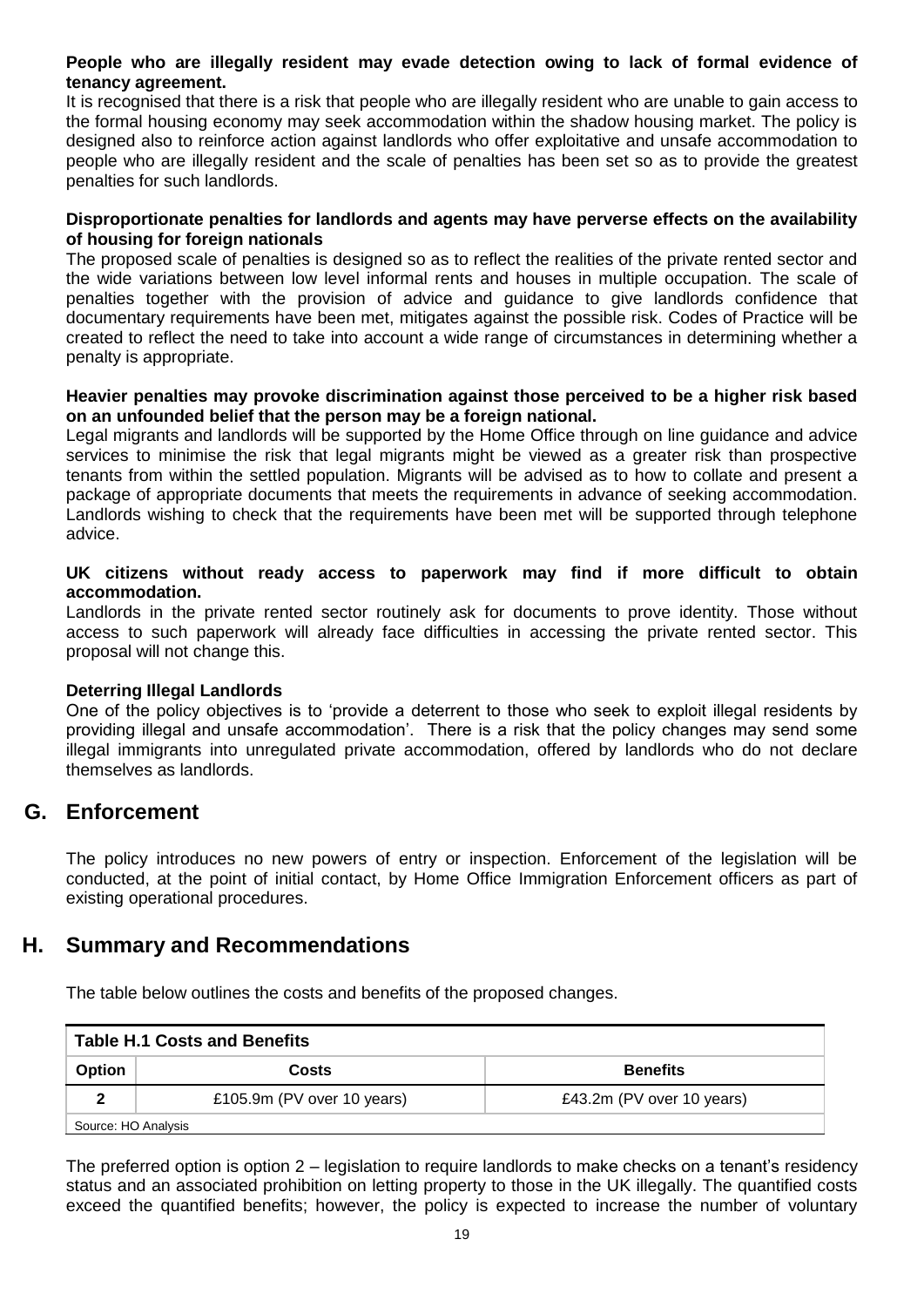departures from the UK meaning the benefits are expected to outweigh the costs. If the potential benefits in terms of savings in the delivery of public sector services and increased employment opportunities for UK residents are taken into account, then the policy would breakeven, with an NPV of zero, if an additional 300 people who would otherwise have remained in the UK indefinitely, leave the UK each year. This represents less than 0.1 per cent of the illegally resident population or an increase of 1 per cent in the volume of voluntary returns seen in 2012.

### **I. Implementation**

The Immigration Bill is expected to obtain Royal Assent during 2014. We propose to fully implement the scheme outlined in this IA from October 2014.

### **J. Monitoring and Evaluation**

The effectiveness of the new regime would be monitored by a Civil Penalties Unit to be operated by the Home Office. Data will be managed on existing Home Office data systems in accordance with DPA.

As stated in the rationale, this policy is part of a coordinated package of legislative and administrative measures that are designed to have the effect of reducing the attraction of the UK as a destination for people who are illegally resident and to encourage those that are here illegally to leave voluntarily. The policy objective will be delivered through the aggregate effect of these measures and the continued focus on improving the efficiency and capability of the Home Office"s immigration enforcement function. The Home Office will monitor any changes to the volumes of voluntary returns and will fully review the implementation and operation of the policy after 2 years

### **K. Feedback**

The Home Office will continue to work with DCLG to meet with housing market stakeholders already identified during the consultation process and will create focus groups of key organisations to evaluate impact on equality areas. The Home Office is also engaging with the devolved administrations.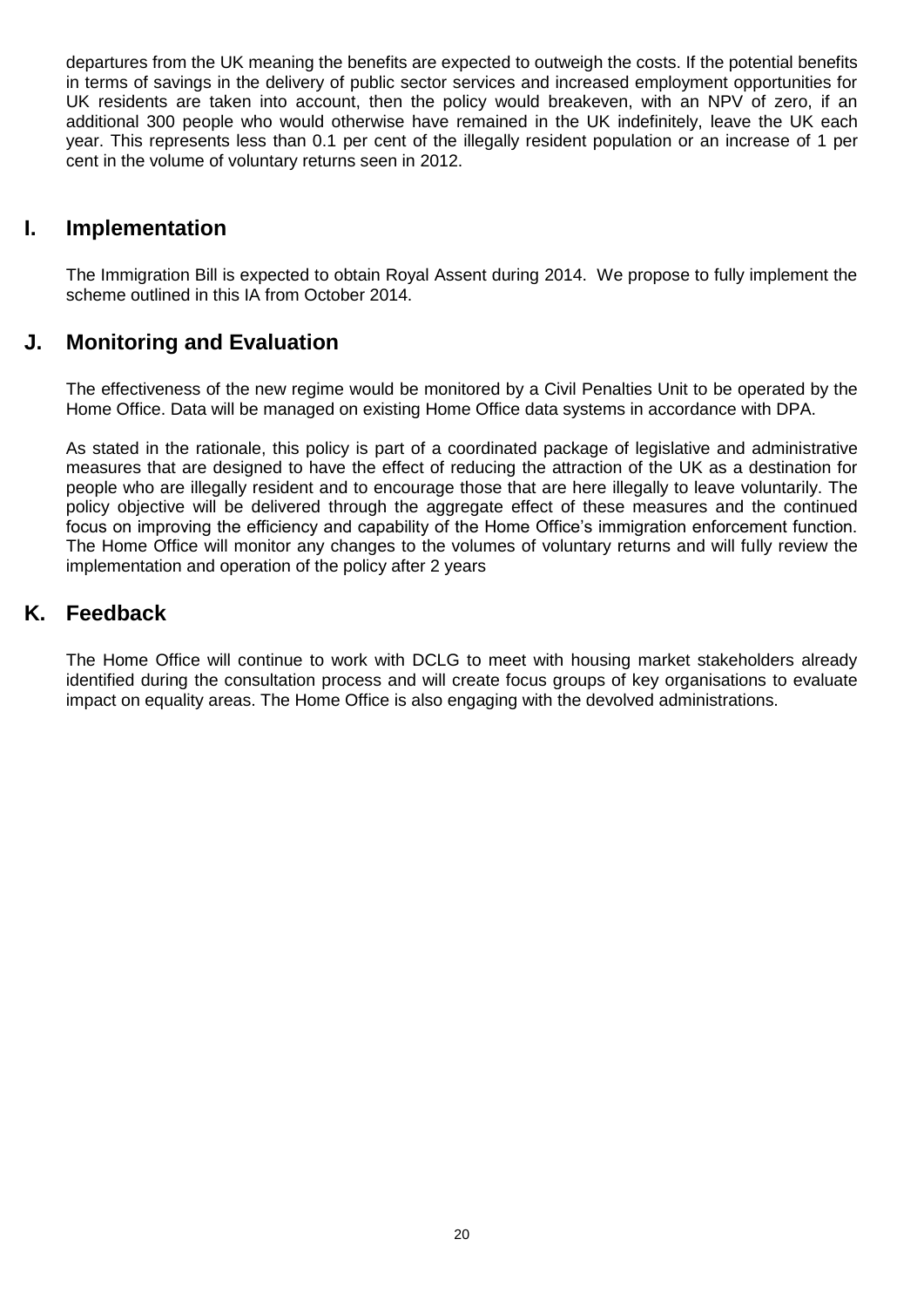### **Annex 1 - Small and Micro Business Assessment**

A small and micro sized business assessment (SMBA) applies for all measures that come into force after 31 March 2014. The Immigration Bill is expected to gain royal assent during 2014 and the policy proposal assessed in this impact assessment is expected to come into force in October 2014.

The policy proposal is a legislative requirement for landlords – individual landlords, business landlords, letting agents and landlords of lodgers – to undertake a simple check on the residency status of new tenants. Landlords will be required to perform a document check to ensure the tenant has the right to be in the UK. Landlords who are found not to have complied with the legislation will face a civil penalty.

The main aim of the proposed requirement is to make it more difficult for people who are illegally resident to access privately rented housing in the UK and to encourage those who are in the UK illegally to leave the UK.

### **Current Practice**

A significant proportion of landlords and letting agents are already familiar with the documents they will commonly encounter. Around 40 per cent of the landlords who responded to the public consultation already check a passport. A significant number also check other documents such as driving licences and bank statements.

The letting code of practice issued by the Property Ombudsman states that letting agents should diligently verify the identity and nationality of a prospective tenant and record this information. The Property Ombudsman covers around 10,000<sup>11</sup> letting agents (an estimated 65 per cent of the market) and the code of practice is compulsory for these agents. Letting agents are used by around 43 per cent of landlords.

The consultation responses and proportion of the market covered by the Property Ombudsman suggest that a significant number of landlords, the majority of which are micro or small sized organisations, already check passports as part of the letting process. Other documents which will satisfy the checking requirement include birth certificates, driving licences and biometric residence permits. This implies that the majority of landlords are already familiar with the documents they will be required to check and the additional burden will be small.

### **Businesses operating in the sector affected**

Table A1.1 sets out the private rented sector proportionately by type of landlord<sup>12</sup>. The majority of landlords within the private rented sector are private individuals (89 per cent). Of the remaining landlords, 5 per cent are businesses and 6 per cent are other types of organisation. Individual landlords account for 71 per cent of dwellings in the private rented sector.

| $1000$ AT $1 - 1$ Treato Tomou South by type of families |                   |                          |  |  |  |  |  |
|----------------------------------------------------------|-------------------|--------------------------|--|--|--|--|--|
|                                                          | Landlord Weighted | <b>Dwelling Weighted</b> |  |  |  |  |  |
| Private individuals                                      | 89                | 71.0                     |  |  |  |  |  |
| Companies                                                |                   | 14.8                     |  |  |  |  |  |
| Other organisations                                      |                   | 14.1                     |  |  |  |  |  |
| Total                                                    | 100.0             | 100.0                    |  |  |  |  |  |

#### **Table A1.1 – Private rented sector by type of landlord**

Source: DCLG Private Landlords Survey 2010<sup>13</sup>

Numbers may not sum due to rounding

l

Business population estimates<sup>14</sup> compiled by the Department for Business, Innovation and Skills (BIS) suggest that 94.9 per cent of businesses operating in the real estate sector are micro sized businesses, with fewer than 9 employees. 60 per cent of businesses have no employees and consist of sole

<sup>&</sup>lt;sup>11</sup> Property Ombudsman estimate. Annual Report 2012 at [http://www.tpos.co.uk/annual\\_reports.htm](http://www.tpos.co.uk/annual_reports.htm)

<sup>&</sup>lt;sup>12</sup> In addition to the formal rented sector, there are an estimated 950,000 people renting rooms to a lodger in the UK. These people are not assumed to be businesses and are not considered as part of the SMBA.

<sup>13</sup> <https://www.gov.uk/government/publications/private-landlords-survey-2010>

<sup>14</sup> <https://www.gov.uk/government/organisations/department-for-business-innovation-skills/series/business-population-estimates>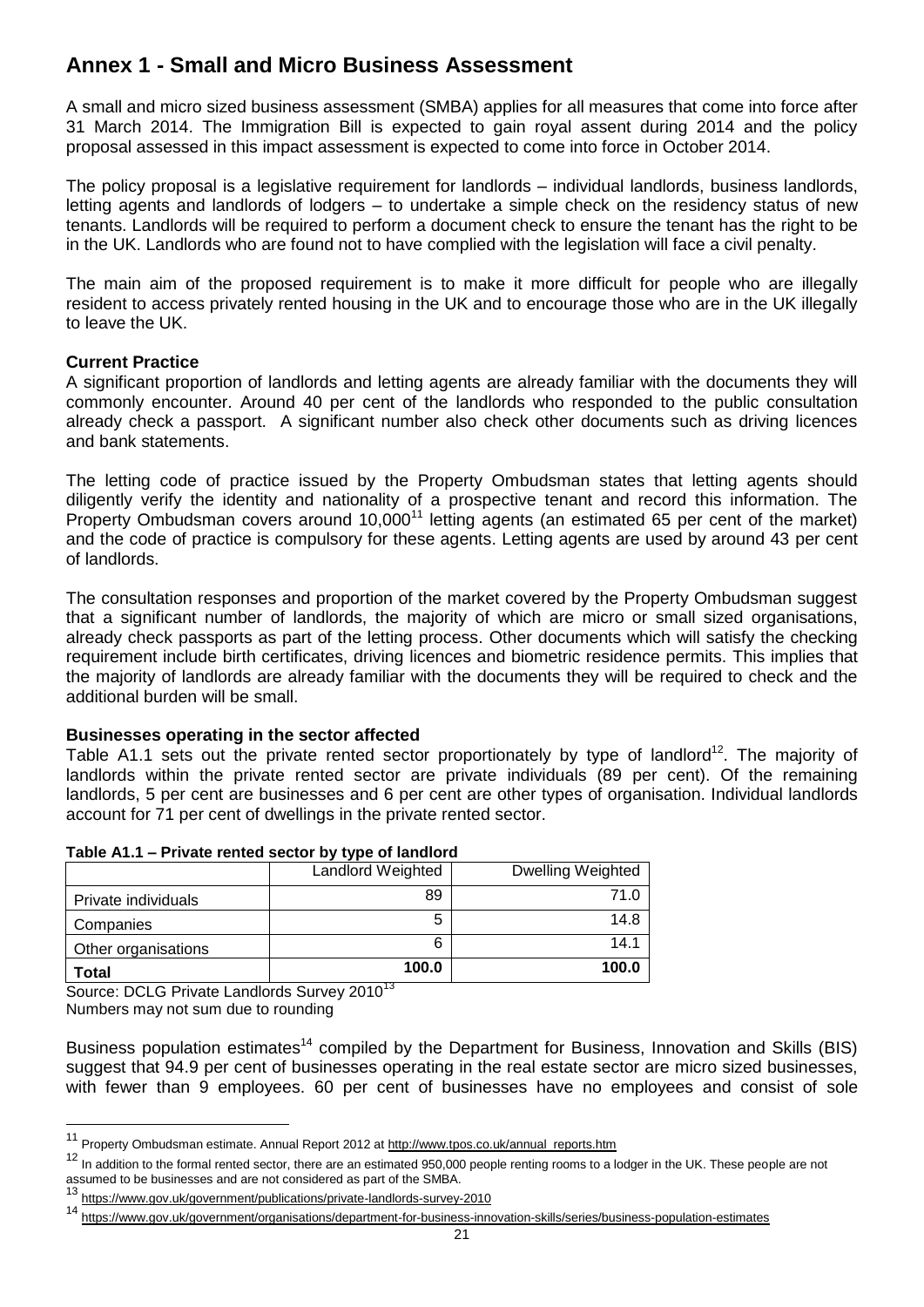proprietorships and partnerships comprising only the self-employed owner-manager. A further 4.4 per cent of organisations operating in this sector are small businesses with between 10 and 49 employees. This means 99.3 per cent of business or other landlords are micro or small sized businesses. It is assumed that all individual landlords are micro sized businesses. These figures suggest that 99.9 per cent of private rented landlords are small or micro sized organisations. Similarly, 99.7 per cent of dwellings are rented by landlords who fall within the small and micro sized business sector.

The Home Office believe that these figures suggest that the objectives of the proposal, reducing the availability of accommodation for people who are illegally resident, cannot be delivered if micro and small businesses are exempt from the proposals. If the proposal only applied to medium and large businesses (0.1 per cent of landlords, 0.3 per cent of dwellings) people who are illegally resident are likely to be displaced away from the small sector of the market where the legislation would apply to other areas of the privately rented sector. The vast majority of both landlords and dwellings are let by micro sized organisations, implying that the objectives also could not be met if micro sized organisations were exempt.

### **Possible mitigations for small and micro sized businesses**

The data presented above shows that the majority of landlords and dwellings in the private rented sector are micro and small businesses. The Home Office has considered possible mitigations aimed at reducing the impacts on landlords, while maintaining the intended benefits of the proposal. One of these is introducing the policy on a proportional basis. The following arrangements have been considered:

- **Geographical Basis – Introduce the proposal earlier in areas where people who are illegally resident are thought to live.** Illegal migration is, by its nature, hidden from official data. There is no official source of data which estimates the location of people who are illegally resident. Although various studies have estimated the total illegal population of the UK, around 618,000 people including children; none of these studies have estimated the geographical location of these migrants. If the Home Office were to introduce the policy on a geographical basis, it would risk applying to areas which do not have the greatest illegal migrant populations. There is also a risk of displacement of people who are illegally resident to other areas where the controls have not yet been introduced. As people who are illegally resident would still be able to find housing in the UK, the policy aims of encouraging people who are illegally resident in the UK to leave is unlikely to be met. As reasonable information on the location of people who are illegally resident does not exist, any implementation of this sort risks being seen as discriminatory.
- **Price basis – Introduce the proposal in the lower priced private rented accommodation.** It is thought that people who are illegally resident may be concentrated in the cheaper segment of the privately rented sector. However, there is little evidence to confirm this assertion. As above, the Home Office do not have good estimates of the location of type of accommodation people who are illegally resident are resident in. Applying the policy to rented properties in the lower part of the price distribution would risk encouraging landlords to push up prices to avoid their properties falling into the lower price bracket. This would have a negative impact on all tenants in these properties.
- **Types of accommodation - the proposal could be targeted at the types of accommodation where illegal migrants live, such as Houses in Multiple Occupation.** The Government's work on tackling rogue landlords, and in particular illegally occupied outhouses (also known as 'Beds in Sheds'). suggests that a high proportion of people living in the very worst privately rented accommodation (often unlicensed Houses in Multiple Occupation - HMOs) are migrants, and immigration enforcement operations against such properties have resulted in a number of arrests and removals of illegal migrants. One possibility would therefore be to limit the requirement for migration checks to HMOs, and to build this into the various HMO licensing regimes that exist in different parts of the United Kingdom. However, whilst the prevalence of illegal migrants may be relatively high in HMOs, there is a lack of robust data on this, and it is likely that limiting the proposals to HMOs would not target other types of accommodation where illegal migrants are also prevalent, or would divert them into other forms of accommodation not covered by the requirements (e.g. staying as lodgers). Furthermore, such an approach would not reach those HMOs which are either not licensable or operate illegally without a licence. The Government has therefore decided against an approach which is targeted on HMOs alone. Nonetheless, it is possible that local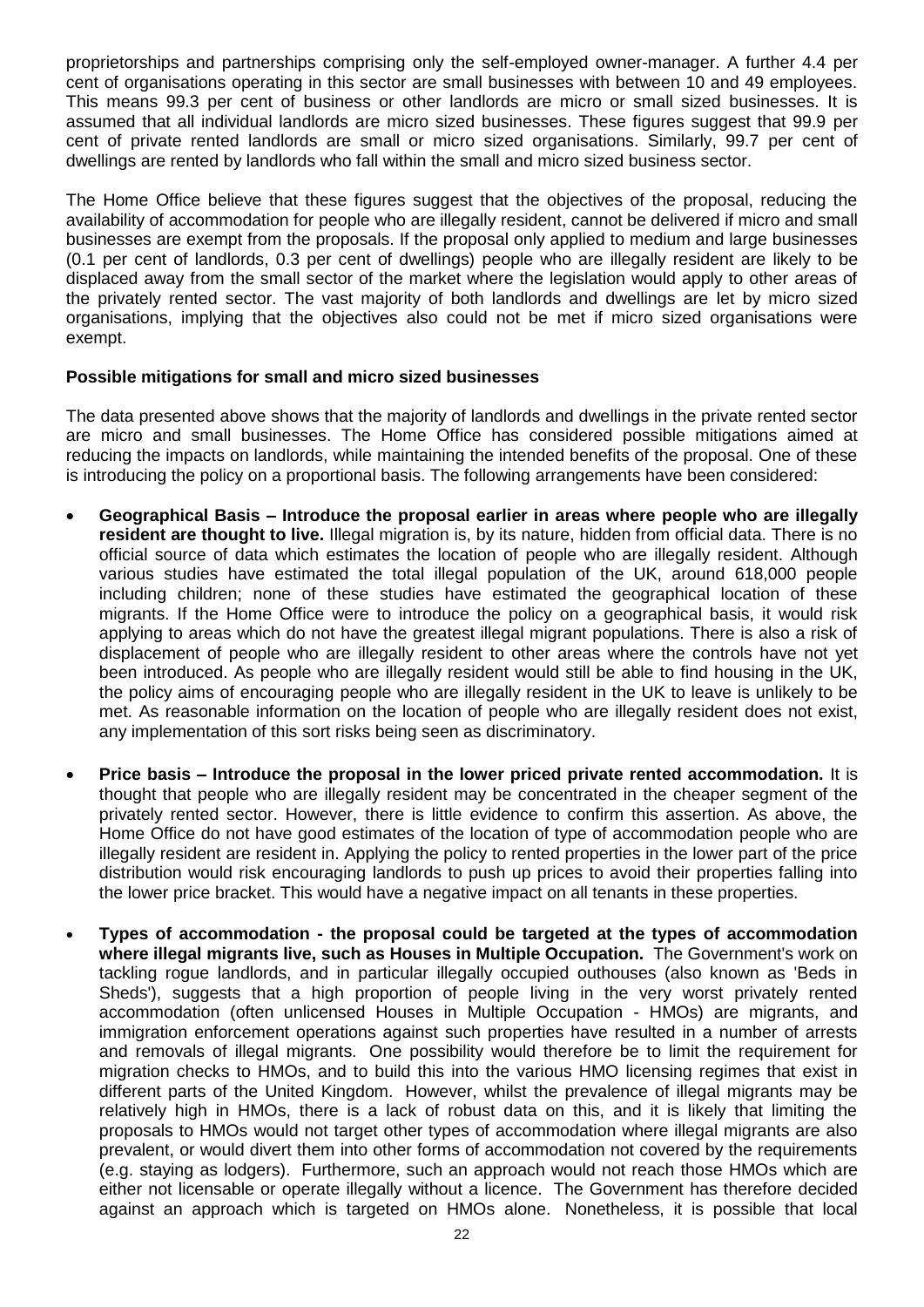authorities (or other licensing authorities outside England) will wish to take account of an HMO landlord's prior record of breaches under the proposed legislation in deciding whether a landlord is fit and proper to hold an HMO licence, and such an approach would help to reinforce compliance in the HMO sector alongside an approach covering the private rented sector as a whole.

All of the proportional types of introduction discussed above are thought to be ineffective. Applying the proposal partially across the private rented sector is likely to undermine its effectiveness. This proposal is aimed at reducing the number of people who are illegally resident in the UK and reducing the attractiveness of the UK to people who are illegally resident. Thus any attempt to apply in an incomplete manner will create loopholes and encourage the displacement of people who are illegally resident to other areas. In addition, the lack of reasonable information on the location of people who are illegally resident risks a partial implementation targeting incorrect areas or types of accommodation. For these reasons the proposal will be implemented for the whole private rented sector.

The Home Office has developed a number of mitigations to ease the burdens on landlords and letting agents. These are:

 **Simplified list of documents** – The checks the Home Office are requiring landlords to make take into account the nature of the sector and the volume of landlords affected. The checks are consequently light in nature and the simplified range of documents allows the checks to be easily delivered. Landlords are not expected to be experts in residency documents. In addition the Home Office extending the roll out of BRP"s to those applying outside of the UK. This will enable simpler checks for a larger number of people.

Checks on non-EEA migrants will become considerably quicker and easier as the Home Office progresses with the roll-out of Biometric Residence Permits (BRPs). Over a million BRPs have been issued since 2008 to non-EEA nationals who have been granted permission to extend their stay in the UK. It is now the only form of immigration status document provided to this group. Roll-out to non-EEA overseas applicants coming to the UK for more than six months (who currently receive a visa in their passport) will take place in 2014. From 2014, the BRP will be the only document that will be issued to non-EEA nationals granted permission to stay in the UK for more than six months. Those without BRPs will be encouraged to apply for them. It is our intention to commence any provisions on landlord checks in tandem with the roll-out of BRPs as this would greatly simplify the process of establishing the right to rent for all parties. The BRP is a highly secure credit card sized immigration document containing the holder's facial image, biographic data, immigration status, date of expiry and entitlements or restrictions, including to benefits and work.

- Not to be applied retrospectively The proposals will not be applied retrospectively. Where an illegal migrant is discovered in private rented accommodation but the landlord can prove the tenancy started in advance of the proposal being enacted, the landlord will not be liable for a civil penalty.
- **Civil Penalty** The legislative proposals will be backed by a civil penalty regime for landlords who are found not to be compliant with the legislation. The Home Office plans to introduce a lower level of penalty for landlords who have not been found to be non compliant with the legislation in the previous three years. This means that the only landlords who receive the full penalty will be those who have flouted the legislation previously and have received an adequate warning signal. Those who make a mistake or accidently fail to comply will face a lower level of penalty.
- **Transition period** The legislative requirements will not be introduced until after the immigration Bill has received Royal Assent. This is expected to be during 2014 meaning the proposals will not be implemented until the second 2014 common commencement date – October 2014. This will give landlords around 12 months to become familiar with the legislation

In addition to the mitigations above, the policy may have some positive impacts on landlords. The proposals will give landlords, the vast majority of which are small or micro businesses, some security against people who are illegally resident leaving without notice. Smaller businesses may have fewer resources available to mitigate against poor rental outcomes.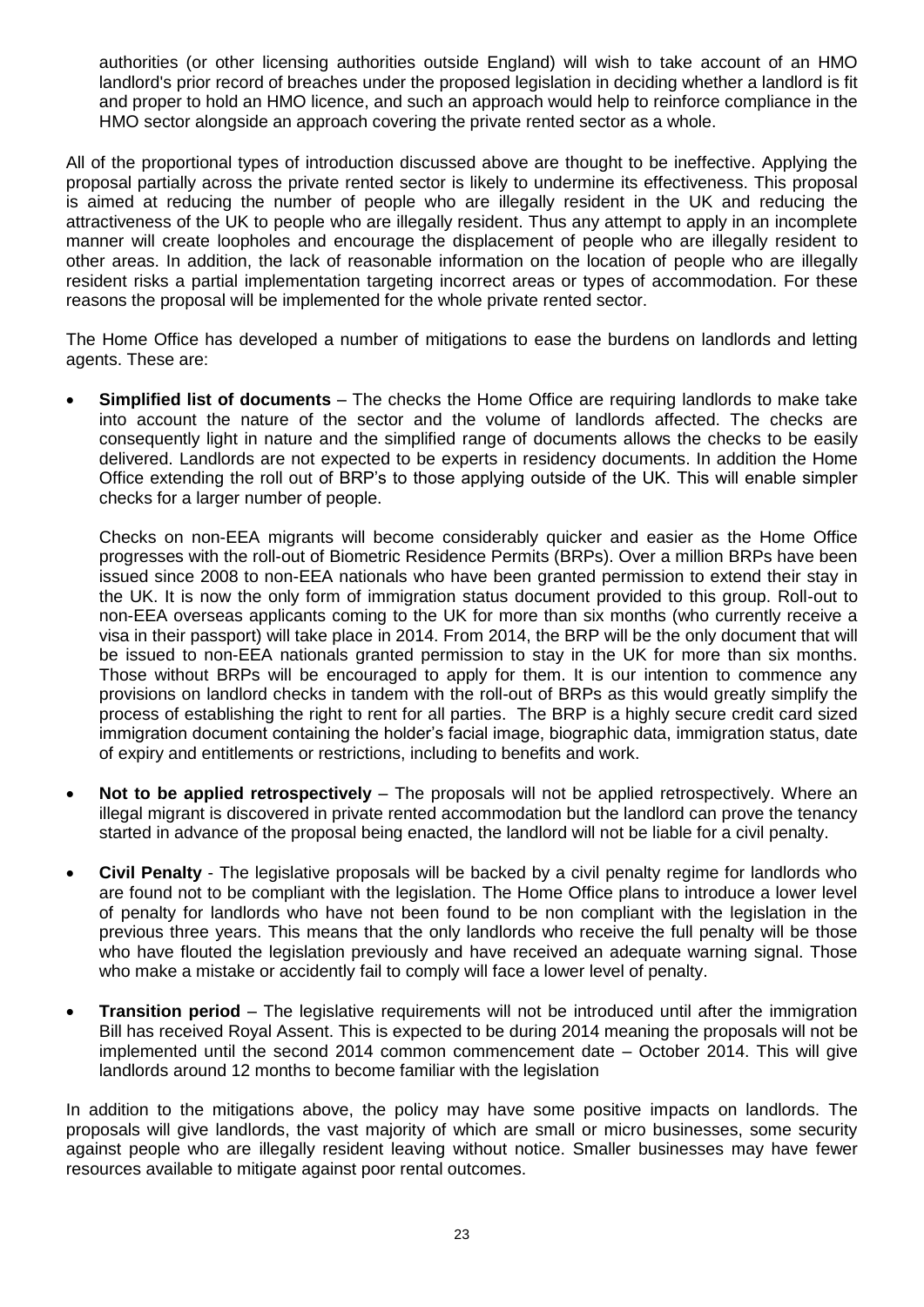### **Impacts on businesses**

As set out in the impact assessment, the business net present value is -£49.4m over a ten year period. The annual cost to business (EANCB) is £4.7m. Table A1.2 sets out the costs to business by size of business, weighted by size of landlord. Business costs weighted by number of dwelling are not available.

| Type of Landlord             | Micro |       | Small |      | Medium |      | Large |      |
|------------------------------|-------|-------|-------|------|--------|------|-------|------|
| Individual                   |       |       |       |      |        |      |       |      |
| Business/Organisation        |       | 7.85  |       | 0.36 |        | 0.04 |       | 0.02 |
| Letting Agent                |       | 17.43 |       | 0.81 |        | 0.09 |       | 0.04 |
| Source: Home Office Analysis |       |       |       |      |        |      |       |      |

### **Table A1.2 – Regulatory costs to business by size of business (£m 10 Year PV)**

Source: Home Office Analysis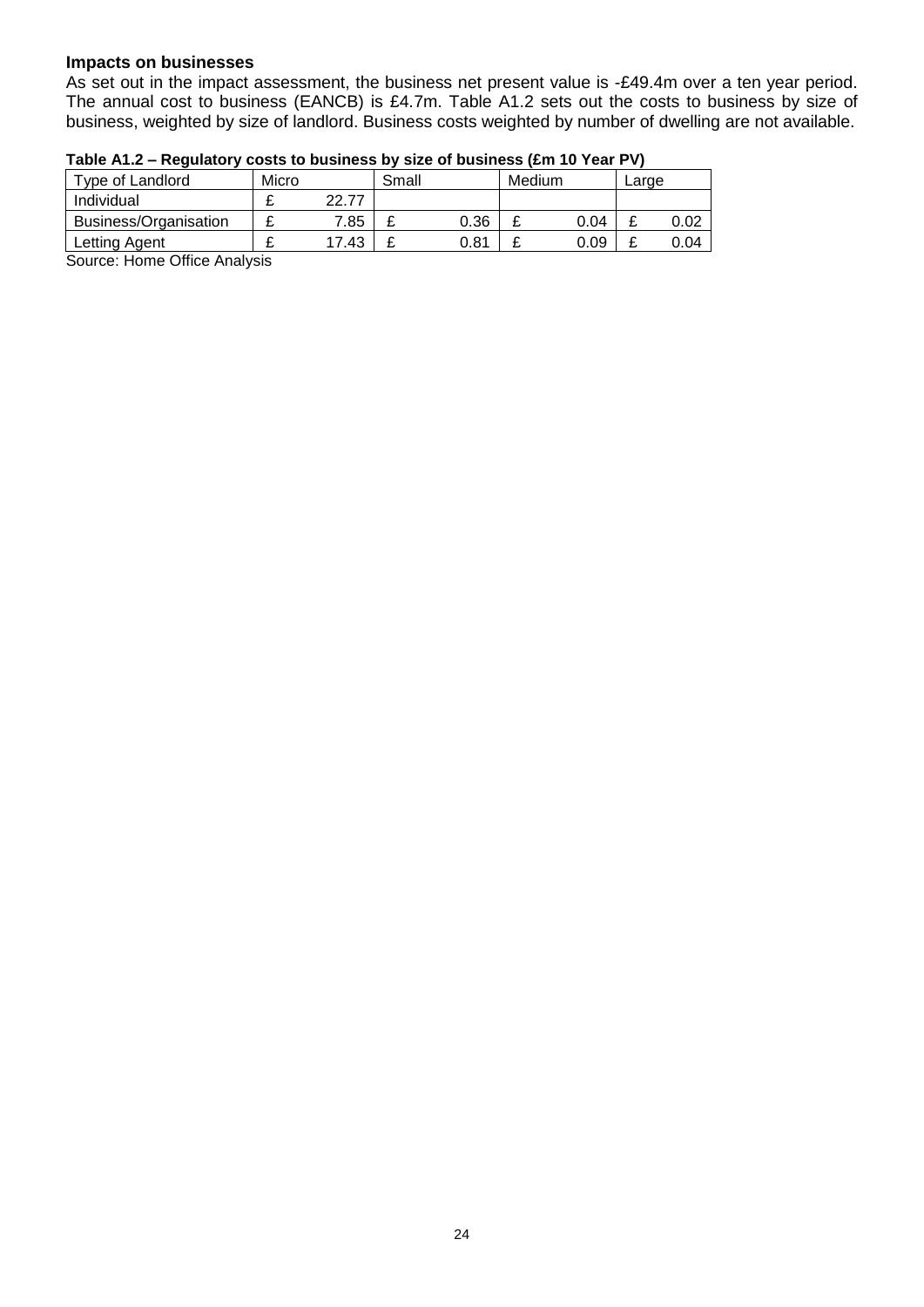### **Annex 2 – Summary of consultation responses**

In July 2013, the Home Office launched a public consultation on proposals to address illegal immigration in privately rented accommodation. The consultation proposed that, in the future, private landlords would be required to check the immigration status of new tenants and would be subject to a penalty for rented accommodation for illegal migrants to live in as their main or only home.

Two options were considered in the consultation:

Option 1 – No change; and

Option 2 – New legislation to require immigration status checks before a landlord makes accommodation available, backed by civil penalties where landlords fail to do so.

### Overview of responses

The proposals were met with a wide range of opinion which was captured within an on-line survey, written submissions and via face to face meetings with key groups.

The online survey attracted **1,362** responses (nine were emailed). Of those 96% that identified their status/interest 28% were landlords or letting agents, 29% were tenants or lodgers and 26% were interested members of the public. Twenty-four community groups and 31 Local Authorities completed the survey. 3% were legal advisors.

Of the 370 landlords and letting agents that completed the survey 34% rented just one property, 38% rented between 2-5 properties, 6% rented between 6-10 properties and 22% rented more than ten.

In addition, 105 written responses were received from organisations. The Government also held meetings with 24 organisations representing key sectors affected by the proposals – in particular, those representing landlords, letting agents, tenants, students and housing providers.

### **Decisions resulting from the consultation**

The Government has carefully considered the response to the consultation and remains convinced of an urgent need for action to deter illegal migration and to safeguard the legitimate housing market. Additional pressure on housing stock r**esults in elevated rents not only for ille**gal migrants but all those seeking affordable accommodation within the local community. The secondary effects of high migrant demand at the lower end of the private rental market are poor quality, overcrowded accommodation, inflated rents, and exploitation by unscrupulous landlords. In addition there is the spread of waste management and pest control issues and the proliferation of illegally occupied structures, including beds in sheds, which blight communities. The Government considers that private landlords have an important role to play in sharing the responsibility of identifying illegal migrants and helping to tackle the problems described and therefore intends to proceed with the policy. The proposals form part of the Immigration Bill which was introduced to Parliament in September 2013.

However, the Government has taken stock of the many important points raised by consultees and is grateful to all who responded to the consultation. Our original proposals have therefore been revised or refined to take account of points that were raised in association with the following broad issues:

### **a. Positive effects**

Some who were in favour of the proposals cited advantages of more stringent checks?

- More likely to identify problem tenants;
- More likely to prevent misuse of the property;
- More likely to identify victims of abuse, e.g. child trafficking and domestic abuse.
- More likely to deter illegal structures.
- More likely to deter unregulated HMOs.

The Government agrees that the policy provides a means of combating problem tenants and that this is of huge benefit not only to landlords but to the wider community. Landlords already accept the need to clarify identity and references to safeguard their own interests and evidence of this has been provided by respondents in that only 19% of landlords do not conduct checks. The Government recognises the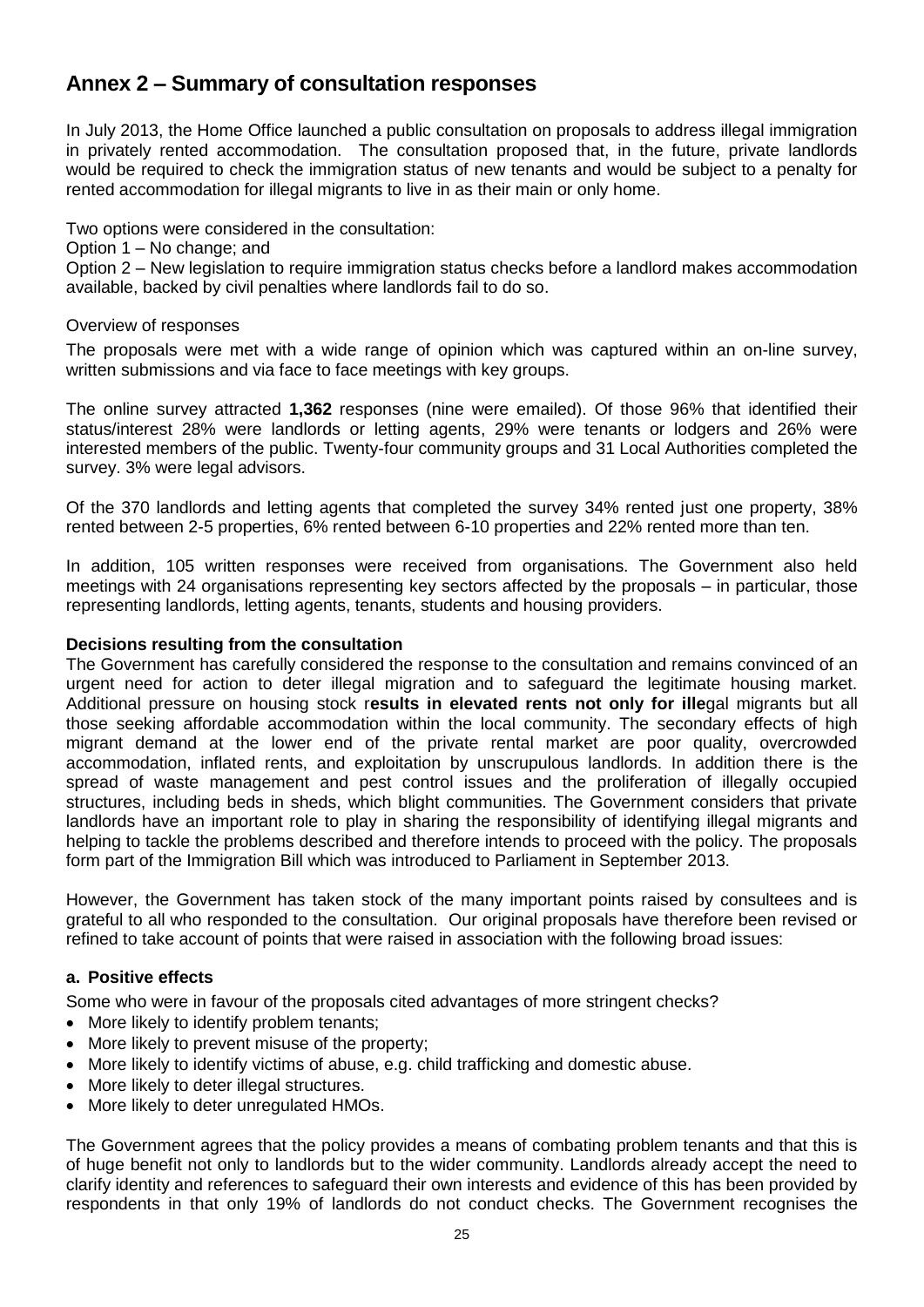possibility that the policy might assist in identifying the abuse of vulnerable people and agrees that the regulations may make it more difficult for traffickers to conceal the victims of trafficking within the community. The Government does believe that the policy will act to deter those letting illegal structures and will provide a further means of penalising those who do so.

### **b. Administrative burdens**

The Government recognises the concern expressed by landlords and letting agents that the policy may impose additional burdens and costs. However, the experience of the well established existing scheme for employers of illegal workers strongly indicates that the checking regime need not represent a significant or costly administrative burden for landlords.

The Government accepts however that the housing and employment markets present different challenges and that the prevalence of smaller landlords requires a higher degree of official support. The consultation has informed our thinking on the requirements for the new support service which the Home Office will establish for landlords and tenants. This will be tailored to meet the needs of smaller landlords and the fast moving rental sector. It will include a general enquiry service for landlords requiring information about the new duty, a status checking service for migrants with outstanding immigration applications or appeals who need to evidence their continued legal right to live in the UK, and a "predocumentation" service so migrants who plan to move accommodation can obtain the necessary confirmation of their status in advance and thereby ease the administrative duty on landlords.

The list of documents to be checked has been designed to ensure checks are as straightforward to perform as possible and takes account of the needs of the widest number of people who are entitled to be in the UK. The consultation has enabled us to revise the list to align it more closely to the needs of particular parts of the private housing sector and existing industry best practice. The range of documentation that will need to be checked under the new landlords scheme will be drastically simplified by the continued rollout of biometric residence permits, (BRPs), for non-EEA migrants granted permission to stay for more than 6 months.

The legislation will also avoid creating double regulation by exempting accommodation provided by employers or educational institutions that are already under a duty to conduct immigration status checks.

### **c. Vulnerable groups and homelessness**

The Government recognises and shares the concerns expressed by respondents that the checking requirement may impact vulnerable groups and aggravate the problem of homelessness. The proposed checking requirement has been designed and revised in the light of the consultation to ensure that the list of documents includes documents held or obtainable by even the most vulnerable in our society, so the vast majority of those with the right to live in the UK can evidence their status without difficulty. The range of accommodation types exempt from the checking duty, such as homelessness hostels and accommodation provided under local authority powers has also been adjusted to reduce the risk of individuals facing homelessness.

### **d. Discrimination**

The consultation gave a clear message that discrimination against foreign born tenants is unacceptable. Particular concern was raised that the regulations would result in discrimination motivated not because of overt prejudice but because of administrative convenience where some people are more likely than others to have readily available documentation. The Government is equally concerned to address the risk that the new checking duty will result in unlawful discrimination.

The legislation will include provision for a statutory non-discrimination code providing clear guidance on the steps landlords must follow to avoid unlawful discrimination, which may be taken into account by tribunals considering claims of unlawful discrimination. In addition, the Government will put into place administrative support and guidance for landlords and will continue to work across the sector to embed the new procedures and raise confidence among landlords that they can continue to provide accommodation without risk.

The Government believes that any added administrative burden can be mitigated by supporting prospective tenants to satisfy the evidence requirement at the point at which they apply for tenancies.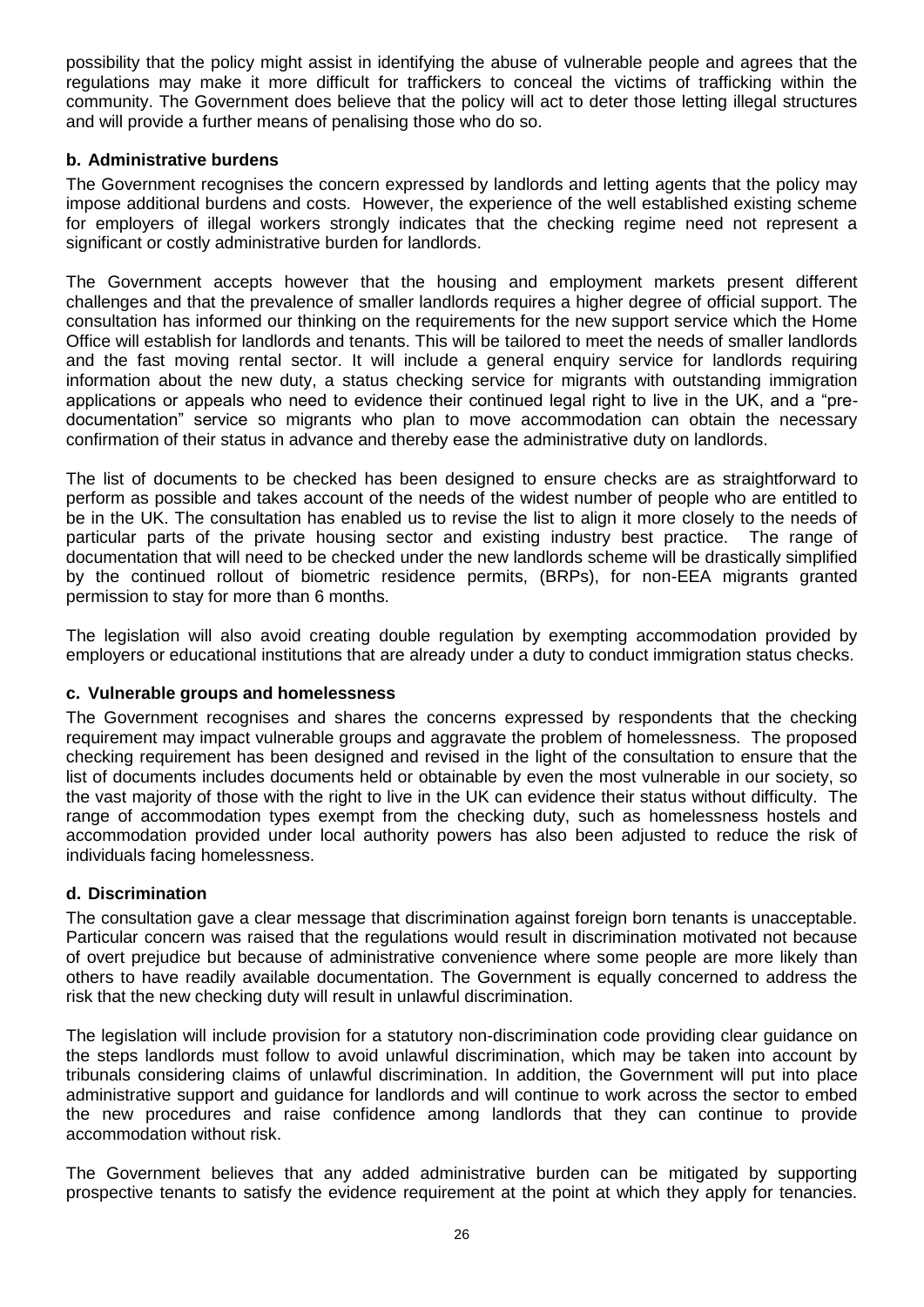Prospective tenants will be assisted and guided in creating their own evidence pack to meet the requirements so that the duty on landlords will be minimised.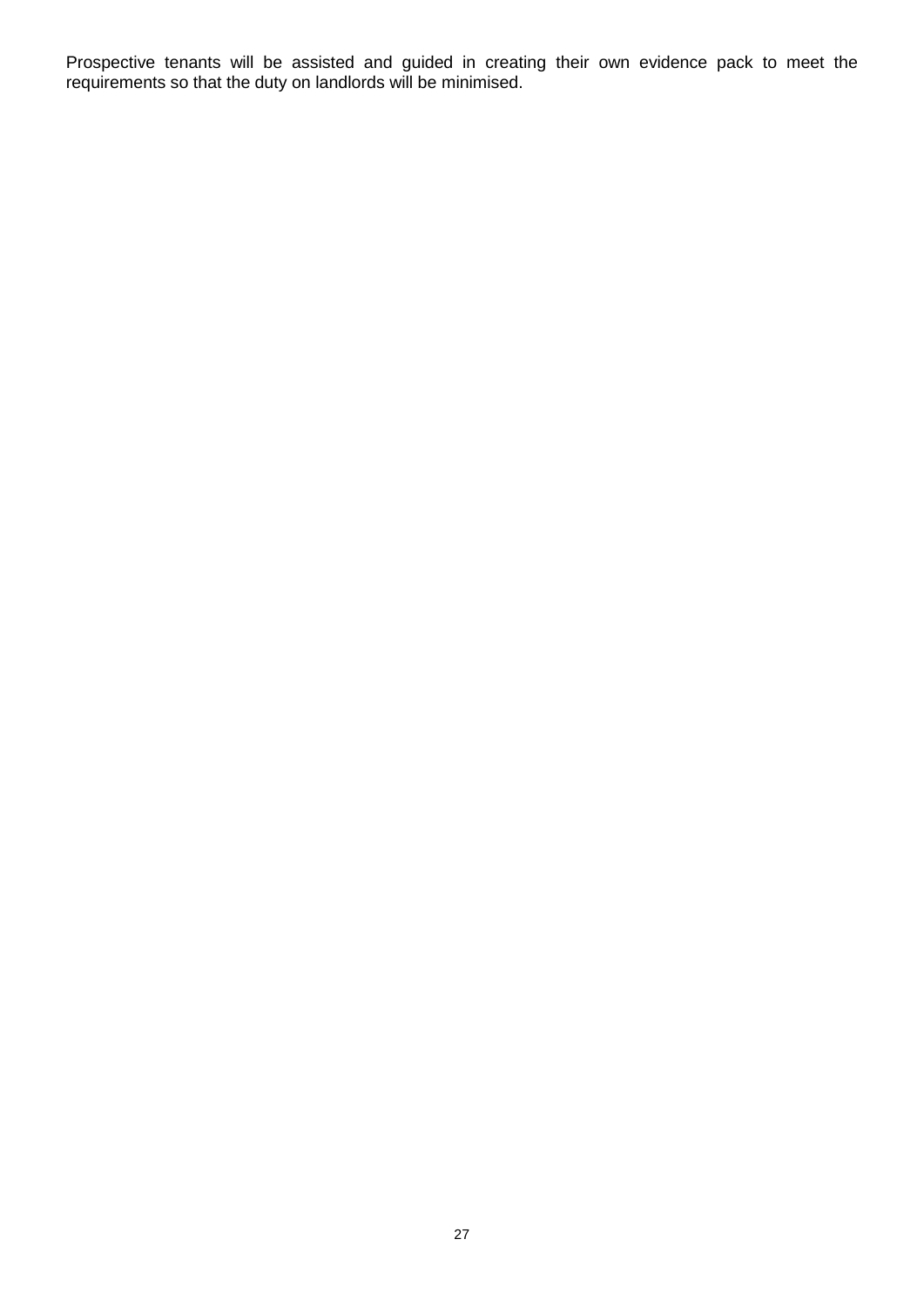### **Annex 3 - Landlords Evidence**

This annex sets out the available information on the size of the population affected by the proposed policy change. It covers the size of the population, the volume of privately renting tenants, the volumes of landlords with privately rented properties and the size of the illegal population resident in the UK.

### **1. Population**

The 2011 census suggests that 63.2 million people are resident in the UK. Table A3.1 sets out how many are resident in each country of the UK.

### **Table A3.1 – Population size**

| Country                                                   | UK | <b>England</b>        | Wales     | NI        | <b>Scotland</b> |  |
|-----------------------------------------------------------|----|-----------------------|-----------|-----------|-----------------|--|
| Population                                                |    | 63.182.000 53.012.000 | 3.063.000 | 1.811.000 | 5.295.000       |  |
| Source: 2011 Cansus, Office for National Statistics (ONS) |    |                       |           |           |                 |  |

ource: 2011 Census, Office for National Statistics (ONS)

Residents of any nationality will have to prove they are legitimate residents of the UK when privately renting residential accommodation. Table A2.2 sets out the size of the UK population, by nationality. Figures for Scotland are estimates based on the proportion of nationals in the rest of the UK as census data is not yet available. It should also be noted that almost all of those with no passport (97 per cent) were born in the UK. Those who were born in the UK and EU, but do not have a passport, are assumed to be legitimate UK residents. Those who are nationals of non EU countries and who arrived in the UK more than 10 years ago are also assumed to be resident in the UK.

### **Table A3.2 – Population by nationality**

|                                 |            |                |              |           |                 | % under |
|---------------------------------|------------|----------------|--------------|-----------|-----------------|---------|
| <b>Country</b>                  | UK         | <b>England</b> | <b>Wales</b> | ΝI        | <b>Scotland</b> | 18      |
| <b>Total</b>                    | 63,182,000 | 53,012,000     | 3,063,000    | 1,811,000 | 5,295,000       | 21%     |
| <b>UK National</b>              | 47,507,000 | 40,174,000     | 2,282,000    | 1,070,000 | 3,981,000       | 19%     |
| <b>EU National</b>              | 2,866,000  | 2,199,000      | 51,000       | 376,000   | 240,000         | 18%     |
| <b>Other National - Settled</b> | 738,000    | 654,000        | 15,000       | 7,000     | 62,000          | 14%     |
| Other National - Non Settled    | 1,371,000  | 1,214,000      | 28,000       | 14,000    | 115,000         | 14%     |
| No Passport - EU Born           | 10,549,000 | 8,650,000      | 678,000      | 337,000   | 884,000         | 32%     |
| No Passport - Non EU Born       | 146,000    | 120,000        | 9,000        | 5,000     | 12,000          | 32%     |

Source: 2011 Census, ONS, Northern Ireland Statistics and Research Agency (NISRA)

There is a comprehensive list of documents which will allow people to meet these requirements. If a migrant holds a Biometric Residence Permit (BRP) this would help them meet the requirements of the proposed checks. A BRP is a highly secure credit card sized immigration document containing the holder"s facial image, biographic data, immigration status, date of expiry and entitlements or restrictions, including to benefits and work. A large number of migrants in the UK have BRPs, it is estimated that there are over 1 million BRP"s in circulation. This implies that around 50 per cent of non EEA nationals in the UK already have a BRP.

### **2. Tenants**

l

### *Volume of tenants*

Data from the 2011 Census (E&W) provides a breakdown of housing tenure for EU nationals, non-EU nationals and those with no passport, as shown in Table A2.3. It does not include those living in communal establishments<sup>15</sup>. The proportions in table A2.3 are assumed to hold for Scotland and Northern Ireland.

Table A3.3 shows that non-EU nationals are much more likely to live in privately rented accommodation (56 per cent) compared to UK nationals (14 per cent) and those with no passport (18 per cent). However, these proportions vary considerably depending on the migrant"s length of stay (see below).Some foreign nationals may be living in households where the head of the household and main renter is a British citizen.

 $15$  Communal establishments include student halls of residence, prisons, schools and homeless shelters. These establishments will be exempt and thus are excluded from the analysis.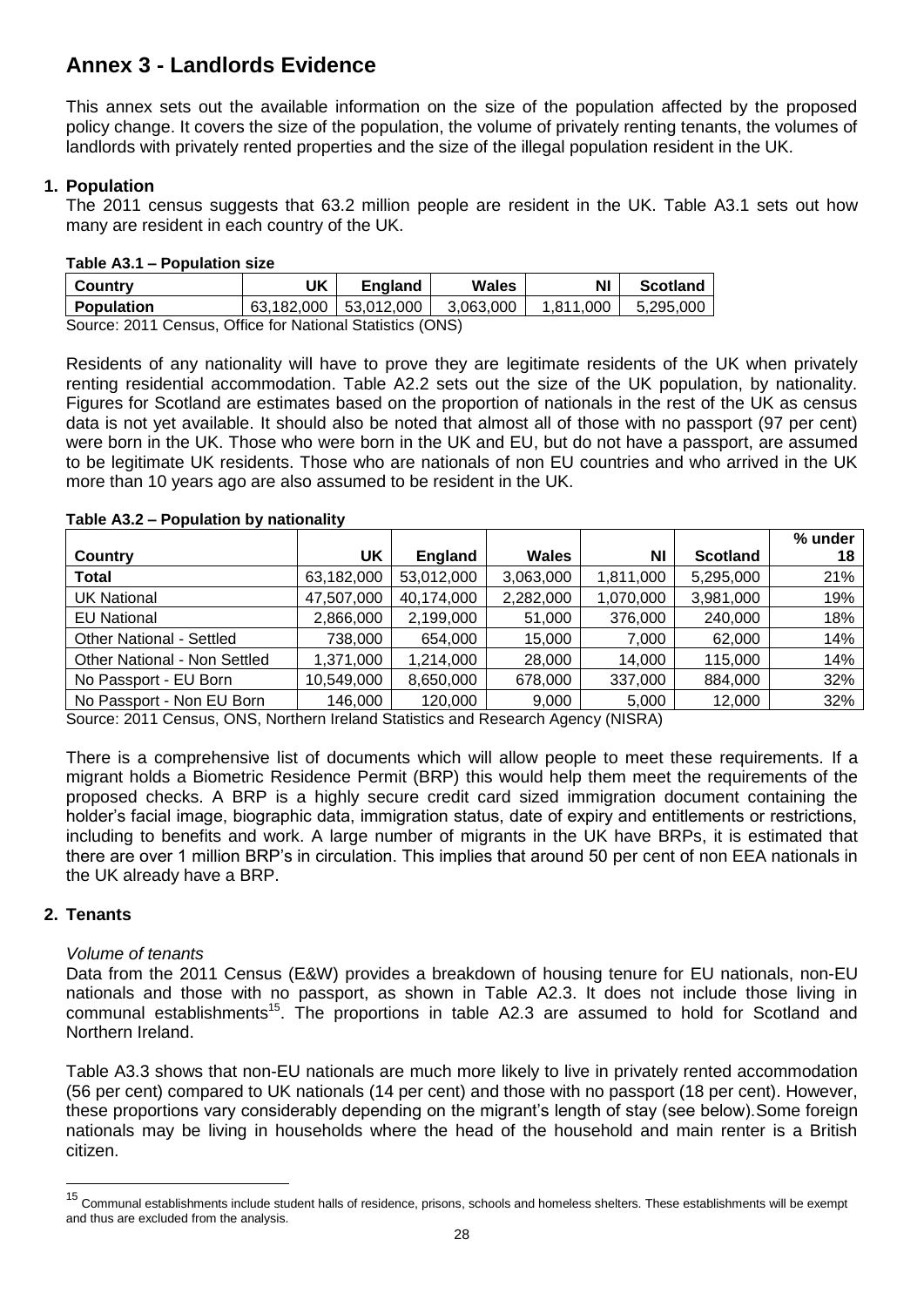### **Table A3.3: Housing tenure for UK and foreign nationals, 2011**

| <b>Tenure</b>             |     |     |     |        | No Passport |
|---------------------------|-----|-----|-----|--------|-------------|
|                           | All | UK  | EU  | Non EU | held        |
| Owned                     | 66% | 73% | 34% | 32%    | 48%         |
| Social rented             | 16% | 13% | 12% | 12%    | 34%         |
| <b>Private Rented</b>     | 18% | 14% | 54% | 56%    | 18%         |
| Letting agent or landlord | 15% | 12% | 51% | 50%    | 15%         |
| Other or rent free        | 3%  | 2%  | 3%  | 5%     | 3%          |

Table Source: 2011 Census, Office for National Statistics.

Applying the proportions in table A3.3 to the total volume of adults in the UK (Table A3.2) suggests that there are 8.7m privately renting adults in the UK. (Table A3.4) These individuals will be affected by the proposed policy.

**Table A3.4: Housing tenure for UK and foreign nationals age 18+, 2011**

|                            |            |            |           |          |         |           | No       |
|----------------------------|------------|------------|-----------|----------|---------|-----------|----------|
| <b>Tenure - Population</b> |            |            |           |          | Non EU  | No.       | Passport |
|                            |            |            |           | Non EU - | - non   | Passport  | held -   |
|                            | All        | UK         | EU        | settled  | settled | held - EU | Non EU   |
| Owned                      | 32,282,000 | 27,702,000 | 690,000   | 464,000  | 95,000  | 3,285,000 | 46,000   |
| Social rented              | 7,771,000  | 4,936,000  | 248,000   | 154,000  | 65,000  | 2,335,000 | 33,000   |
| <b>Private Rented</b>      | 8,781,000  | 5,457,000  | 1,104,000 | 289,000  | 693,000 | 1,221,000 | 17,000   |
| Letting agent or landlord  | 7,551,000  | 4,580,000  | 1,042,000 | 262,000  | 626,000 | 1,027,000 | 14,000   |
| Other or rent free         | 1,221,000  | 877,000    | 62,000    | 25,000   | 60,000  | 194,000   | 3,000    |

Table Source: 2011 Census, Office for National Statistics.

Census data suggests that in England and Wales, 597,000 people live rent free and are outside of the scope of this policy.<sup>16</sup> Those in "other' types of privately rented accommodation largely comprise of accommodation let by employers or relatives. Those in accommodation let by their employer are exempt as the employer will have conducted checks on their ability to work in the UK. It is assumed that those living in "other" private rented accommodation are living at home with their parents. This impact assessment will focus on the impacts on those renting through a landlord or letting agent – an estimated 7.5m people.

### *Length of tenure*

Evidence on length of tenure, and thus the frequency of new tenancy agreements, is relevant to consider the potential impact on landlords. The English Housing Survey found that around a third (32 per cent) of private renters had lived in their homes for less than one year, compared with only three per cent of owner occupiers and nine per cent of social renters.<sup>17</sup> Data on the length of tenure is not available for Scotland, Wales or Northern Ireland. Thus it is assumed that tenure is as in England.

English Housing Survey"s for the two previous years also suggest that the proportion of new households each year were around one third (33 per cent average over three years) which suggests this is a reasonable estimate for the proportion of new households each year. It is assumed that checks on UK residents (UK nationals, EU nationals, settled non EU nationals and those without a passport who were born in the EU) will only take place once during each tenancy. For non UK residents (Non EU nationals without settled status and those without a passport who were born outside of the EU) checks are assumed to take place annually. This is tested in the sensitivity analysis. Table A3.5 sets out the central estimate of the number of households likely to require residency checks each year.

<sup>16</sup> <sup>16</sup> <http://www.nomisweb.co.uk/census/2011/KS402EW/view/2092957703><br>17 See Table 5: Leagth of residence in our rant hame butching 2011 10

See Table 5: Length of residence in current home by tenure, 2011-12, page 20 at

[https://www.gov.uk/government/uploads/system/uploads/attachment\\_data/file/88370/EHS\\_Headline\\_Report\\_2011-2012.pdf.](https://www.gov.uk/government/uploads/system/uploads/attachment_data/file/88370/EHS_Headline_Report_2011-2012.pdf)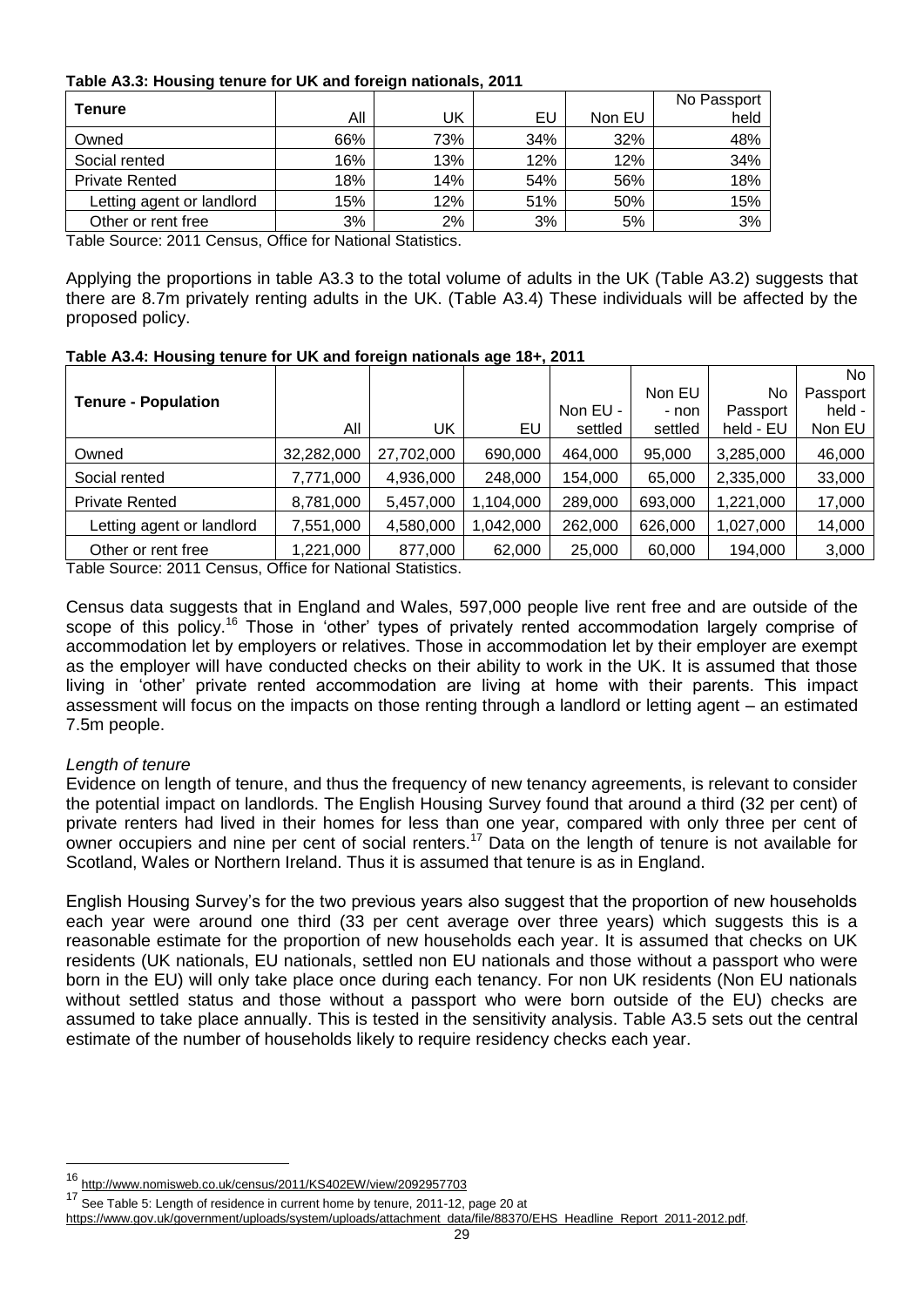### **Table A3.5: Estimated number of individuals requiring checks each year**

|                           |           |          |         |             | Non EU - | No       | No       |
|---------------------------|-----------|----------|---------|-------------|----------|----------|----------|
| Tenure - UK               |           |          |         | Non EU -    | non      | Passport | Passport |
|                           | All       | UK       | EL      | settled     | settled  | - EU     | Non EU   |
| Letting agent or landlord | 2,939,000 | ,524,000 | 347,000 | ,000<br>87. | 626,000  | 342,000  | 14,000   |

Table Source: 2011 Census, Office for National Statistics. English Household Survey 2011-12. Home Office Analysis

### *Households with lodgers*

One widely-cited source on the estimated number of households with lodgers is polling research undertaken the LV insurance company. Reporting of this research in 2012, found that "950,000 homeowners are renting out spare rooms in their houses<sup>18</sup> (Derived from 2,000 interviews). It is assumed that the same proportion of lodgers will move each year and the same proportion of tenants will require more frequent checks as households, implying that 475,000 lodgers will face checks each year.

### *Residency status and housing*

Research for the Housing and Migration Network indicates that most new migrants are housed in the private rental sector. This research highlights the flexibility and ease of access to this sector, relative to alternatives of social rented and owner-occupied housing as drivers of this trend, coupled with new migrants" economic circumstances and understanding of the UK housing market. Given that the same kind of factors will also apply to people who are illegally resident, it seems reasonable to surmise that they are also likely to be concentrated in the private rented sector, particularly as social housing is not available to them.

Home Office analysis of Annual Population Survey data is reflected in Table A2.6 below, indicating that the proportion of migrants with private sector tenancy decreases the longer the migrants remain in the country. The data also indicates that long-term migrants gradually move towards a tenure distribution similar to that of their UK born counterparts (i.e. 72 per cent of those people born abroad who had been resident for more than 21 years are owner occupiers, compared to the 73 per cent quoted above for the UK born population).

| Time lived in UK<br>(years) | Owner occupied | Private rented sector | Social housing |
|-----------------------------|----------------|-----------------------|----------------|
|                             | 8%             | 85%                   | 7%             |
| ົ                           | 9%             | 83%                   | 8%             |
| 3 to 5                      | 15%            | 72%                   | 13%            |
| 6 to 10                     | 31%            | 51%                   | 18%            |
| 11 to 20                    | 47%            | 27%                   | 26%            |
| 21 to 50                    | 72%            | 11%                   | 17%            |

#### **Table A3.6: Length of stay and housing tenure for UK residents born abroad**

Source: ONS, Annual Population Survey (APS), July 2011-June 2012 (Home Office internal analysis)

Table A3.6 implies that the policy will cover the majority of migrants living in the UK during the initial part of their stay. This will provide a greater opportunity to enforce early removal action against people who are illegally resident.

### **3. Volumes of private landlords and properties held**

#### *Landlord volumes and portfolios*

l

The England Private Landlord Survey  $2010^{19}$  estimated that there were 1.464 million landlords in England. Scotland has a mandatory Landlord Registration Scheme, which aims to ensure that all landlords are fit and proper to let property. As of 2011, 175,000 landlords had registered in Scotland.<sup>20</sup>

<sup>&</sup>lt;sup>18</sup> 'Number of homeowners taking in lodgers doubles' (11 October 2012) at

http://www.telegraph.co.uk/news/uknews/9599656/Number-of-homeowners-taking-in-lodgers-doubles.html.

<sup>19</sup> *Private Landlords Survey 2010*, at https://www.gov.uk/government/uploads/system/uploads/attachment\_data/file/7250/2010393.xls. <sup>20</sup> Scottish Government (2011*) Evaluation of the Impact and Operation of Landlord Registration in Scotland* Available from:<http://www.scotland.gov.uk/Resource/Doc/353982/0119289.pdf> (accessed 26 July 2013).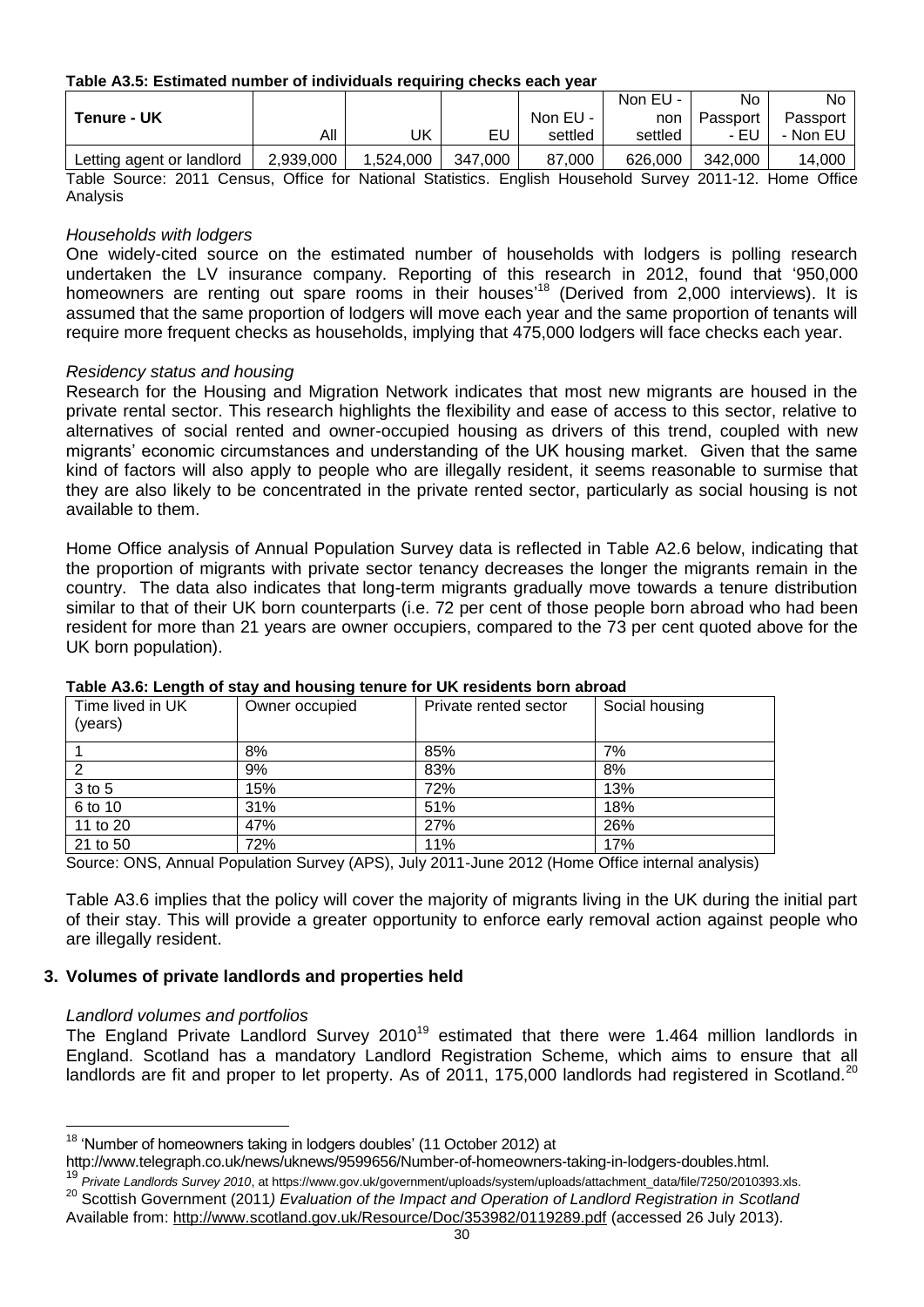Table A5 sets out an estimate for the total number of landlords in the UK based on the size of the population in each country, as set out in table A2.1.

|          | <b>Total Landlords</b> | Individuals | <b>Businesses</b> | Other   |  |  |  |  |
|----------|------------------------|-------------|-------------------|---------|--|--|--|--|
| England  | 1,464,000              | 1,306,000   | 76,000            | 82,000  |  |  |  |  |
| Wales    | 86,000                 | 77,000      | 4,000             | 5,000   |  |  |  |  |
| Scotland | 175,000                | 156,000     | 9,000             | 10,000  |  |  |  |  |
| NI       | 51,000                 | 45,000      | 3,000             | 3,000   |  |  |  |  |
| Total    | 1,776,000              | 1,584,000   | 93,000            | 100,000 |  |  |  |  |

#### **Table A3.7 – Estimated number of landlords**

Table Source: 2011 Census, Office for National Statistics. Home Office Analysis.

The England Private Landlord Survey 2010 also provides details of the proportion of properties held shown in Table A3.8. It is assumed that these proportions hold for Wales, Scotland and Northern Ireland.

#### **Table A3.8 – Properties held by Landlords (weighted by dwellings)**

| ---                 |                       |                       |  |  |
|---------------------|-----------------------|-----------------------|--|--|
|                     | Landlord Weighted (%) | Dwelling Weighted (%) |  |  |
| Private individuals | 89                    |                       |  |  |
| Companies           |                       | 15                    |  |  |
| Other organisations |                       |                       |  |  |
| Total               | 100                   | 100                   |  |  |

Source: England Private Landlord Survey 2010

### *Use of letting agents and agency fees*

The England Private Landlord Survey 2010<sup>21</sup> found that 43 per cent of landlords have hired agents to undertake the letting and management of their properties.

Market research with landlords (BDRC Continental's Landlords Panel, 2013<sup>22</sup>) found that around 7.3 per cent of landlords" letting income goes to cover letting agency provision. This varies according to location, portfolio size and the range of services being purchased.

#### *Number of checks required each year*

The data set out above on the number of individuals likely to require checks each year (Table A3.5), the number of lodgers and the proportion of dwellings owned by landlords (Table A3.6) allows the calculation of the number of checks required each year by type of landlord. It is assumed that individual and business landlords are equally likely to employ the services of a letting agent. Table A3.7 sets out the volume of checks each type of landlord will need to undertake each year by nationality of tenant.

| Table A3.9 - Volume of checks required each year by type of landlord and nationality of tenant |  |  |  |
|------------------------------------------------------------------------------------------------|--|--|--|
|------------------------------------------------------------------------------------------------|--|--|--|

| Type of Landlord                     | UK<br>nationals | EU<br>Nationals | Other<br>national -<br>Settled | Other<br>national -<br>Not settled | No.<br>passport -<br>EU Born | No passport<br>- Non EU<br><b>Born</b> |
|--------------------------------------|-----------------|-----------------|--------------------------------|------------------------------------|------------------------------|----------------------------------------|
| Individual Landlord                  | 617,000         | 140,000         | 119,000                        | 359,000                            | 140,000                      | 421,000                                |
| <b>Business or Other</b><br>Landlord | 252,000         | 57,000          | 49,000                         | 146.000                            | 57,000                       | 172,000                                |
| Letting Agent                        | 655,000         | 149,000         | 127,000                        | 381,000                            | 149,000                      | 448,000                                |
| Landlord of a Lodger                 | 241,000         | 13,000          | 10,000                         | 157,000                            | 52,000                       | 2,000                                  |
| <b>Total</b>                         | 1,765,000       | 359,000         | 305,000                        | 1,043,000                          | 398,000                      | 1,043,000                              |

Source: Home Office Analysis

l

<sup>21</sup> *Private Landlords Survey 2010*, at https://www.gov.uk/government/uploads/system/uploads/attachment\_data/file/7250/2010393.xls. <sup>22</sup> Recent findings from BDRC Continentals' Landlords Panel at [http://www.bdrc-continental.com/media](http://www.bdrc-continental.com/media-centre/landlords-panel-on-use-of-lettings-agencies/)[centre/landlords-panel-on-use-of-lettings-agencies/](http://www.bdrc-continental.com/media-centre/landlords-panel-on-use-of-lettings-agencies/).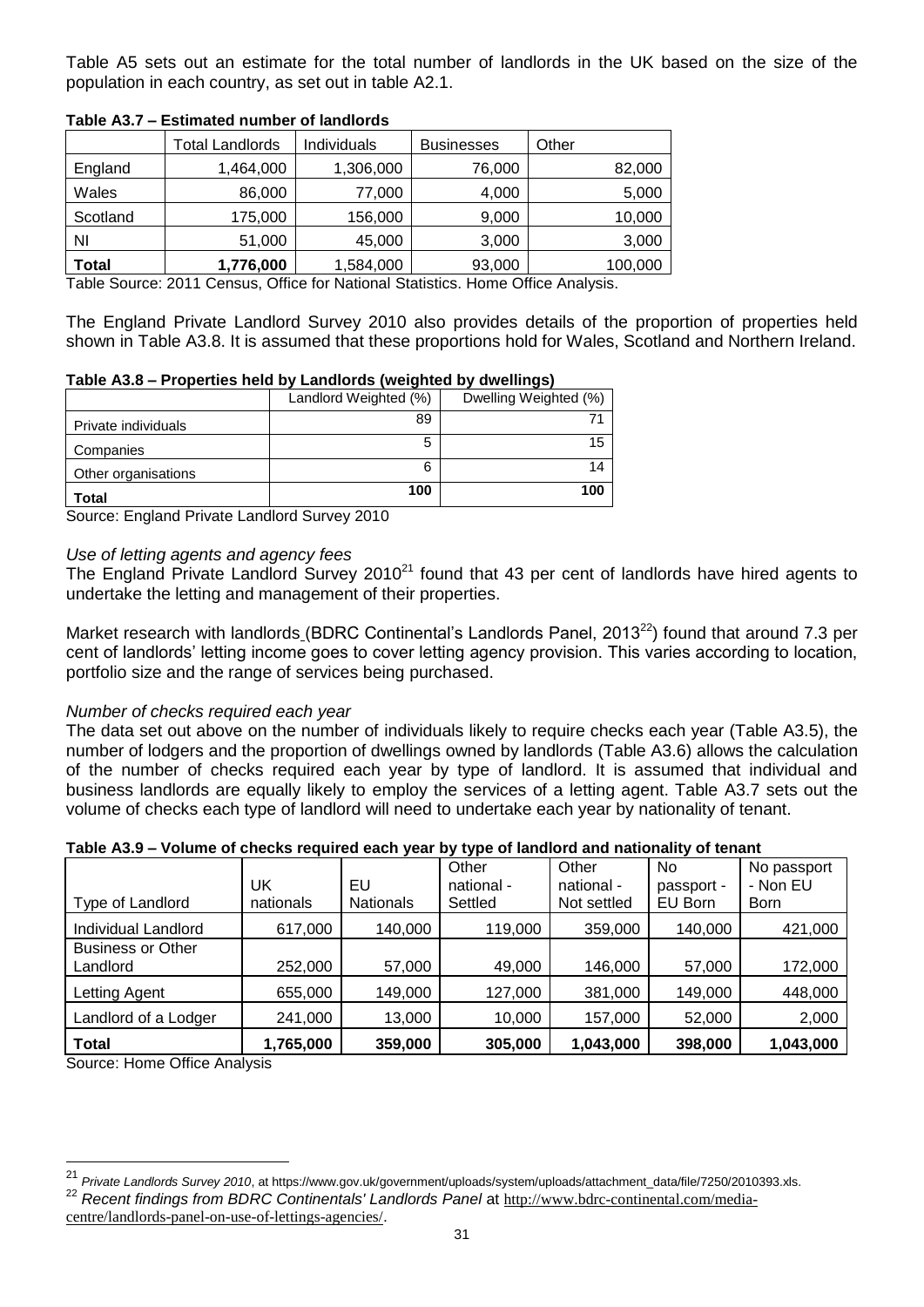### 4. **Short-term residents and visitors potentially affected by proposed changes**

### *Short-term residents*

The 2011 Census defined a "short-term resident" (STR) as anyone living in England and Wales who was born outside the UK and who intended to stay in the UK for a period of between 3 and 12 months for any reason.

The 2011 Census recorded 195,000 non-UK born STRs in England and Wales. Table A2.8 shows this group broken down by passports held. Full-time students accounted for over half (55 per cent) of all non-UK born STRs aged 16 and over in 2011.

| Table AJ.TV. NUITUR DUIT SHUITEHII I CSIUCHIS DY DASSDUITS HEIU |    |                                                                    |    |             |  |  |
|-----------------------------------------------------------------|----|--------------------------------------------------------------------|----|-------------|--|--|
| <b>EU</b> nationals                                             |    | <b>Non-EU nationals</b>                                            |    | No passport |  |  |
|                                                                 |    | Thousands   Per cent   Thousands   Per cent   Thousands   Per cent |    |             |  |  |
| 77.155                                                          | 40 | 112.425                                                            | 58 | 5.494       |  |  |

**Table A3.10: Non-UK born short-term residents by passports held**

Table Source: 2011 Census, Office for National Statistics.<sup>23</sup>

#### *Visitors*

The International Passenger Survey gives an estimate of the number of visitors to the UK who stayed for longer than 28 nights. Those staying in the same accommodation for more than three months will be affected by the policy proposal. The numbers affected are thought to be minimal.

Of 31,084,000 visitors in 2012, 1,781,000 (4 per cent of all visitors) stayed for 28 nights or more. The numbers staying for more than three months are not known. Of those staying for more than 14 nights, the largest proportion (47 per cent) were visiting family and friends and may be more likely to stay with those they are visiting and so not require checks. This IA assumes that the volumes affected by the proposed checks are negligible.

### **5. Illegal population**

l

Reasons why people may not have legal residency status may include unauthorised entry to the UK, overstaying visas, breaching conditions of leave to remain and refusal of asylum.

The routinely published statistics provide annual and quarterly data on enforced removals from the UK and those refused entry at port and subsequently deported.<sup>24</sup> This data covers only those irregular migrants who are known to the authorities, but irregular migration is often hidden by nature.

The estimates of the UK irregular migrant population have used what is known as the 'residual method.' This approach was used in Home Office research<sup>25</sup> which created an estimate by deducting the estimated legally resident foreign-born population from the total number of foreign-born people recorded by the 2001 Census. The difference between the two produced a central estimate of 430,000 irregular migrants in the UK in 2001 (with a range of 310,000 to 570,000).

A more recent study by the London School of Economics<sup>26</sup> was based on the same methodology, but incorporated estimates of changes since 2001. These included the continued arrival of asylum seekers, reduction of the asylum backlog, people who are illegally resident entering and leaving the country, other migrants overstaying and the regularisation of migrants from EU accession countries. The LSE estimate also differs from the Home Office estimate in including UK-born children of irregular migrants. These adjustments produced a central estimate of 618,000 irregular migrants living in the UK at the end of 2007

<sup>23</sup> *2011 Census, Short-term Residents for Local Authorities in England and Wales*, Data from *Table AP1202EW2011: Passports held (detailed) (non-UK born short-term residents), local authorities in England and Wales*, at http://www.ons.gov.uk/ons/publications/re-reference-tables.html?edition=tcm%3A77-301981.

<sup>24</sup> See *Immigration Statistics - January to March 2013, Removals and Voluntary* **<sup>D</sup>***epartures*, at

[https://www.gov.uk/government/publications/tables-for-immigration-statistics-january-to-march-2013.](https://www.gov.uk/government/publications/tables-for-immigration-statistics-january-to-march-2013)<br>25 e un union de diameter de la proporcionale de la provincia de la provincia de la provincia de la provincia<br>25 e un unio

<sup>25</sup> See J Woodbridge (2005), *Sizing the Unauthorized (Illegal) Migrant Population in the United Kingdom in 2001*, London: Home Office.

<sup>26</sup> See I Gordon, K Scanlon, T Travers and C Whitehead (2009), *Economic Impact on the London and UK Economy of an Earned Regularisation of Irregular Migrants to the UK*, a[t http://www.london.gov.uk/mayor/economic\\_unit/docs/irregular-migrants-report.pdf.](http://www.london.gov.uk/mayor/economic_unit/docs/irregular-migrants-report.pdf)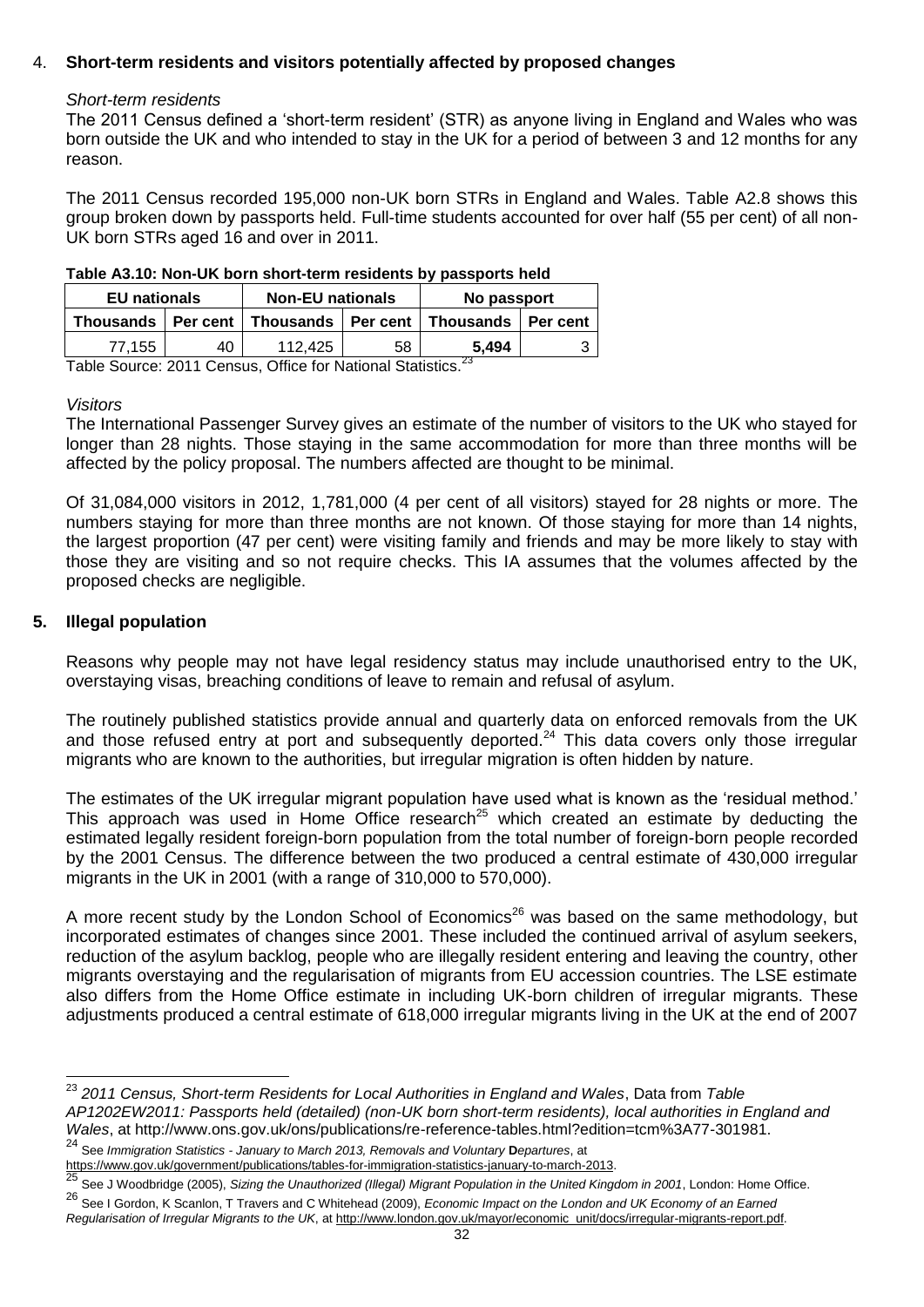(range of 417,000 to 863,000). As with the earlier Home Office estimate, the ranges around the central figure are very wide reflecting the difficulty in estimating the size of this particular sub-population.

The 2012 COMPAS (ESRC Centre on Migration, Policy and Society)<sup>27</sup> report on illegal migrant children and their families estimated that there were 120,000 children illegally in the UK – subtracting this from the central estimate of 618,000 people who are illegally resident in the UK gives an estimate of around 500,000 people who are illegally resident over the age of 18.

A recent review of irregular migration concluded that the Home Office and LSE studies provide the most robust estimates of the UK irregular migrant population, but notes that neither includes migrants who have breached their leave conditions (for example, through working or working longer hours than those permitted under their visa). It also comments on the difficulty of updating estimates based on the tenyearly Census.<sup>28</sup> Another limitation of the residual method, noted by the Migration Observatory, is that it may incorporate an unknown "residual of the residual" that is an unknown number of falsely recorded or unrecorded people.<sup>29</sup>

<sup>27</sup> See N. Sigona and V Hughes (2012), *No Way Out, No Way In: Irregular Migrant Children and Families in the UK*, at [http://www.compas.ox.ac.uk/fileadmin/files/Publications/Reports/NO\\_WAY\\_OUT\\_NO\\_WAY\\_IN\\_FINAL.pdf](http://www.compas.ox.ac.uk/fileadmin/files/Publications/Reports/NO_WAY_OUT_NO_WAY_IN_FINAL.pdf) 

<sup>28</sup> See H Toms and K Thorpe (2012), *Practical Measures for Reducing Irregular Migration*, at [emn.intrasoft](file://poise.homeoffice.local/../../../../../../../../../../../../GPHE/Users/LinleyR/My%20Documents/emn.intrasoft-intl.com/Downloads/download.do%3ffileID=2909)[intl.com/Downloads/download.do?fileID=2909.](file://poise.homeoffice.local/../../../../../../../../../../../../GPHE/Users/LinleyR/My%20Documents/emn.intrasoft-intl.com/Downloads/download.do%3ffileID=2909) 

See B Vollmer (2011), *Irregular Migration in the UK: Definitions, Pathways and Scale* (Migration Observatory Briefing), at [http://www.migrationobservatory.ox.ac.uk/sites/files/migobs/Briefing%20-](http://www.migrationobservatory.ox.ac.uk/sites/files/migobs/Briefing%20-%20Irregular%20Migration_0.pdf) [%20Irregular%20Migration\\_0.pdf.](http://www.migrationobservatory.ox.ac.uk/sites/files/migobs/Briefing%20-%20Irregular%20Migration_0.pdf)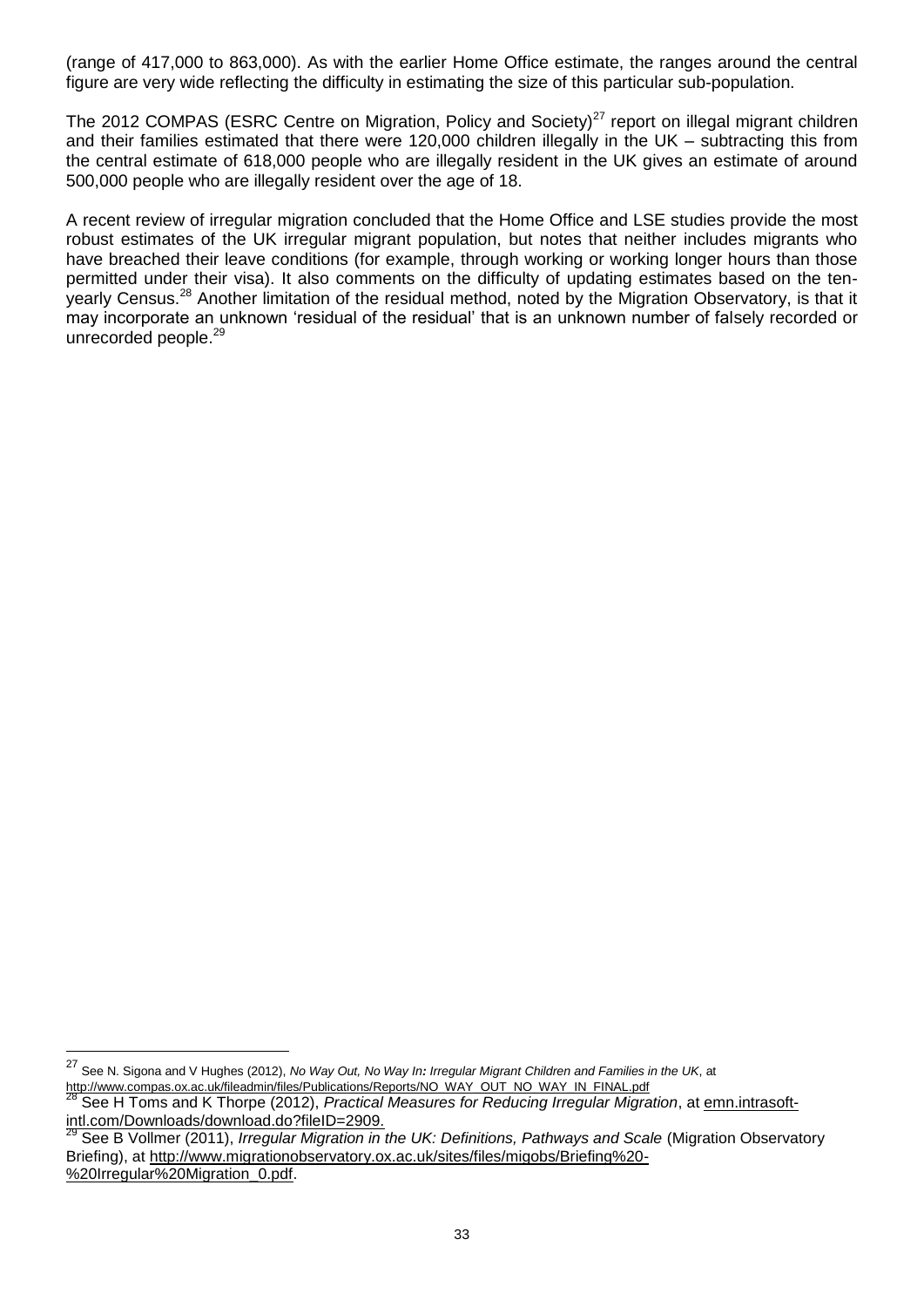### **Annex 4 - Impact on Public Services**

Home Office impact assessments have previously attempted to estimate the impact of migrants on health, education, criminal justice and welfare benefits using a bottom up approach which aims to identify consumption of specific services. However, these estimates present only a partial picture of the impacts and may be biased in that unidentified consumption may substantially alter the picture. For this reason a top down approach, which aims to allocate all public spending to each person in the UK, is preferred. This annex sets out the preferred approach, which aims to estimate the impact on public services a change in the number of migrants arriving or remaining in the UK. This figure can be used to quantify the change in migration in impact assessments (IAs).

### **Allocation of Public Expenditure**

A top down approach to allocating public spending to individuals assumes that consumption is broadly similar for all individuals included in the calculation. This approach has been documented in the relevant literature. (Glover et al, 2000 and NIESR, 2011) HM Treasury document total levels of public spending (total managed expenditure (TME)) in the Public Expenditure Statistical Analyses (PESA) 2011. This documents the total level of public spending categorised into the following categories of function of government spend:

- general public services
- defence
- public order and safety
- economic affairs
- environment protection
- housing and community amenities
- health
- education
- social protection
- EU transactions.

### **Simple calculation**

This allows public expenditure to be allocated to each individual in the UK. The analysis assumed 62.3 million individuals in the UK, from the ONS statistical bulletin of National population projections (2011). Per head costs are calculated as being the sum of total spending on each element of public services, divided by the total UK population, and does not vary across characteristics or groups. This method gives an estimated spend per person, including children, in the UK of £11,300 per person.

### **Public Goods**

However, this figure includes public goods which means it may not be reasonable to assume that excluding a migrant from the UK could have a marginal impact of £11,300 on public finances. Instead it is sensible to exclude costs associated with public goods, as the cost of extending or removing coverage to one additional migrant is zero as public goods are not attributable to any one individual in the population.

Public goods are defined as non-rival and non-excludable. To be non-rival it must be that the consumption of a good by one individual does not reduce the ability of others to consume that good. A non-excludable good means that once the good is provided it is impossible for any individual to opt out. An example of a public good may be national defence. Once national defence is provided for the country an individual is unable to opt out of it. Whether they wish to be defended or not, they will be defended as it is not possible to protect the country without also protecting everyone in it. However it is also true that one individual who receives the protection of national defence, does not reduce the defence of others. Thus the good is non-rival and non-excludable.

The characteristics of a public good mean that the marginal cost of providing the good to one additional person is zero. As such it is sometimes debated that the cost of that good, which is attributable to a single individual, should also be zero. For this reason estimate B in table 1 provides the estimated cost of public spending per person excluding those goods deemed to be public goods. The excluded spending includes items such as general public spending, research and development, defence, pollution and other environmental spending, and street lighting.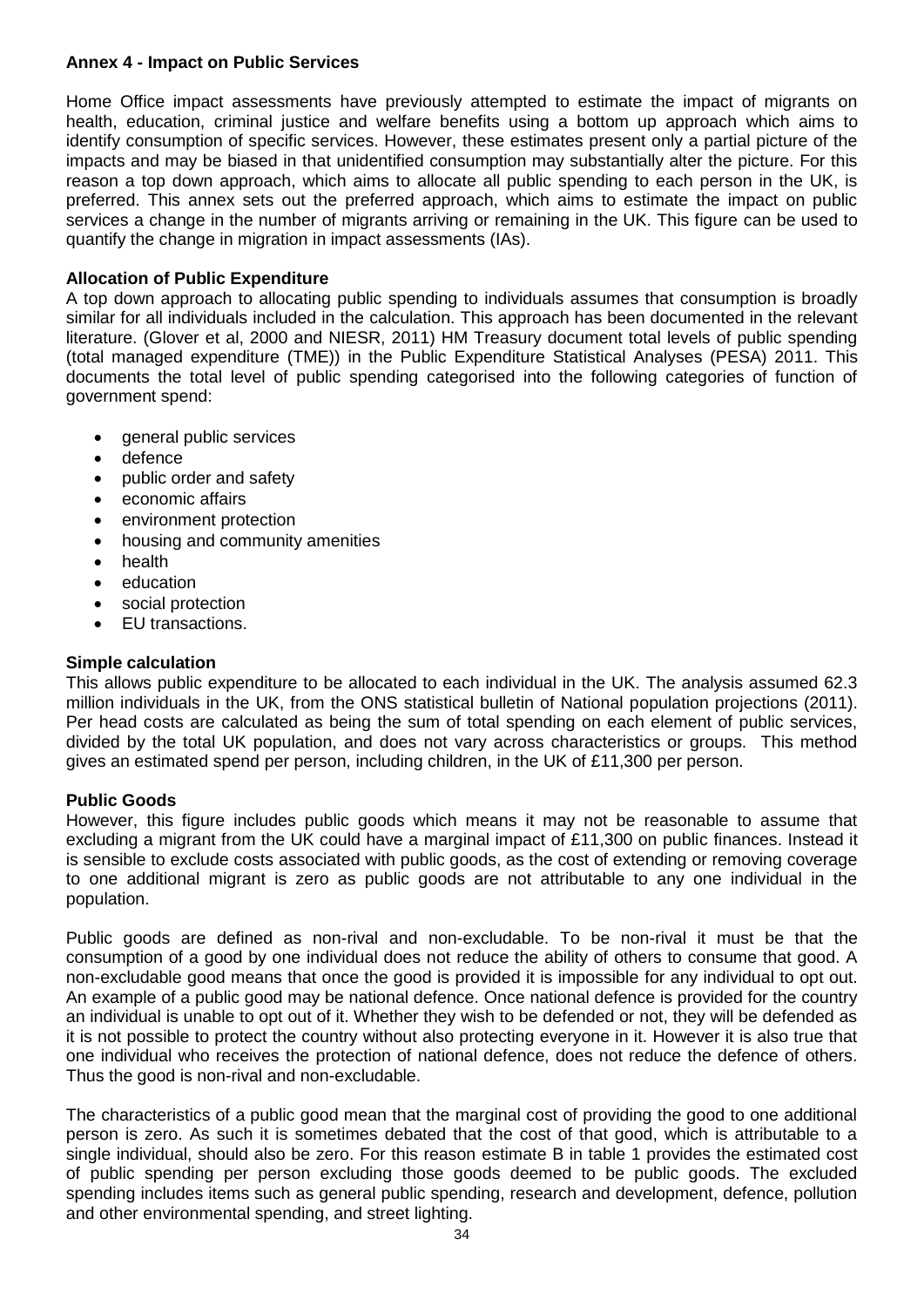In addition to excluding these public goods, spending on public debt transactions and EU payments have also been excluded. This is because these are obligations which cannot be opted out of and are not always directly attributable to the current population. Thus on a similar principle to a public good they are not incurred on a per person basis and would not be affected by one additional migrant. Removing these categories reduces the average impact of a marginal individual in the UK to £9,100 per year. However, this does not control for differing characteristics of migrants and how these characteristics may affect use of public services.

The exclusion of public goods from the cost calculation is one that could be contested. It is possible to suggest that the migrant population in total is non-marginal and therefore the costs of migrants as a whole are not zero. However, as the IA approach is to estimate the impact of a marginal change in migrant volumes, the use of a zero marginal cost would be more appropriate. Similarly some previous methods have not excluded debt transactions, or have only excluded part of them. The reasoning in these methods is that there is still some benefit gained from the large infrastructure projects that incurred the debt. However, this is complex to calculate the remaining benefit and apportion the debt payments appropriately and it is doubtful whether the presence of migrants per se has affected the demand for such capital investment, so debt transactions have been excluded.

### **Welfare and Benefits**

Allocating public expenditure to the individuals in the population includes welfare and benefit expenditure. However, most migrants will not be eligible to claim welfare and benefits until they have been in the UK for at least five years and they have formally been granted settlement in the UK. For this reason it is prudent to exclude welfare and benefit expenditure for migrants who have been in the UK for less than five years and who will not be eligible to claim. Estimate C in table 1 provides an estimated cost per person excluding public goods and welfare of £5,800 per person. For migrants who have been in the UK longer than five years and have settled here, welfare expenditure should be included, meaning estimate B is more appropriate.

### **Wider Services**

This approach assumes that consumption is the same for all individuals. However, migrants and the native population are unlikely to be a homogenous group with identical patterns of consumption. Consumption is likely to vary by age, gender, family composition and other factors such as income and ethnicity. The recent report on the impacts of migration by the Migration Advisory Committee (2012) has presented new evidence on the social impacts of migration. The MAC commissioned NIESR to provide top down estimates on health, education and social services expenditure for different migrant groups.

Given that health, education and social services expenditure figures which take these characteristics into account are available, we have excluded these from our simple estimate. This gives two estimates of general public expenditure. Estimate D of £1,400 per person, which excludes public goods and welfare expenditure as well as health, education and social services expenditure and estimate E of £4,700 per person, which includes welfare and benefit expenditure while excluding public goods, health, education and social services. These wider estimates should be added to the estimates of health, education and social services expenditure which have been adjusted to account for age and other characteristics of specific migrant groups.

| A            | Total spend per capita                                                     | 11,200   |
|--------------|----------------------------------------------------------------------------|----------|
| B            | Total excluding public goods                                               | 9,100    |
| $\mathsf{C}$ | Total excluding public goods and welfare                                   | 5,800    |
| . D          | Total excluding public goods, welfare, health, education & social services | 1,400    |
| E            | Total excluding public goods, health, education & social services          | 4,700    |
| <b>-</b>     | المستحققات والمتمام المناقصة المستحدث المتحدث والمستحدث والمستحدث          | $1 - 11$ |

Table 1: Summary of the per head cost of public services consumed by a migrant

Source: based on National Population Projections 2010-based Statistical Bulletin, ONS, (2011) and Public Expenditure Statistical Analyses (PESA), HM Treasury, Table 5.2, (2011).

### **NIESR**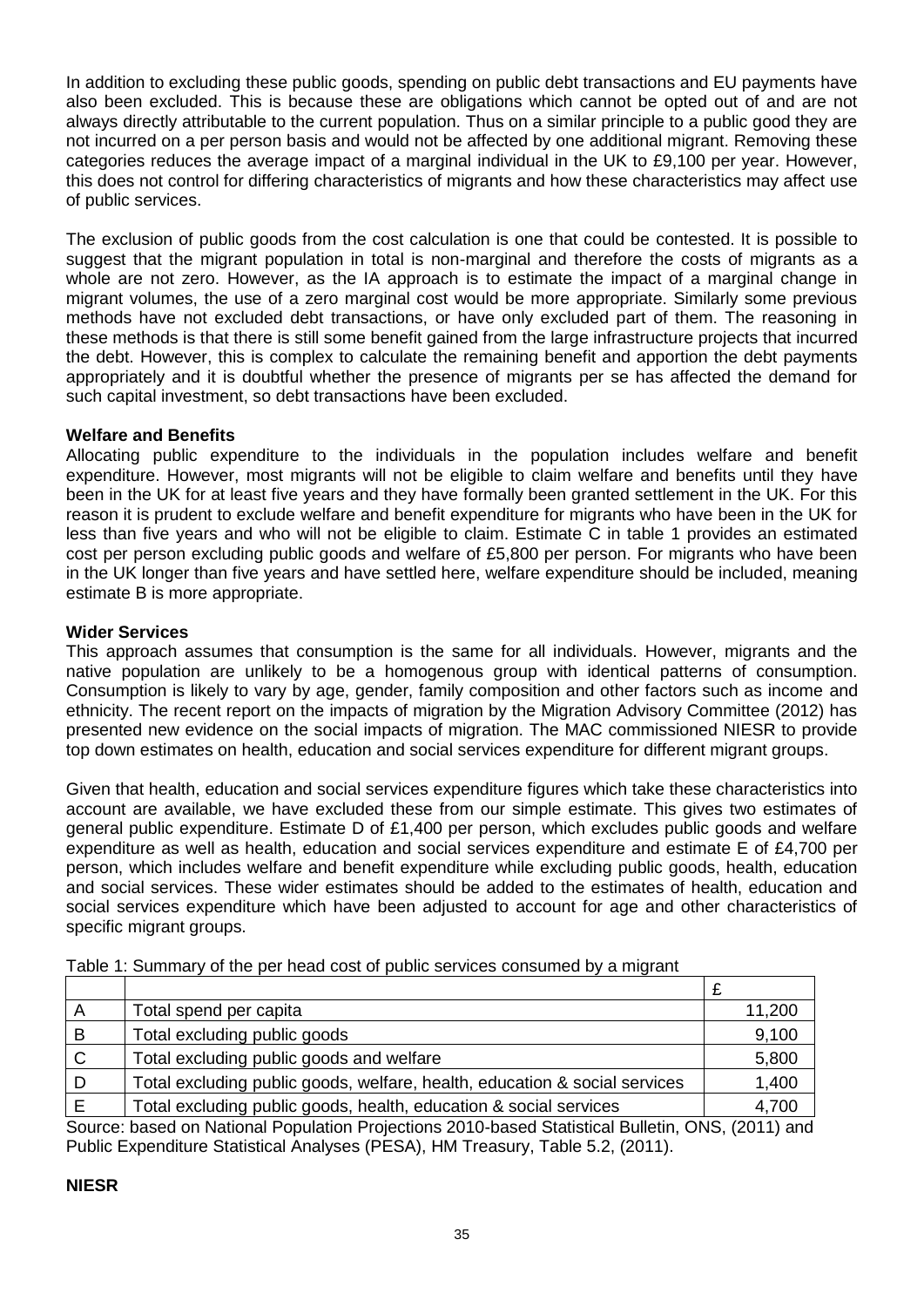NIESR (2011) were commissioned to provide an estimate of migrants" consumption of education, health and social service. Estimates have been produced for all migrants, defined as those born outside of the UK, according to their key characteristics, on the assumption that age is the most powerful characteristic that drives consumption of public expenditure. NIESR estimated the proportion of the population that are migrants in each of the migrant groups of interest using the Annual Population Survey (APS). The APS identifies families, including children living at home. For some migrant groups, NIESR have given a narrow and broad definition<sup>30</sup> which will allow the creation of a range of costs for each type of migrant.

The population estimates were combined with PESA data for 2009/10 to estimate consumption per individual. These figures have been uplifted to 2011/12 prices using the change in public expenditure since 2009/10. These estimates can be added to the wider estimates (D and E) described above to give an overall estimate for cost to the public services per migrant in the UK.

### **Health**

The evidence in the literature concludes that migrants in general are unlikely to pose a disproportionate burden on health services. There is strong evidence for lower impacts for Tier 1 and 2 work migrants, who are generally young and healthy. Expenditure on healthcare is much higher for elderly adults. NIESR base their estimates on the proportion of migrants and non migrants in the population, their gender and age, meaning estimates for migrants are lower than those for the non migrant population.

### **Education**

The literature is unclear on the impact of migration on the provision of education. The main negative impacts concern children with poor English language skills and pupils arriving or leaving mid year. On the other hand, there is evidence of a positive relationship between children with English as an additional language and attainment. These views are supported by Home Office research<sup>2</sup>. These data suggest that consumption exceeds non migrant groups for some migrants groups. This is the case for economic migrants, primarily due to larger family sizes, but not for Tier 4 migrants due to low volumes of accompanying children.

### **Social Services**

l

There is little evidence on migrants" use of social services, and most skilled migrants and students will be unlikely to make many demands. This would not be the case for family migrants, from poorer backgrounds, or asylum seekers necessarily, although evidence suggests there is a lack of awareness and thus use amongst these groups. However, demand may increase over time. Estimates have been adjusted by the age of migrant groups and suggest that on average use of social services by the migrant population is much lower than for non migrants.

Table 3 sets out the overall costs for public service consumption used in this IA. These consist of the values suggested by NIESR for health, education and social services expenditure uplifted to 2011/12 prices and estimate D or E given in Table 1. Estimate E is used for the maximum estimate as it is appropriate to include welfare payments for those who are settled in the UK. Estimate D, excluding welfare payments, is used for the lower estimates.

|                                      | £ per head - Min | £ per head - Max |  |  |  |
|--------------------------------------|------------------|------------------|--|--|--|
| Whole population                     | 5,190            | 8,490            |  |  |  |
| Non-migrants                         | 5,240            | 8,540            |  |  |  |
| All migrants                         | 5,050            | 8,350            |  |  |  |
| Migrant arriving in the last 5 years | 4,250            | 4,250            |  |  |  |
|                                      |                  |                  |  |  |  |

Table 3 – Aggregate costs for health, education and social services.

(PESA), HM Treasury, Table 5.2, (2009). Uplifted to 2011/12 prices.

The values in table 3 can be used to quantify the impacts on public expenditure of marginal changes in the level of migrants arriving or remaining in the UK. Over the medium to long-run, it is expected that the migrant"s pattern of consumption of service will converge to that of a UK resident.

<sup>&</sup>lt;sup>30</sup> In the narrow definitions, migrants are included if they cannot be included in any other group. For example, economic migrants includes those working in the UK but only if they are not as full time student or if their partner"s status could not allow them to work. The broad definition includes all migrants who may be in each category. For example, all employed migrants are treated as economic migrants regardless of their student or partner's status.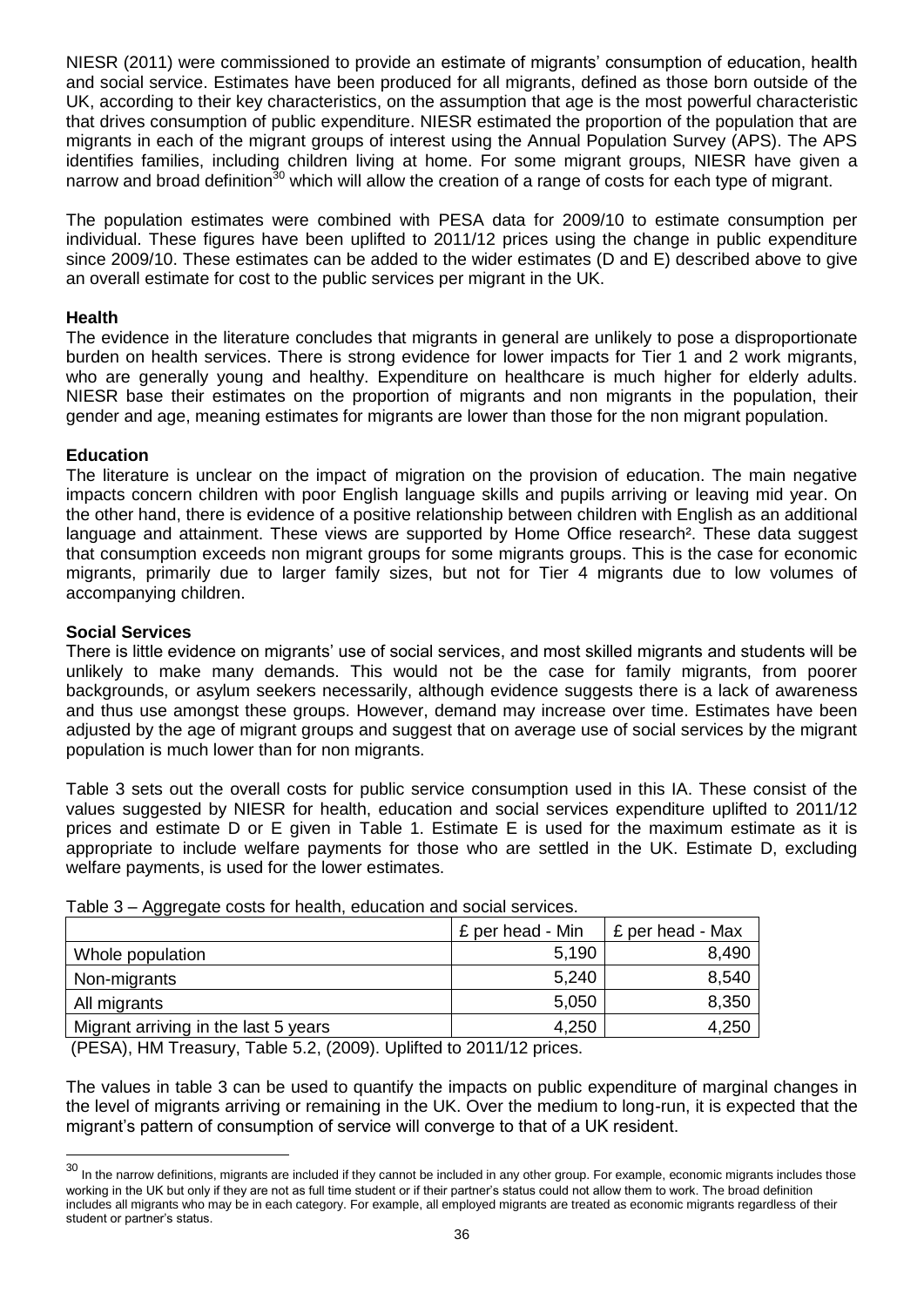### **Annex 5 – Key Assumptions**

| Assumption                                  | Low            | Central    | High          | Source                                                                                |
|---------------------------------------------|----------------|------------|---------------|---------------------------------------------------------------------------------------|
| Set up Costs                                |                |            |               |                                                                                       |
| Familiarisation costs - Landlords           |                |            |               |                                                                                       |
| Time Required (hours)                       | 0.50           | 1.00       | 2.00          | Assumption based on guidance that will be issued.                                     |
|                                             |                |            |               | Private Landlord Survey 2010 (median income for landlords)                            |
| Hourly wage - Individual or lodger landlord | £<br>6.35      | £<br>7.93  | £<br>9.52     | Range of 20% either side<br>ASHE Administrative Staff 2012, 25%, 50% and 75%          |
| Hourly Wage - Business landlord             | £<br>8.80      | £<br>10.07 | £<br>13.62    | percentile                                                                            |
| Hourly Wage - Letting Agent                 | £<br>9.42      | £<br>11.75 | £<br>12.29    | ASHE Estate Agent 2012 25%, 50% and 75% percentile                                    |
| Volumes - Individual Landlord               | 903,000        | 1,583,700  | 1,583,700     | Private Landlord Survey 2010, Census 2011                                             |
| Volumes - Lodger Landlord                   | 950,000        | 950,000    | 950,000       | LV Insurance Survey                                                                   |
| Volumes - Business Landlord                 | 110,000        | 192,300    | 192,300       | Private Landlord Survey 2010, Census 2011                                             |
| Volumes - Letting Agent                     | 15,000         | 15,000     | 15,000        | The Property Ombudsman Annual Report 2012                                             |
|                                             |                |            |               |                                                                                       |
| <b>Ongoing Costs</b>                        |                |            |               |                                                                                       |
| Home Office Cost of Objections              |                |            |               |                                                                                       |
|                                             |                |            |               | Home Office Assumption based on proportion of objection                               |
| Volume of objections                        | 260            | 510        | 1000          | received against employer penalties over last 5 years, last 2<br>years and last year. |
| Home Office Cost of Appeals                 |                |            |               |                                                                                       |
|                                             |                |            |               | Home Office Assumption based on 50% proportion of                                     |
|                                             |                |            |               | appeals received against employer penalties over last year,                           |
| Volume of appeals                           | 20             | 70         | 150           | appeal received in last year and last 2 years.                                        |
| Cost to Landlords of Processing Checks      |                |            |               |                                                                                       |
| Frequency of checks for non EU nationals    | 2 per year     | 1 per year | Every 2 years | Home Office Assumption                                                                |
|                                             |                |            |               | Private Landlord Survey 2010, Census 2011, Home Office                                |
| Volume of checks - Individual landlord      | 566,000        | 626,000    | 746,000       | Assumptions                                                                           |
| Volume of checks - Business landlord        | 231,000        | 255,000    |               | Private Landlord Survey 2010, Census 2011, Home Office<br>Assumptions                 |
|                                             |                |            | 304,000       |                                                                                       |
| Volume of checks - Lodger landlord          | 395,000        | 475,000    | 634,000       | LV Insurance Survey, Home Office Assumptions                                          |
| Volume of checks - Letting Agent            | 601,000        | 665,000    | 792,000       | The Property Ombudsman Annual Report 2012, Census<br>2010                             |
| Time per check - UK/EU national (mins)      | $\overline{c}$ | 5          | 10            | Home Office Assumption                                                                |
| Time per check - Non EU national (mins)     | 5              | 10         | $20-1$        | Home Office Assumption                                                                |